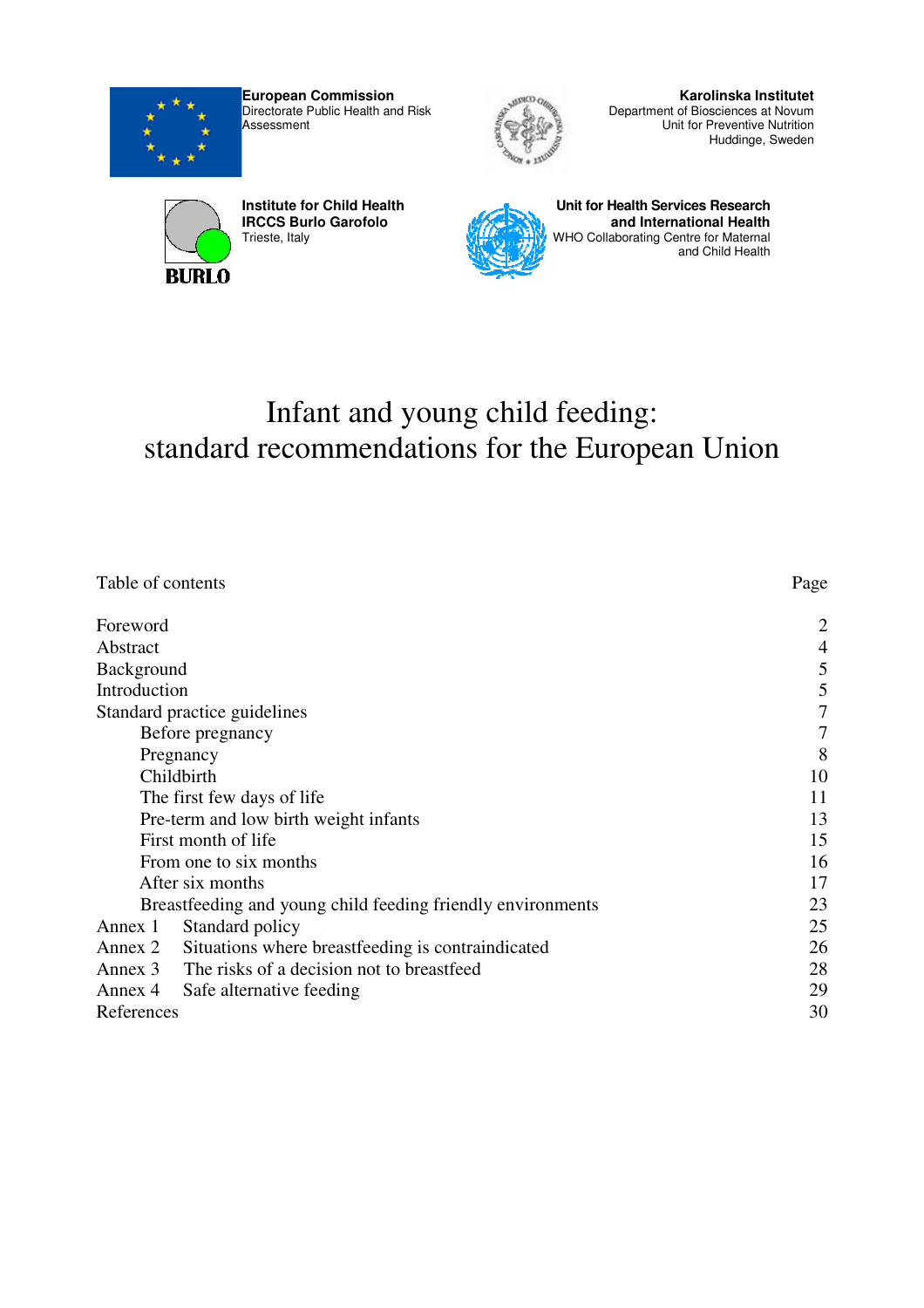## **Foreword**

EUNUTNET (European Network for Public Health Nutrition: Networking, Monitoring, Intervention and Training) is a European Commission funded project (SPC 2003320) co-ordinated by Agneta Yngve, Unit for Preventive Nutrition, Department of Biosciences, Karolinska Institute. The project brought together European scientists and public health experts in order to, inter alia, ensure the development and implementation of sustainable evidence-based coherent training and promotion strategies on nutrition and physical activity. Within EUNUTNET, a task force coordinated by Adriano Cattaneo, Unit for Health Services Research and International Health, Institute for Child Health IRCCS Burlo Garofolo, has drawn up, after extensive review of the research evidence and much consultation, these standard recommendations on infant and young child feeding to complement the Blueprint for Action for the Protection, Promotion and Support of Breastfeeding in Europe (European Commission funded project SPC 2002359). These recommendations, once published and launched, will be offered to relevant national associations, organizations and government bodies as a guide to professional practice in Europe.

The recommendations were formulated between March 2005 and June 2006 by:

- Adriano Cattaneo, Epidemiologist, Unit for Health Services Research and International Health, WHO Collaborating Centre for Maternal and Child Health, Institute for Child Health IRCCS Burlo Garofolo, Via dei Burlo 1, 34123 Trieste, Italy. Phone: +39 040 322 0379; Fax: +39 040 322 4702; E-mail: cattaneo@burlo.trieste.it;<sup>a</sup>
- Maureen Fallon, Midwife, National Breastfeeding Coordinator, Department of Health and Children, Dublin, Ireland;
- Gabriele Kewitz, Paediatrician and Lactation Consultant (IBCLC), Public Health Service for Children and Young People, Berlin, Germany; President, European Lactation Consultant Association;
- Krystyna Mikiel-Kostyra, Paediatrician, Department of Public Health, Institute of Mother and Child, Warsaw, Poland;
- Aileen Robertson, Public Health Nutritionist, SUHR´S University College, Copenhagen, Denmark;

in consultation with the scientists and public health experts involved in EUNUTNET.

They have been reviewed by:

- Genevieve Becker, International Lactation Consultant Association (ILCA);
- Lida Lhotska, International Baby Food Action Network (IBFAN);
- Elizabeth Hormann, European Lactation Consultant Association (VELB);
- Amal Omer-Salim, Elisabeth Kylberg, Clara Aarts, Kerstin Hedberg-Nykvist, World Alliance for Breastfeeding Action (WABA);
- Mary J Renfrew, Professor of Mother and Infant Health, Director, Mother and Infant Research Unit, University of York, UK;
- Anthony F Williams, Senior Lecturer and Consultant Paediatrician, St George's, University of London, UK;

who provided many useful suggestions for the improvement of the manuscript.

They have been endorsed so far by:

- European Association of Perinatal Medicine;
- European Breast Cancer Coalition;
- European Federation of Nurses Associations;
- European Lactation Consultant Association;

a<br>a Use this address for correspondence. The document can be downloaded at http://www.burlo.trieste.it/old\_site/Burlo%20English%20version/Activities/research\_develop.htm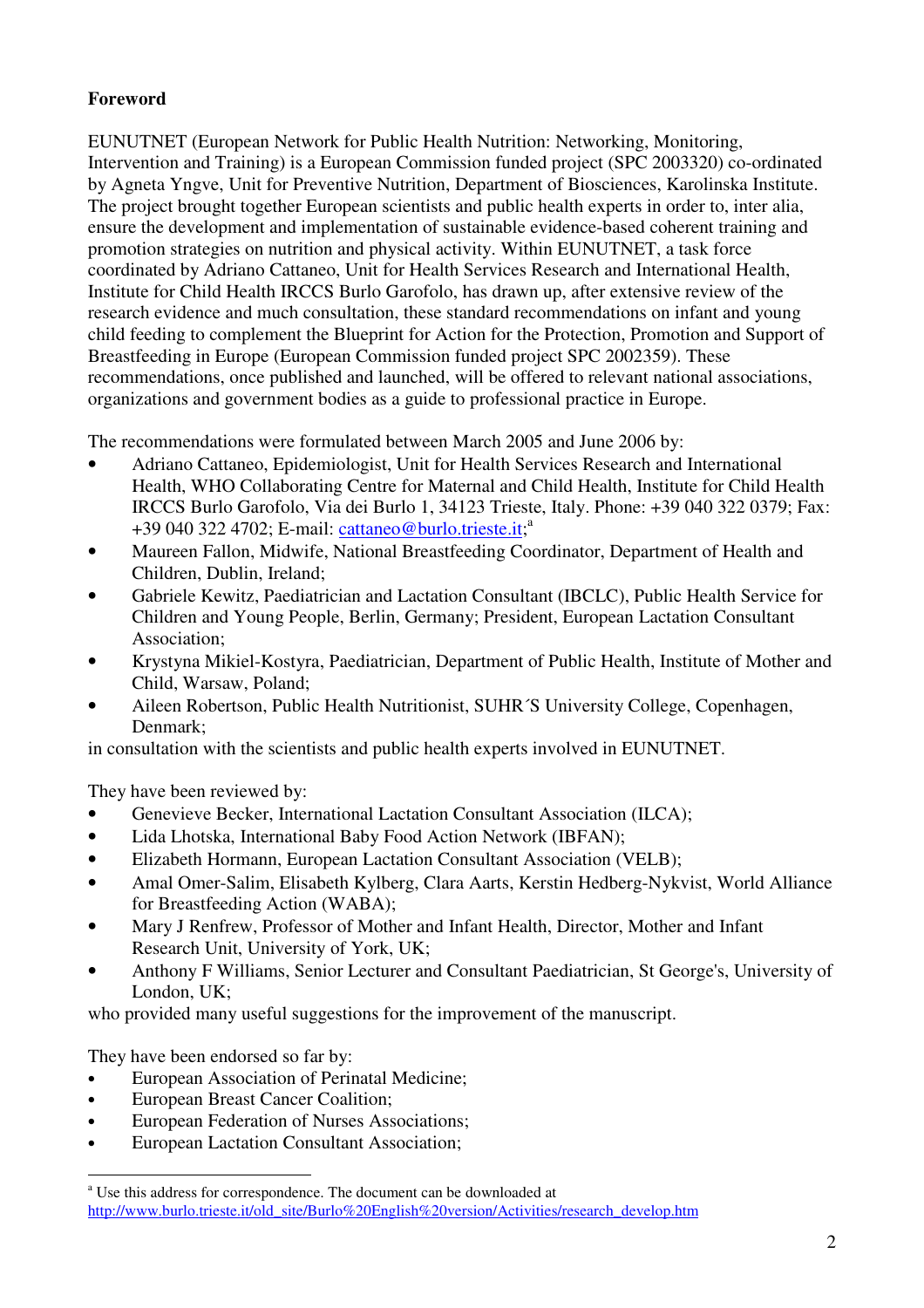- European Midwives Association;
- Federation of European Nutrition Societies;
- International Baby Food Action Network, Europe;
- International Confederation of Midwives;
- International Council of Nurses;
- International Pediatric Association;
- Union of National European Paediatric Societies and Associations;
- World Alliance for Breastfeeding Action;
- World Health Organization Regional Office for Europe.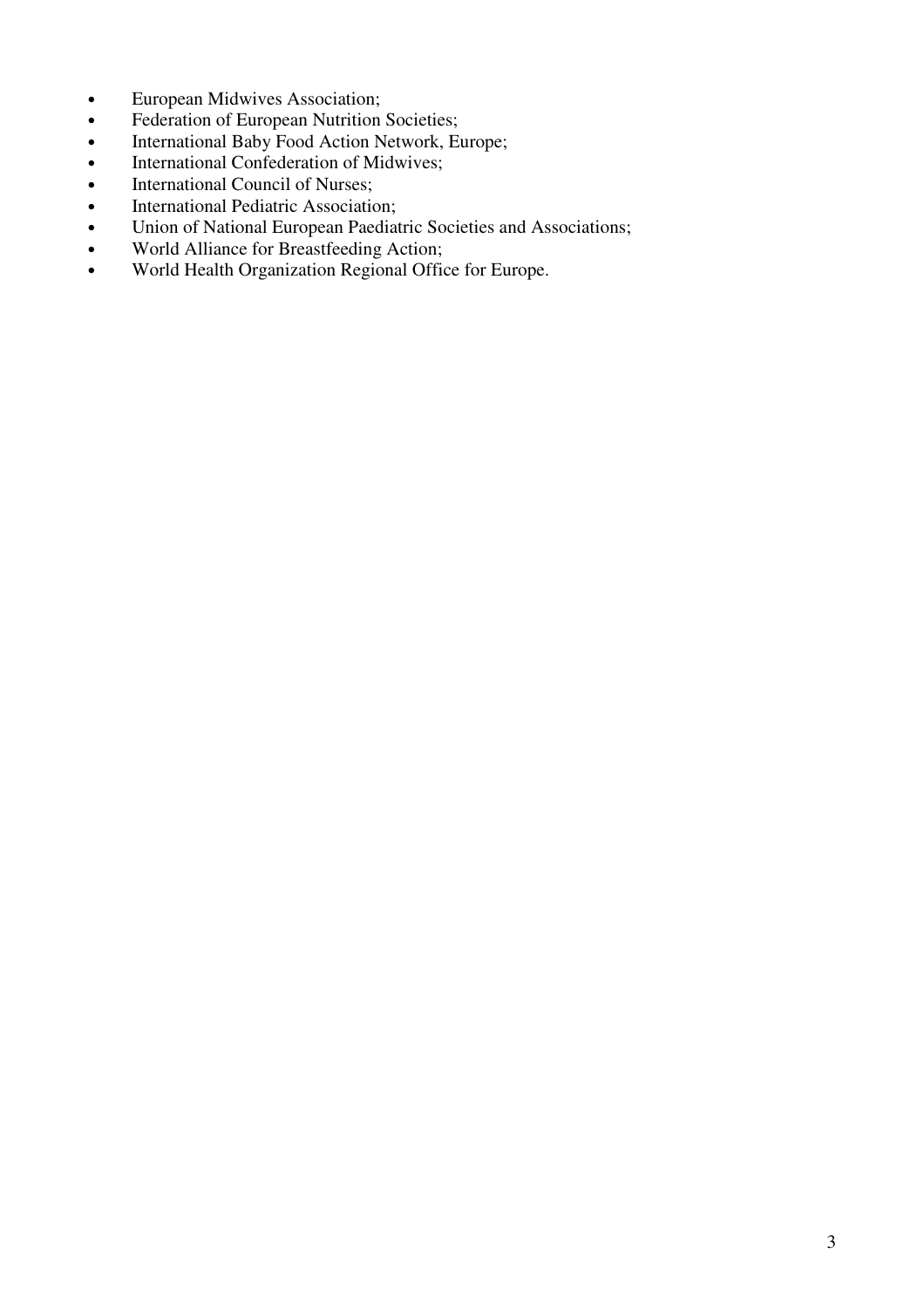#### **Abstract**

These standard best practice recommendations on infant and young child feeding have been developed within the European Commission funded project EUNUTNET (European Network for Public Health Nutrition: Networking, Monitoring, Intervention and Training) to complement the Blueprint for Action for the Protection, Promotion and Support of Breastfeeding in Europe, the result of a previous European Commission funded project. A common set of European best practice recommendations has many advantages: health professionals moving from one country to another will not need to change their practices; it will be possible to share resources, especially for planning, teaching and research; there will be a common basis for data collection and programme evaluation; harmonization and enforcement of marketing regulations will be facilitated. The recommendations are based on a large body of evidence published by United Nations agencies, governments, researchers, professional associations and non-governmental organizations. They also take into account the Convention on the Rights of the Child when it recognizes, in Article 24, the important role breastfeeding plays in the achievement of the child's right to the highest attainable standard of health. The recommendations consist of standard practice guidelines organised in a life cycle pattern: before pregnancy, in pregnancy, at childbirth, in the first few days of life, in the first month, between one and six months, and after six months. They also include guidelines for pre-term and low birth weight infants and on breastfeeding and young child feeding friendly environments. The recommendations end with four annexes. These present a supportive standard policy and give details on situations where breastfeeding may be contraindicated, on the risks of a decision not to breastfeed, and on safe alternative feeding. These recommendations, once published and launched, will be offered to relevant national associations, organizations and government bodies as a guide to professional practice in Europe. The recommendations have already been endorsed by many European and international professional associations, by relevant non-governmental organizations, and by the World Health Organization Regional Office for Europe.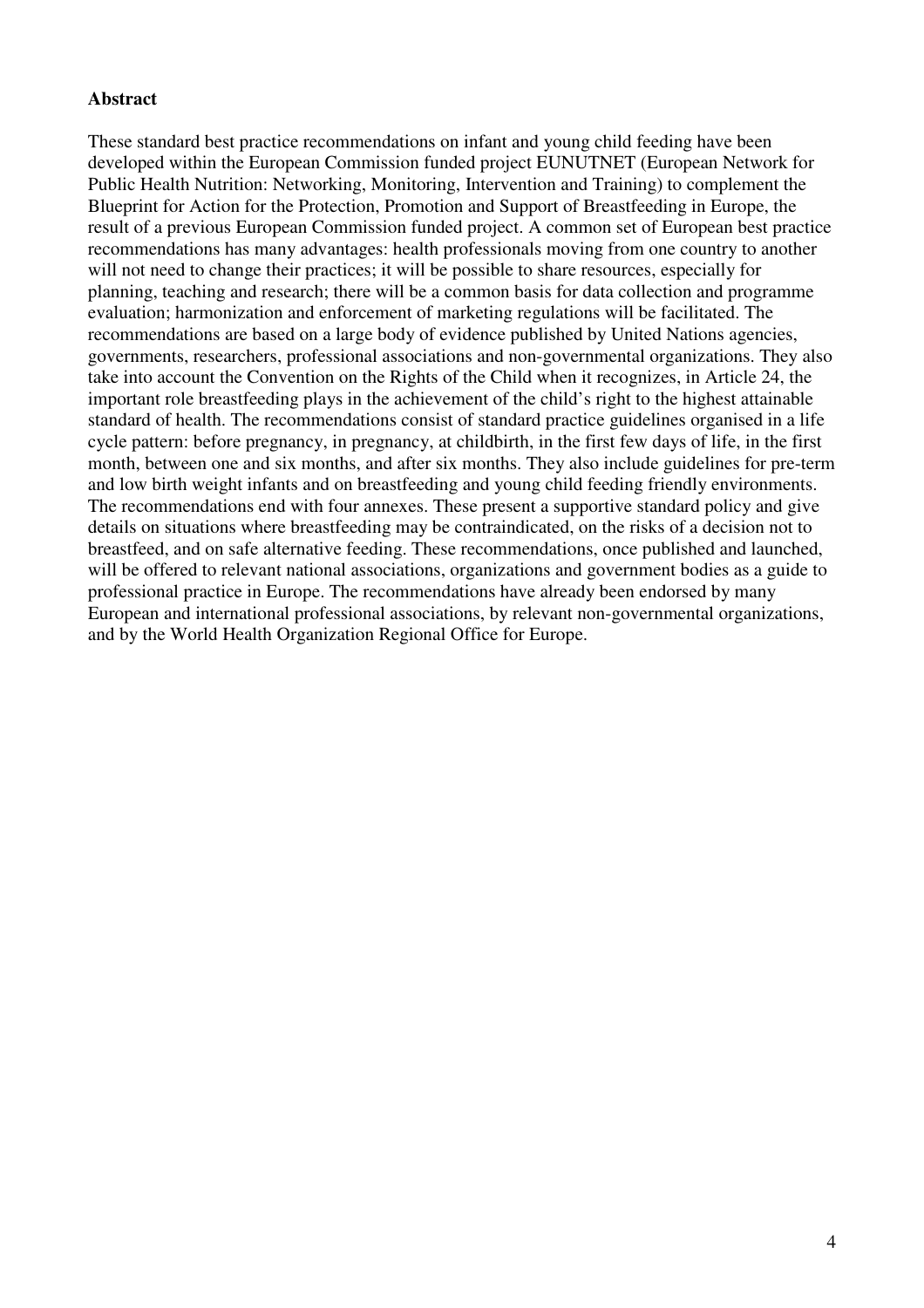## **Background**

The European Union (EU), through its institutions: "emphasizes … the importance of nutrition as one of the key determinants of human health"; "is concerned by the consequences of the increase in obesity and overweight … particularly among children and adolescents"; "considers that action on nutritional health must be given an adequate place in the future Community action programme on public health"; and "invites Member States, within the context of their national nutritional health policies, to … continue to develop the production, dissemination and implementation of nutritional health guidelines on the basis of sound scientific evidence".<sup>1</sup>

In this context, the development of standard recommendations on optimal infant and young child feeding is appropriate and timely.<sup>b</sup> Using a common set of best practice recommendations has many advantages. For example, health professionals moving from one country to another will not need to change their practices; it will be possible to share resources, especially for planning, teaching and research; there will be a common basis for data collection and programme evaluation; harmonization and enforcement of marketing regulations will be facilitated.

The recommendations encompass the contents of the Global Strategy for Infant and Young Child Feeding,<sup>2</sup> unanimously adopted by all World Health Organization (WHO) member states at the 55<sup>th</sup> World Health Assembly (WHA) in May 2002, as well as the large body of evidence published by United Nations agencies, governments, researchers, professional associations and nongovernmental organizations. The recommendations also take into account the Convention on the Rights of the Child, signed and ratified by all EU Member States, when it recognizes, in Article 24, the important role breastfeeding plays in the achievement of the child's right to the highest attainable standard of health.<sup>3</sup>

#### **Introduction**

 $\overline{a}$ 

Breastfeeding is the natural way to feed infants and young children. Exclusive breastfeeding for the first six months of life ensures optimal growth, development and health. After that, breastfeeding, with appropriate complementary foods, continues to contribute to the infant's and young child's growth, development and health.<sup>4</sup> Low rates and early cessation of breastfeeding have important adverse health, social and economic implications for women, children, the community and the environment, result in greater expenditure on national health care provision, and may increase inequalities in health.5-8 Despite difficulties in interpreting available data, it is clear that current initiation, exclusivity and duration rates of breastfeeding in virtually every country worldwide, including EU countries, fall short of recommended levels.<sup>9,10</sup> In some EU countries, initiation rates are very low, but even in countries where they are high, there is a marked fall-off in the first six months and throughout most of Europe the exclusive breastfeeding rate at six months is low. The most common identified barriers to the initiation and continuation of breastfeeding include:<sup>11,12</sup>

- insufficient coverage and quality of prenatal education on infant and young child feeding;
- suboptimal maternity hospital policies and practices:
- lack of timely follow-up and competent support:
- misinformation and lack of guidance and encouragement from health workers;
- lack of or poor implementation of the International Code of Marketing of Breast milk Substitutes;<sup>c13</sup>
- early return to work in the absence of workplace facilities and support for breastfeeding;

<sup>&</sup>lt;sup>b</sup> In this document, infants are aged less than 12 months, young children are aged 12 months up to three years (36 months). Older infants (more than six months) and young children are expected, according to these recommendations, to continue breastfeeding while at the same time eating a well balanced diet of nourishing family foods.

<sup>&</sup>lt;sup>c</sup> The International Code of Marketing of Breast milk Substitutes and the subsequent relevant WHA Resolutions are jointly referred to in this document as the International Code.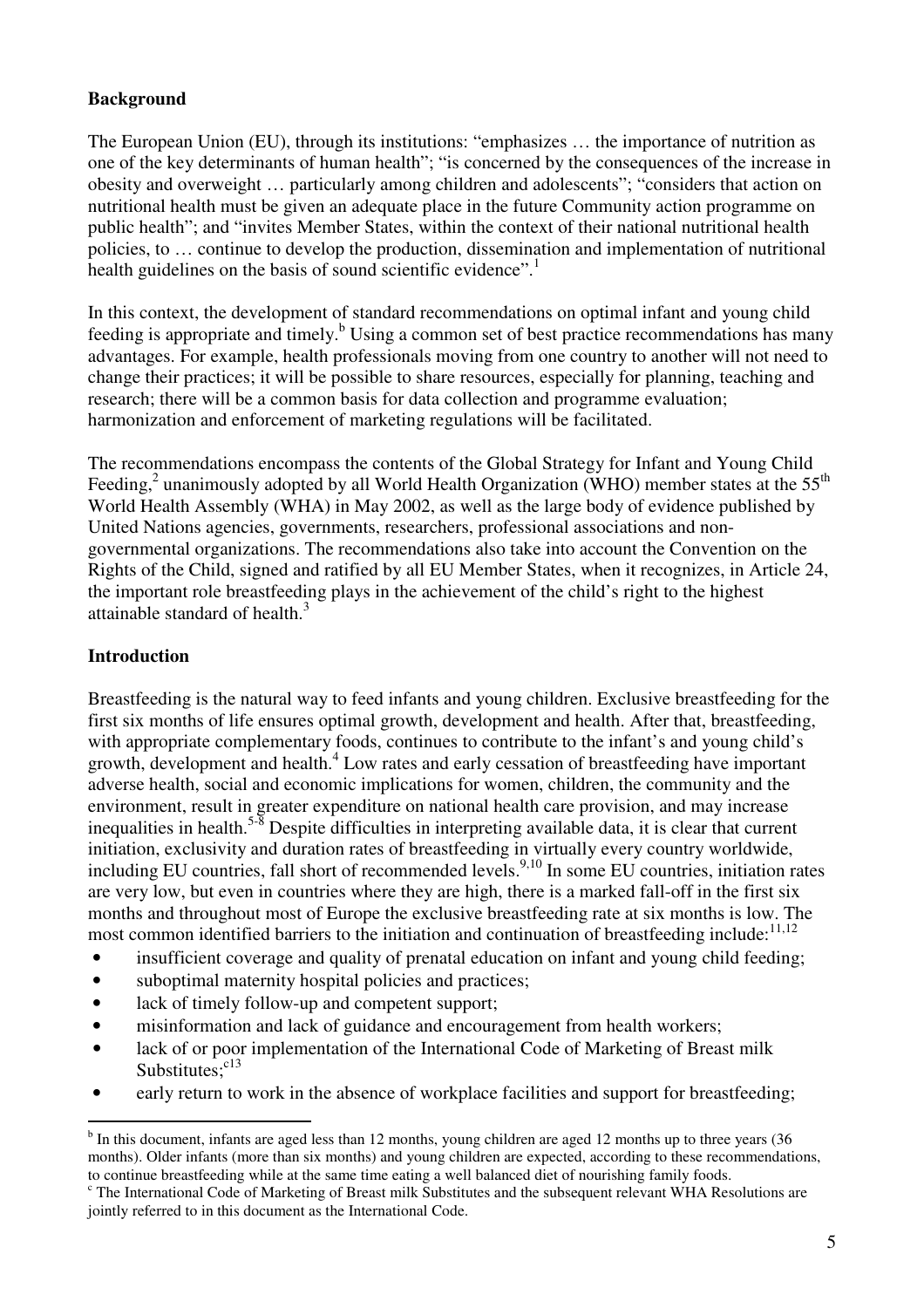- lack of family and broad societal support; and, in some countries,
- media portrayal of formula feeding as the norm.

Appropriate complementary feeding and transition towards a well balanced diet of nourishing family foods are also important for the growth, development and health of young children. The Green Paper recently issued by the European Commission recognises that "important lifestyle choices pre-determining health risks at adult age are made during childhood and adolescence; it is therefore vital that children be guided towards healthy behaviours".<sup>14</sup> Promoting healthy eating behaviours in young children is acknowledged, with the promotion of physical activity, as one of the main interventions for the control of the current epidemic of obesity.<sup>15,16</sup>

The aim of this document is to provide recommendations that will inform all health workers whether in primary health care, in hospitals or other community health care settings - caring for parents and children during pregnancy, childbirth and in the first three years of life, of the best evidence-based practices to protect, promote and support optimal feeding of infants and young children in their different work settings. The document concentrates on what health workers should do rather than detailing how the recommendations should be implemented, as the latter will depend on local structures, capacities and circumstances. In addition to the standard practice guidelines, the document includes four annexes. These present a supportive standard policy and details on situations where breastfeeding may be contraindicated, on the risks of a decision not to breastfeed, and on safe alternative feeding.

The document does not include the research-based benefits of breastfeeding, for three reasons:

- Firstly, breastfeeding is the natural and species-specific way to feed human infants and young children, therefore it does not require evidence to endorse it.
- Secondly, because "exclusive breastfeeding is the reference or normative model against which all alternative feeding methods must be measured with regard to growth, health, development, and all other short- and long-term outcomes".<sup>4</sup> Thus, the burden of proof for the superiority or the equivalence of alternative ways to feed infants and young children should fall to those who propose these alternatives.
- Thirdly, because the benefits of breastfeeding are already well-known and readily accessible in numerous professional peer reviewed journals and in many policy statements.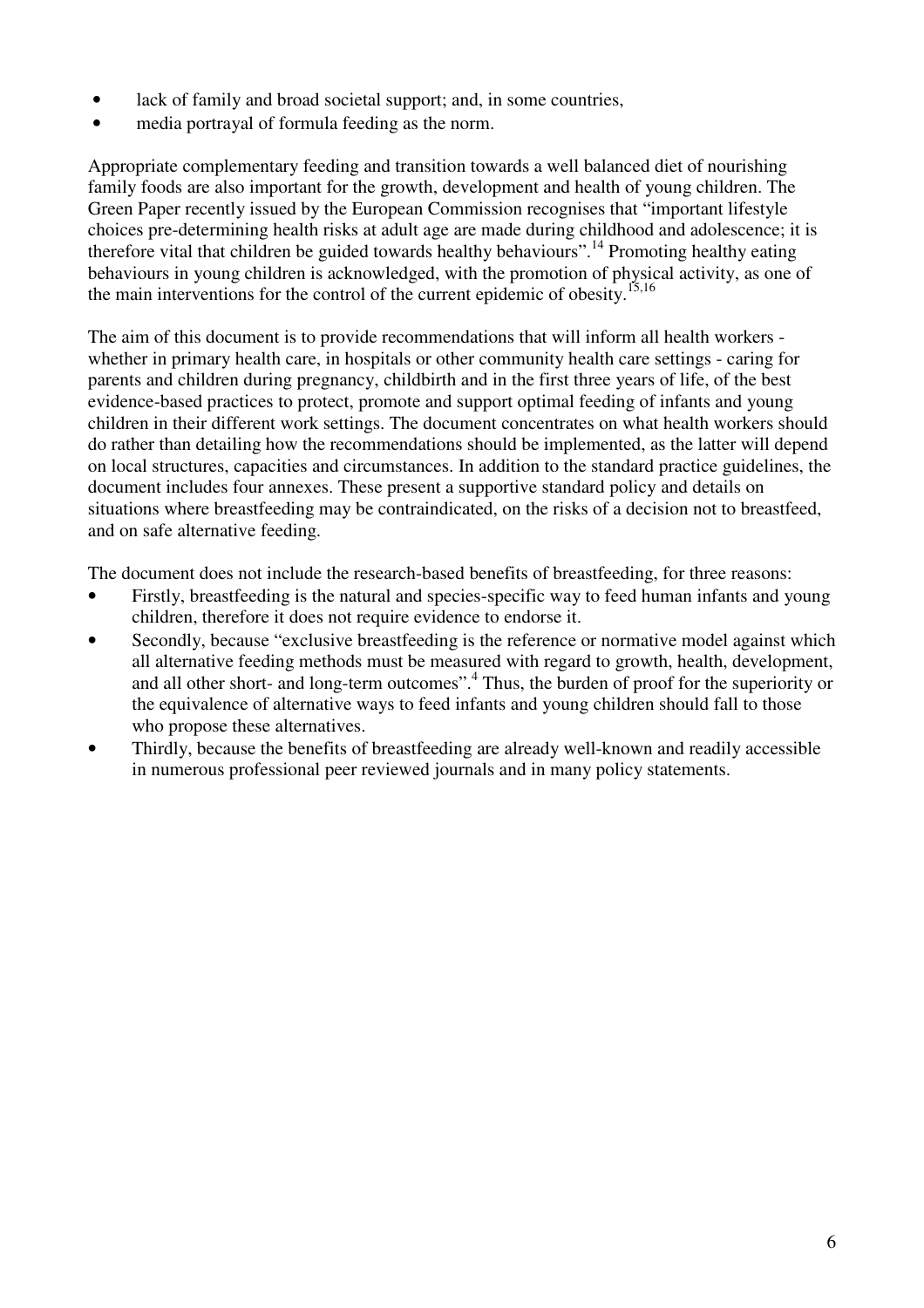### **Standard practice guidelines**

These guidelines are organised in a life cycle pattern, except for the section on pre-term and low birth weight infants which is conveniently located after the section on the first few days of life. The guidelines are aimed at meeting the information needs of a generic health worker thereby ensuring that all health worker groups, regardless of their sphere of responsibility and expertise, operate from the same set of evidence-based recommendations. The guidelines are consistent with the Global Strategy on Infant and Young Child Feeding,<sup>2</sup> the Baby Friendly Hospital Initiative,  $17,18$  and the EU Blueprint for Action for the Protection, Promotion and Support of Breastfeeding.<sup>19</sup> They are also consistent with the recommendations and policy statements issued by relevant professional associations and health service bodies. $4,20-27$ 

#### 1. Before pregnancy

Parents usually make decisions on infant and young child feeding shortly before or early in pregnancy.28-30 The choice of infant feeding method can, however, be influenced by attitudes established long before a pregnancy is even contemplated.<sup>31</sup> It is therefore important to represent breastfeeding to the general public as the natural way to feed infants and young children and create an environment where breastfeeding becomes the normal, easy and preferred choice for the vast majority of parents. It is important that boys and men should also receive infant and young child feeding information because, as potential future fathers, they will have an important supportive role to play in the decision to breastfeed and in the success of breastfeeding.<sup>32-34</sup> This can be done:

1.1. Through the education system by integrating information about breastfeeding and infant and young child feeding in curricula and textbooks from pre-school education onwards.

1.2. During individual or group contacts between prospective parents and health, social and allied workers appropriately trained in infant and young child feeding by:

- 1.2.1. Informing prospective parents and the general public that there are very few situations where breastfeeding is not recommended or achievable (Annex 1), while acknowledging there may be some barriers to breastfeeding, especially where formula feeding is common and where practices in health and social systems might not be conducive to the success of breastfeeding. These obstacles, however, can be overcome with appropriate support to mothers and families.
- 1.2.2. Informing prospective parents that most women can breastfeed and that because breastfeeding is how nature intended human babies to be fed no special preparation is needed. This does not mean that individual support is unnecessary to initiate, establish and continue breastfeeding.
- 1.2.3. Informing prospective parents that the use of certain substances (tobacco, alcohol, heroin, cocaine, amphetamines) pose risks to the foetus and the newborn infant, because they pass through the placenta and are present in breast milk. The use of these substances should be discontinued during pregnancy and lactation, or at least reduced to a minimum.<sup>35</sup> Individual counselling should be available to assist parents to make appropriate decisions in these situations.
- 1.3. In the media, switching from the current representation of bottle feeding as the norm.<sup>36</sup> to the representation of breastfeeding as the normal, natural and optimal way of feeding infants and young children.
- 1.4. With full implementation of the International Code, i.e. protecting consumers from the marketing of breast milk substitutes and from misinformation on infant and young child feeding.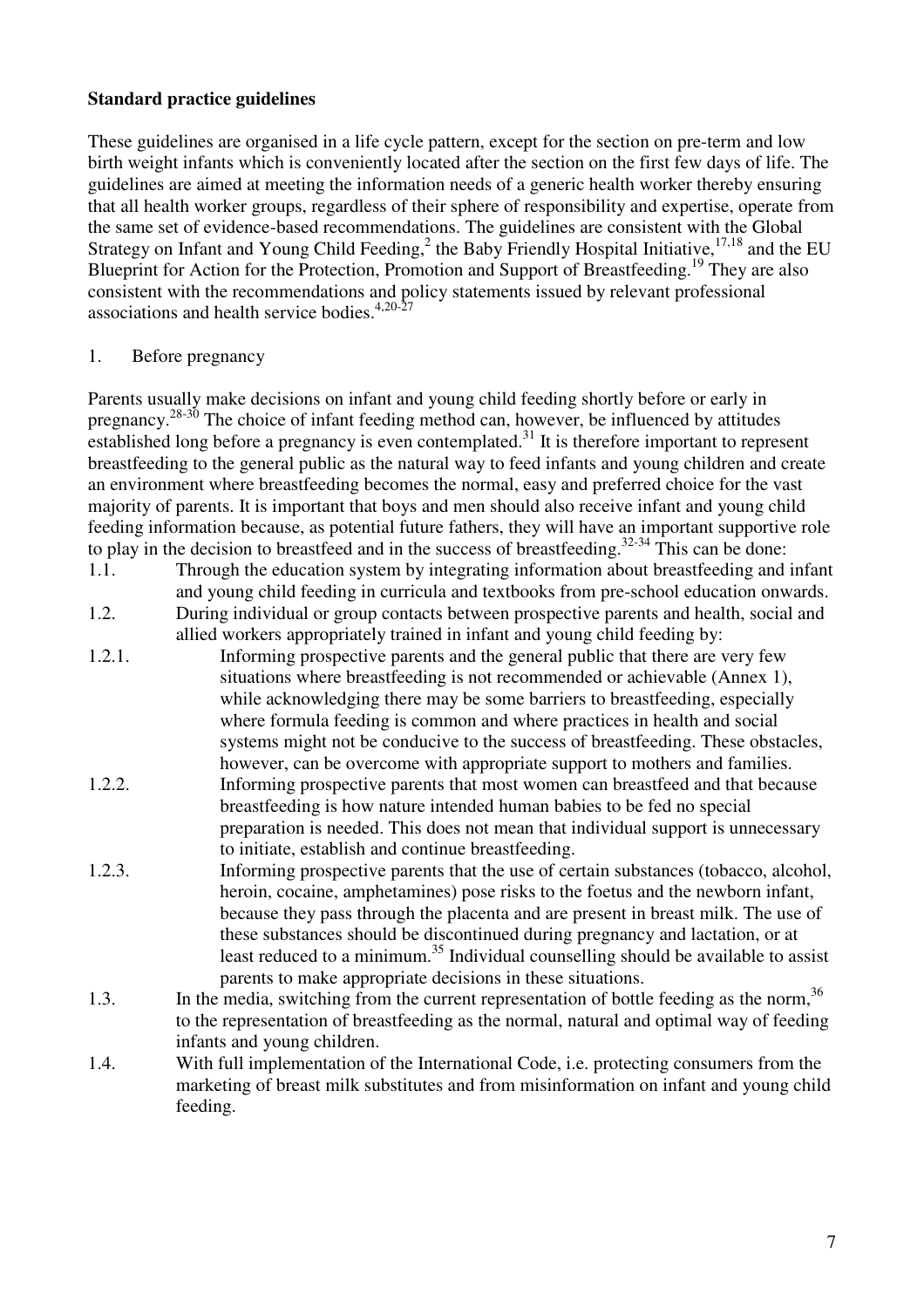## 2. Pregnancy<sup>d</sup>

Health education classes specifically dedicated to breastfeeding and multiple individual contacts with competent health workers, lactation consultants and/or peer counsellors, as part of a multifaceted programme with consistent messages that continue after childbirth, are an effective way to promote the initiation and extend the duration of breastfeeding.<sup>37-39</sup> The use of printed material alone, such as information booklets given to mothers, has not been found to be effective.<sup>38,40</sup> For women who may not use antenatal care services (clinics and classes) even when access is freely available (e.g. women from ethnic minority groups, adolescent mothers, women from lower socio-economic groups, women who left school early), the health care system should not only ensure easier access to services but also identify and remove any barriers (e.g. geographical, economic, linguistic, cultural) that may make these women less likely to use existing antenatal care services. This may require alternative service provision specifically adapted to meet the identified needs of these vulnerable expectant parents.<sup>e</sup> During antenatal care:

- 2.1. Health workers should assume that most expectant mothers intend to breastfeed. All expectant parents should be given information about the benefits of breastfeeding, as well as about the normal process of establishing breastfeeding following the birth and how this can be facilitated (i.e. the 10 Steps to Successful Breastfeeding).<sup>17</sup>
- 2.1.1. Expectant parents who indicate that they intend to breastfeed should receive positive reinforcement and approval for their choice. Health workers should help parents develop their own realistic breastfeeding plan.<sup>20,21</sup> Opportunities should be provided to discuss real or perceived barriers to breastfeeding and how these can be overcome.
- 2.1.2. Expectant parents who indicate that they intend to formula feed their infants should be given information on the risks and inconveniences of a decision not to breastfeed (Annex 2), to ensure that this is an informed decision.
- 2.1.3. If expectant parents do not indicate their infant feeding choice during pregnancy, health workers should ask the mother how she intends to feed her baby only after she has given birth, when the baby is placed skin-to-skin on her chest. The first skin-to-skin contact between mother and newborn infant offers a golden opportunity to actively encourage breastfeeding.
- 2.2. Ultimately it is the responsibility of health workers to provide best evidence-based information that is independent of commercial interests, and thus to assist parents to make an informed infant feeding decision. Once the decision is made, health workers should document and respect it, and give the mother all the expert help she requires to fulfil it.
- 2.3. In conjunction with group antenatal education classes, all expectant parents should receive individual education on the following aspects of infant and young child feeding:
- 2.3.1. The optimal duration of breastfeeding, the importance of exclusive and continued breastfeeding, and appropriate complementary feeding.
- 2.3.2. The physiology of lactation, including information on the signs of correct positioning and attachment, signs of early feeding readiness, signs of effective breastfeeding, the variable frequency and duration of breastfeeding episodes they should expect with breastfeeding on demand.
- 2.3.3. The routine practices that are known to favour the initiation and establishment of breastfeeding from the moment of birth onwards (i.e. the 10 Steps to Successful Breastfeeding).

<sup>&</sup>lt;sup>d</sup> A small number of women may have medical conditions that require different recommendations. This small number of women will require individually adapted education and counselling relevant to their particular needs.

<sup>&</sup>lt;sup>e</sup> The need to pay particular attention to the most vulnerable groups and to remove barriers for them in accessing health and social services is placed in this paragraph because of the life cycle approach taken in this document, however, this point applies to all health care services.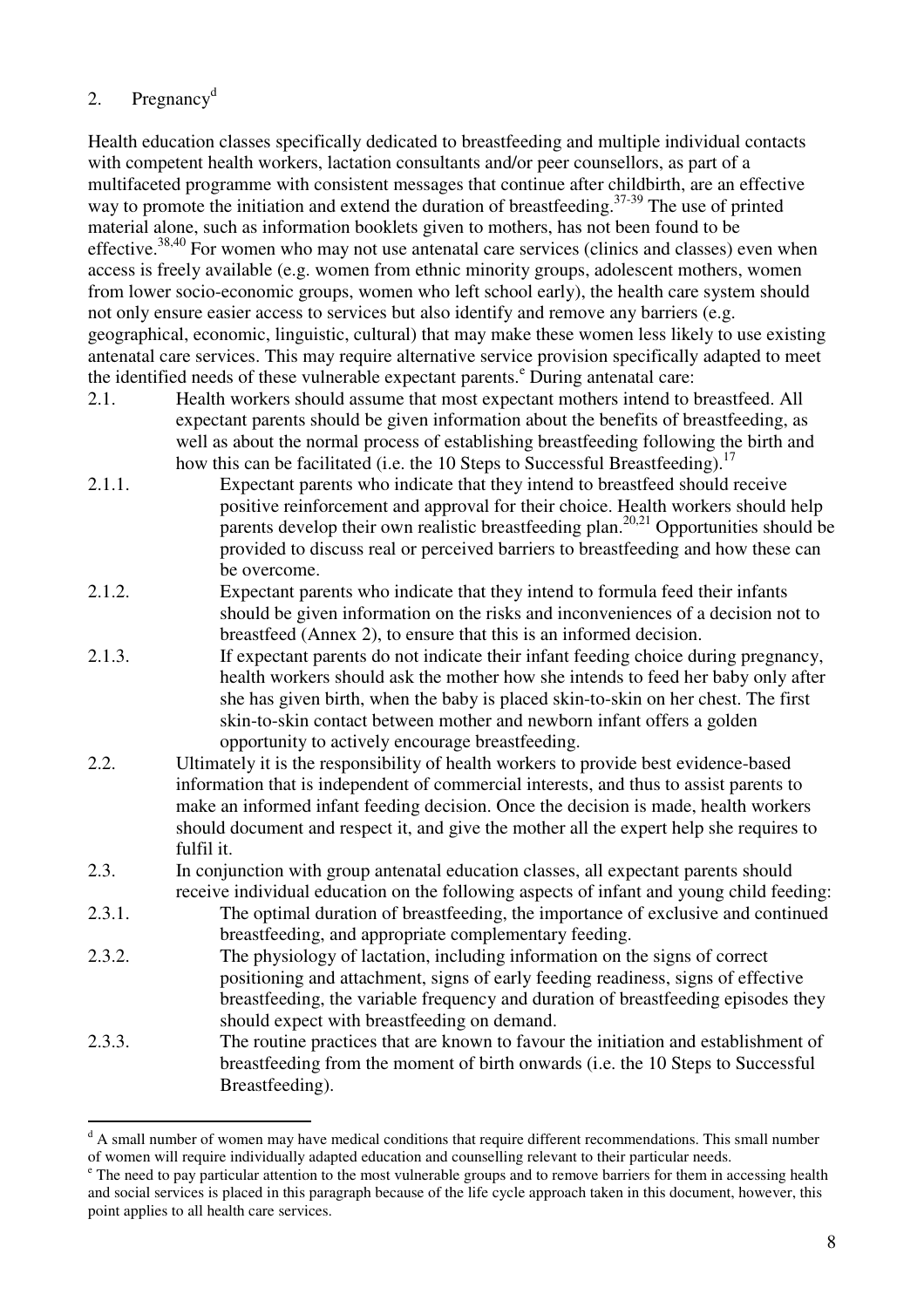- 2.3.4. The prevention of and solution to breastfeeding problems.
- 2.3.5. How to express, collect and store breast milk.
- 2.3.6. The risks of a decision not to breastfeed.
- 2.4. Fathers, grandparents and/or significant others identified by the new mother should be involved in infant and young child feeding education programmes to create a social environment that will support optimal infant and young child feeding.
- 2.5. Pregnant women should receive consistent information, as set down in best evidencebased policies, in all antenatal consultations and in all infant and young child feeding information materials (written or audio-visual) provided during antenatal care and lactation. It is important that such material be independent of and free from commercial interests and advertising.
- 2.6. Women with special needs (e.g. primiparae, immigrant women, adolescent mothers, mothers who will be parenting alone, mothers who have had previous difficult and/or unsuccessful breastfeeding experiences, women with multiple pregnancies) should receive care and support tailored to their specific needs.
- 2.7. Tobacco use (e.g., cigarettes, waterpipe, chews) should be discouraged and women should be advised to seek help to stop or reduce its use to a minimum. However, they can be reassured that tobacco use is not a contraindication to breastfeeding. Parents should be advised of the dangers of passive smoking, particularly for infants and young children.35,41
- 2.8. Pregnant women and those intending to breastfeed should be advised to avoid alcohol and given information on the risks involved for the developing foetus during pregnancy and its adverse effects on breastfeeding and the baby. Health workers should inform pregnant women and breastfeeding mothers of these dangers and counsel them to avoid alcohol or reduce its use to a minimum. If an occasional alcoholic drink is consumed, breastfeeding should be avoided for two hours afterwards.<sup>35,42-45</sup>
- 2.9. There are no special dietary requirements during pregnancy and lactation. Women should be advised to eat a nutritious well balanced diet. Economic support should be provided if needed to ensure adequate nutrition. Access to appropriately trained health workers (dieticians/nutritionists) should be available as needed. Iron and folic acid supplements may be prescribed based on individual need or local recommendations. The nutritional status of mothers does not adversely affect their ability to breastfeed, except in cases of extreme malnutrition.<sup>46-48</sup>
- 2.9.1. In some regions, where the local diet may not provide an adequate amount of iodine, women should be advised to eat extra portions of fish, to use iodised salt (taking a maximum recommended intake of  $5$  grams per day), <sup>49</sup> or to take iodine supplements (200-300  $\mu$ g/day) if the prevalence of iodine deficiency is high.<sup>50,51</sup>
- 2.9.2. In some regions the local diet, the latitude, and some environmental and cultural determinants of exposure to sunlight may lead to insufficient intake and levels of vitamin D in some pregnant women;<sup>52</sup> these women should receive supplements, either 400 IU per day during the whole pregnancy or 1000 IU per day during the third trimester.<sup>53,54</sup>
- 2.10. Evidence suggests that overweight and obese women may be less likely to breastfeed or breastfeed for shorter periods.<sup>55-59</sup> They may need extra support to establish lactation following delivery.
- 2.11. Regular physical activity is beneficial and recommended during pregnancy and lactation for all women.<sup>60</sup>
- 2.12. The routine examination of breast and nipples during antenatal care to assess suitability to breastfeed is unnecessary. Pregnant women should be reassured that almost all breast and nipple shapes and sizes are compatible with effective breastfeeding, once positioning and attachment are correct. Women with previous breast surgery or breast diseases, or who have previously experienced difficulties with breastfeeding should get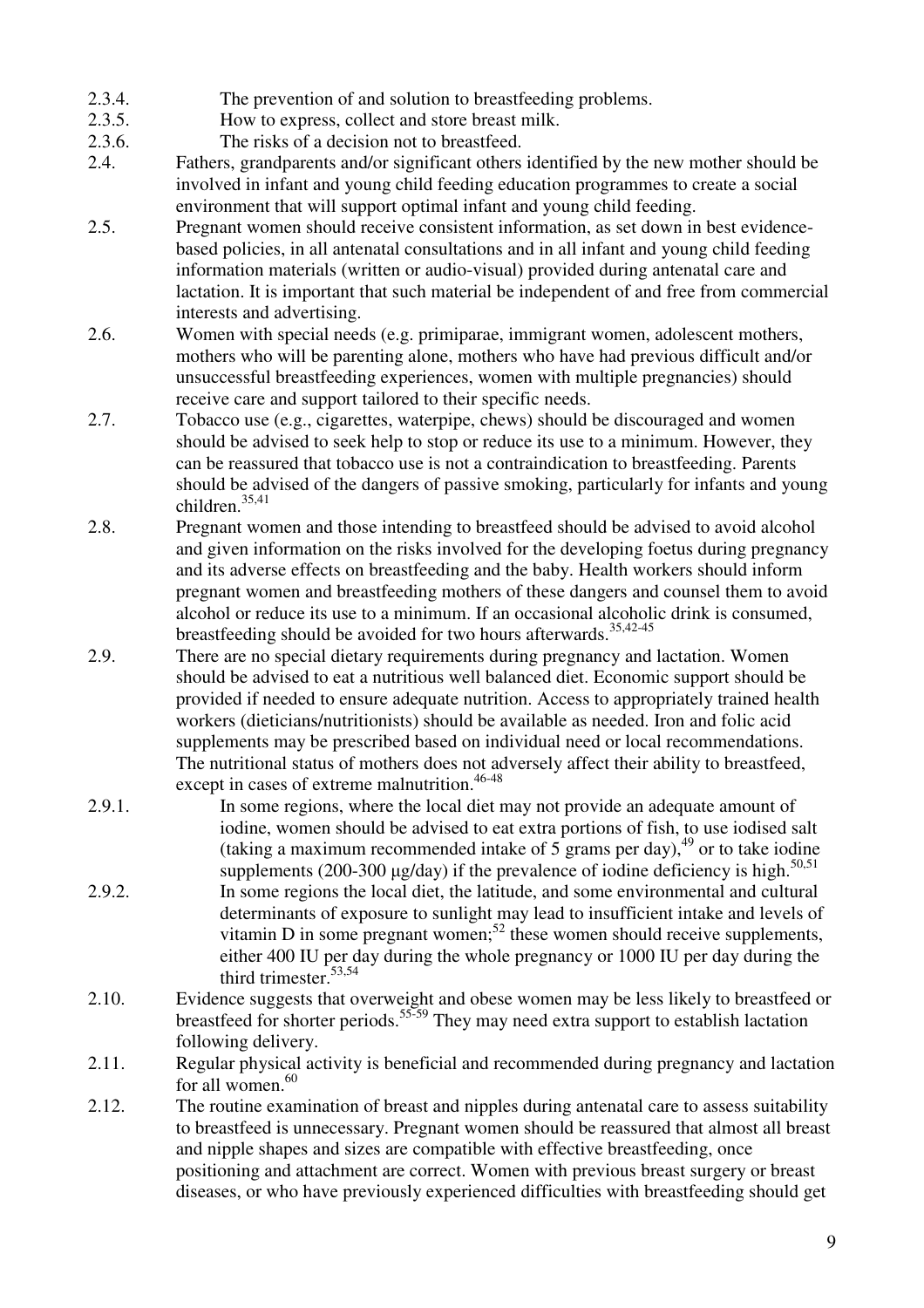individual specialised care from a competent professional to achieve correct attachment. Nipple preparation of any kind does not improve the practice of breastfeeding, may undermine women's self-confidence and damage delicate breast tissue.<sup>61,62</sup>

- 2.13. In rare situations and diseases occurring in pregnancy or during lactation, breastfeeding may be temporarily or permanently contraindicated or rendered difficult. Women in these situations should receive appropriate care, support and information from health professionals competent in both breastfeeding and lactation management and the specific disease or condition.
- 2.14. Group education classes on preparation of formula feeds should be avoided during the antenatal period (and after childbirth), regardless of the infant feeding decision of the expectant parents attending. There may, however, be group education on the risks of formula feeding.

#### 3. Childbirth

Optimal care for the effective initiation and establishment of exclusive breastfeeding is the same whether the birth takes place in the home, at a birth centre, or in a maternity hospital setting. Contact between the mother and her baby, as described below, is important for all regardless of method of infant feeding because it promotes bonding and facilitates the colonisation of the baby with maternal germs.

- 3.1. To facilitate the initiation of breastfeeding, the newborn should be dried and placed skin-to-skin on the mother's chest and abdomen immediately after birth, or as soon as possible thereafter and covered with a dry warm blanket or towel. This initial skin-toskin contact should last for as long as possible, ideally for at least two hours after birth or until after the first breastfeed. All the routine neonatal procedures that are not life saving (e.g. washing, weighing and non-urgent medical procedures) should be postponed until after the first breastfeed.<sup>63-65</sup> If the baby or the mother need urgent medical care, skin-to-skin contact should be offered as soon as they are stable.
- 3.2. During the initial skin-to-skin contact, the baby will find and explore (i.e. nuzzle and lick) the breast, and will eventually find the nipple and latch on for the first breastfeed. Health workers should not force or accelerate this occurrence, but rather help the mother to choose a comfortable position. Good positioning and attachment will often occur spontaneously. If this does not happen, health workers should help the mother and the newborn achieve correct positioning, if possible using a hands-off technique.<sup>38,66</sup> The first breastfeed should last until the baby stops sucking and releases the nipple.
- 3.3. During the first and subsequent early breastfeeds, health workers should observe the mother and the baby for signs of good positioning and attachment and of effective or ineffective breastfeeding (Table 3.3). There is no need to intervene when breastfeeding is going well. When signs of possible difficulty are detected, competent health workers should gently encourage mothers to improve their and/or their babies' position and attachment and show how to check when this is done correctly. A hands-off technique is always recommended in these situations.

f<br>A hands-off technique means that health workers use only verbal advice to enable mothers to position and attach their babies for themselves, without actually doing it for them.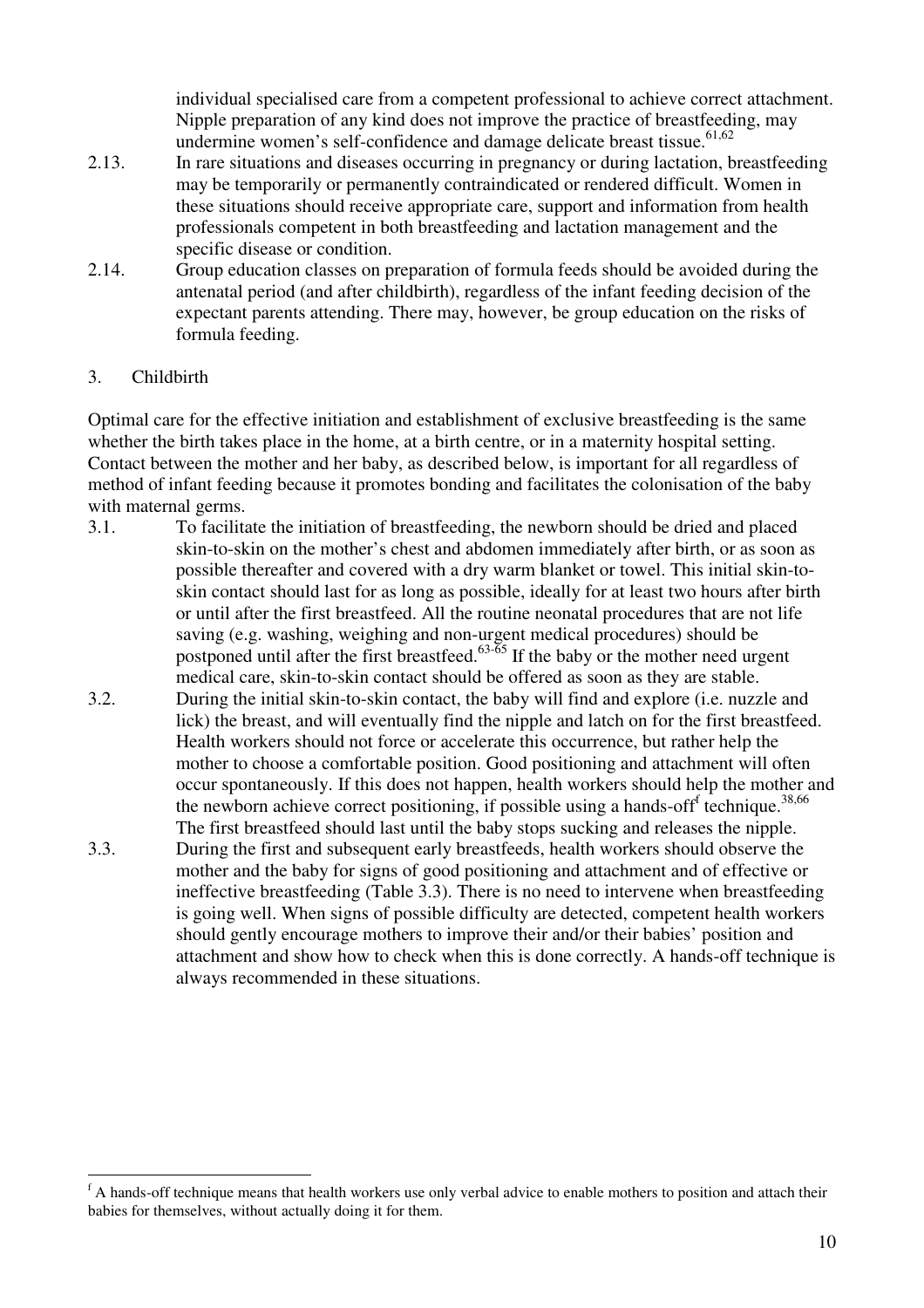| Signs that breastfeeding is going well      | Signs of possible difficulty             |  |  |
|---------------------------------------------|------------------------------------------|--|--|
| Position of the mother and the baby         |                                          |  |  |
| Mother relaxed and comfortable              | Shoulders tense, leans over baby         |  |  |
| Baby held close to mother's body            | Baby held away from mother's body        |  |  |
| Baby's head and body in line, facing breast | Baby's head and neck twisted to feed     |  |  |
| Baby's chin touching breast                 | Baby's chin not touching breast          |  |  |
| Baby's whole body supported                 | Only head and neck supported             |  |  |
| Baby approaches breast nose to nipple       | Baby approaches lower lip/chin to nipple |  |  |
| Eye contact between mother and baby         | No mother/baby eye contact               |  |  |
| Suckling                                    |                                          |  |  |
| Baby's mouth open wide                      | Mouth not wide open                      |  |  |
| Lower and upper lips turned outwards        | Lips pursed or turned in                 |  |  |
| Tongue cupped around nipple and areola*     | Baby's tongue not observed*              |  |  |
| Cheeks full and rounded when suckling       | Cheeks pulled in when suckling           |  |  |
| More areola seen above baby's upper lip     | More areola seen below lower lip         |  |  |
| Slow deep sucks, with pauses                | Rapid shallows sucks                     |  |  |
| Can see or hear swallowing                  | Smacking or clicking sounds              |  |  |
| Signs of effective transfer of milk         |                                          |  |  |
| Moisture around the baby's mouth            | Baby fussy or unsettled, coming on and   |  |  |
| Baby gradually relaxing hands and arms      | off the breast                           |  |  |
| Breast gradually softening while feeding    | Mother feeling pain or discomfort in the |  |  |
| Milk leaking from the opposite breast       | breast or nipple                         |  |  |
| Signs of oxytocin reflex noticed**          | Breasts looking red, swollen or sore     |  |  |
| Baby releasing the breast by him/herself    | No signs of oxytocin reflex noticed**    |  |  |
| when the feed is finished                   | Mother taking the baby off the breast    |  |  |

Table 3.3. Signs of good positioning and attachment and of effective/ineffective breastfeeding.

\* This sign cannot be observed during suckling, only during rooting and latching on.<br>\*\* Mother feeling thirsty, gotting relaxed or drowsy increased utering contractions and

Mother feeling thirsty, getting relaxed or drowsy, increased uterine contractions and increased lochia flow during feeding.

- 3.4. There is growing evidence that pharmacological analgesia during labour may interfere with the spontaneous breast seeking and breastfeeding behaviour of the newborn infant.<sup>67-69</sup> However, epidural analgesia does not seem to affect breastfeeding rates at discharge and at 6-8 weeks postpartum.<sup>69,70</sup> When these interventions are used, mothers and babies may need additional support and time to initiate breastfeeding. Prior to pharmacological analgesia being offered to mothers, they should be fully informed of the possible effects on breastfeeding initiation. Alternative non-pharmacological labour pain relief methods should also be available.
- 4. The first few days of life
- 4.1. Within 24 hours of birth, mothers should be shown how to recognise and respond to their own baby's early feeding cues (e.g. increased alertness or activity, rapid eye movements, mouthing or rooting, hand-to-mouth and sucking movements, soft cooing or sighing, sucking sounds and fussiness - crying is a late indicator of hunger) that demonstrate his/her readiness to feed and informed of the importance of baby-led or demand feeding. During this time mothers should also be shown how to correctly position and attach their baby at the breast and what signs to look for when this is done effectively. The normal pattern of expected initial weight loss and subsequent gain, and the number of wet nappies (6 or more in 24 hours) to expect as an indication of sufficient milk intake when breastfeeding is exclusive, should also be explained.<sup>38</sup>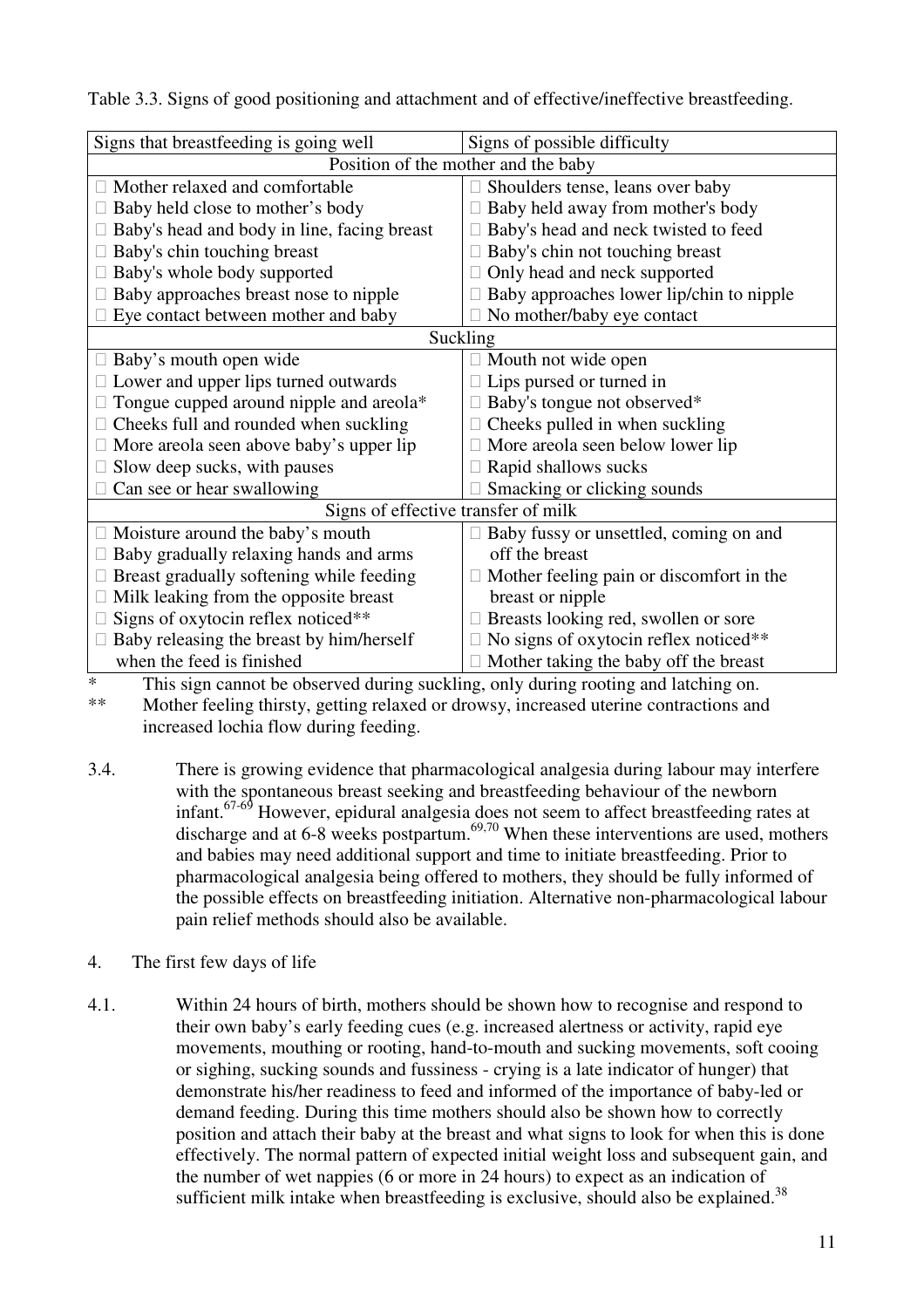- 4.2. As the separation of the newborn infant from his/her mother may have a negative impact on breastfeeding, it should only be done for valid medical reasons and with informed consent. Without a valid medical reason mothers should be advised of the crucial importance of staying in the same room with their baby 24 hours a day (rooming-in).<sup>38</sup> While in hospital babies should be placed in a separate cot in the same room as the mother or in a special clip-on cradle attached to the mother's bed.
- 4.3. Those mothers (and fathers) who decide to share a bed with their baby (bedding-in or co-sleeping) while in hospital and after discharge should be advised to use a wide bed with a firm mattress and place the baby on his/her back below or away from pillows. Bed sharing parents should also be advised not to use soft pillows, quilts or mattresses; not to have an unprotected gap between the side of the bed and surrounding structures; not to use heavy duvets or other sources of excessive heat; not to sleep on sofas; not to smoke or use alcohol or narcotic drugs or prescription drugs that affect alertness.  $71-73$
- 4.4. Newborn infants should have access to unrestricted breastfeeding.<sup>38</sup> Mothers should be informed that it is perfectly normal for newborn infants to want to breastfeed up to 12 times or more in 24 hours; frequent feeding is normal and helps to establish and maintain a good milk supply. Some infants may want to suckle continuously for long periods of time and their sleep cycles may vary.<sup>74</sup> But mothers should also be informed that in the early days newborn infants need at least eight effective breastfeeds in 24 hours. Finally, mothers should be informed that some infants are satisfied with one breast, while others will breastfeed on both breasts at every feeding. Babies should be breastfed on the first breast until they spontaneously release the nipple before they are offered the second breast.
- 4.5. All new mothers should understand the basics of breastfeeding. This should include the following information in both verbal and written formats:
- 4.5.1. The process of milk production and how it is regulated by the baby, i.e. the more milk the baby removes from the breast, the more milk is produced.
- 4.5.2. The baby shows his/her readiness to feed by a series of early feeding cues that mothers should be able to recognise and respond to, because crying is a late sign of hunger.
- 4.5.3. The duration of each feed, as well as the number of feeds, is regulated by the baby, and is dependent on the effectiveness of suckling, the baby's fluid and energy needs, and the time lag between feeds. The healthy baby will self-regulate his/her own breast milk intake if allowed to suckle freely.
- 4.5.4. The signs that breastfeeding is going well and the signs of possible difficulty.
- 4.5.5. The prevention of engorgement by early, frequent and effective breastfeeding, and the prevention of sore nipples by correct positioning and attachment.
- 4.6. If effective feeding is not initiated within 12 hours after birth, the mother should be shown how to express her breast milk by hand and how to feed this to her baby (e.g. with a cup or a spoon); at the same time she should continue to receive help with positioning and attachment.
- 4.7. If an effective breastfeed has not taken place within the first 24 hours, the feeding technique should be re-evaluated and support provided at each feed until the problem has been solved. If breastfeeding difficulties persist, the baby should be seen by a paediatrician to exclude medical reasons.
- 4.8. Some neonatal weight loss is usual, due to loss of excess fluids. With correct support for exclusive breastfeeding as described above, weight loss is minimised and weight recovery starts on average on day four. About 3% of term newborn infants lose more than 10% of birth weight and these need careful observation and support to improve the frequency and effectiveness of breastfeeding.<sup>75</sup> They may also need to be seen by a paediatrician to exclude medical reasons for the weight loss. Only a small minority of these infants will require supplementation with donor breast milk or infant formula to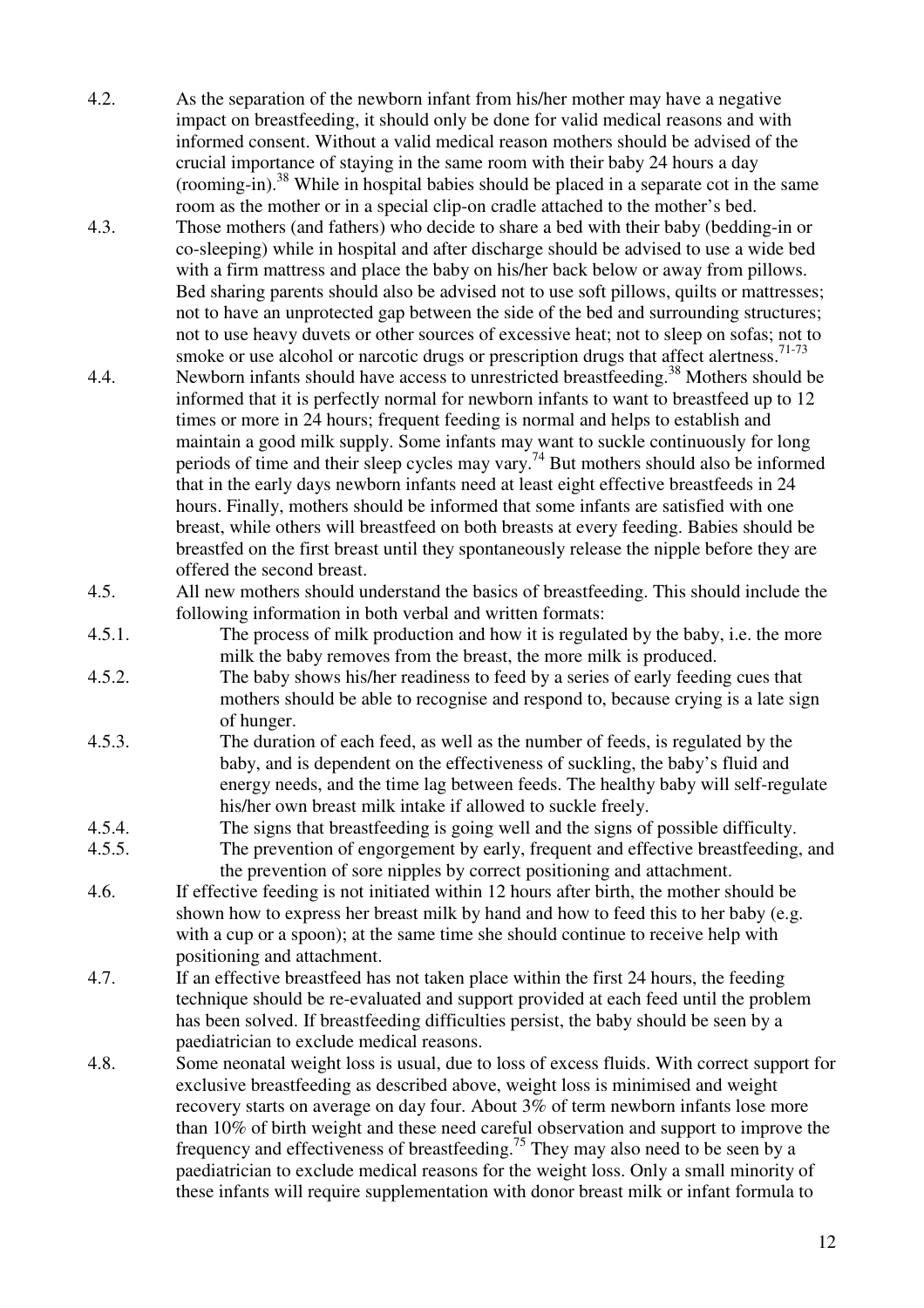avoid excessive weight loss and/or hypernatraemic dehydration.<sup>76,77</sup> If the hospital staff observe more than 5% of newborn term infants losing more than 10% of birth weight, a reassessment of hospital breastfeeding and birthing policies, practices and guidelines should be undertaken.

- 4.9. Unless medically indicated, the healthy term newborn infant should not be given supplements of infant formula, glucose solution, water, tea or camomile tea. The mother's own expressed breast milk or donor human milk should be the supplement of choice, if a supplement is medically indicated. Acceptable medical reasons for supplementation are: very low birth weight (less than  $1500 \text{ g}$ ) or gestational age (less than 32 weeks), infant small for gestational age with potentially severe hypoglycaemia, serious infant or maternal illness, weight loss of 8-10% accompanied by delayed lactogenesis (more than 5 days).
- 4.10. Non-haemolytic jaundice may occur in exclusively breastfed newborn infants. However, the level and duration of the jaundice is lessened by giving the first breast feed as soon as possible after birth, with frequent breastfeeds thereafter. The number of infants requiring phototherapy decreases when the practice of early and frequent breastfeeding increases.78,79
- 4.11. Neonatal hypoglycaemia is a rare occurrence if exclusive breastfeeding is supported as described above.<sup>80,81</sup> Routine blood glucose monitoring in appropriate weight for gestation healthy term infants is not justified.
- 4.12. Because breast milk may not ensure the amount of vitamin K required to prevent deficiency bleeding, 1 mg of parenteral vitamin K should be administered to all newborn infants. $82,83$
- 4.13. Discharge from hospital should be delayed until effective breastfeeding has been observed or the continuity of support after discharge is guaranteed either by the staff of the maternity hospital or by suitably qualified primary care providers and/or lactation consultants, peer counsellors and mother-to-mother support groups, where  $a\text{vailable.}^{38,84-87}$
- 4.14. The healthy term newborn does not need to use pacifiers (soothers); there is no evidence that the use of these in the first month of life provide any benefit.<sup>88,89g</sup> It is normal for an infant to engage in comfort or non-nutritive suckling at the breast from time to time.
- 4.15. The mother should not receive commercial discharge packs, especially if these contain information or marketing materials or samples of products related to formula feeding.38,91
- 5. Pre-term and low birth weight infants

Some infants born at or near term who are small for gestational age may not require additional support to effectively breastfeed, but will require extra monitoring. However, additional support, as described below, will be needed for most pre-term and low birth weight infants. These recommendations can also be adapted for ill newborns.

- 5.1. If a pre-term or high risk baby is anticipated, the parents should receive prenatal information about optimum feeding and nutrition and the importance of own mothers milk and breastfeeding. Testing the mother for cytomegalovirus antibodies may be considered to decide whether pasteurisation or other methods of treating expressed breast milk is needed before giving it to pre-term infants less than 32 weeks of gestational age.<sup>92-94</sup>
- 5.2. As soon as possible after the birth parents should be facilitated and encouraged to visit their baby in the intensive care unit and allowed to hold, or at least touch, and photograph their baby. At the same time, but within the first six hours after birth, the

 $\overline{a}$ <sup>g</sup> There is some evidence that using a pacifier at nap and bed time after the first month, i.e. after breastfeeding is firmly established, may reduce the risk of Sudden Infant Death.<sup>72,90</sup>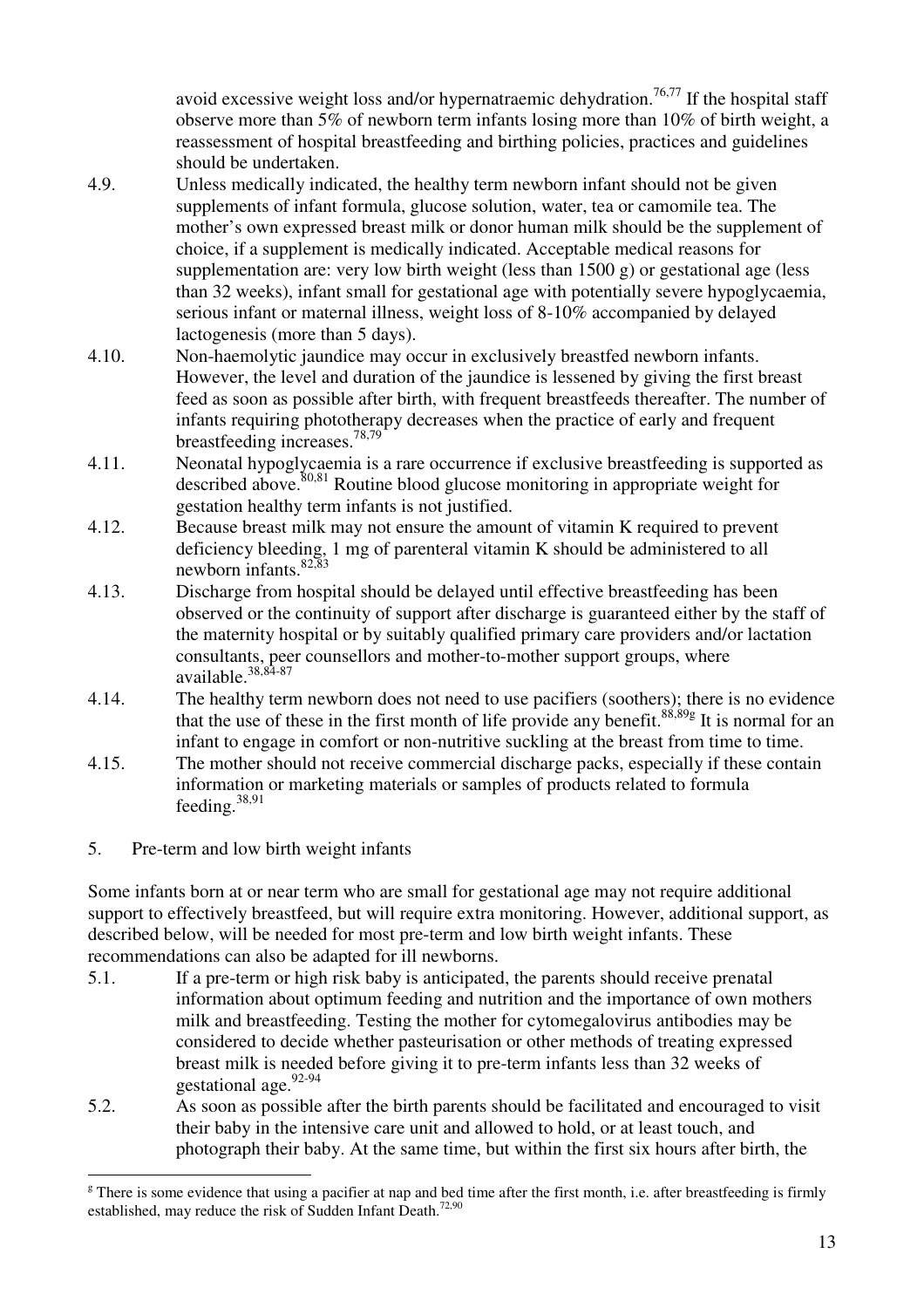mother should be encouraged to start breastfeeding or to express colostrum. Expressed colostrum should be fed to the infant by the mother herself or in her presence if possible, unless there is a contraindication for enteral feeding. This process will support long-term milk production. $95$ 

- 5.3. If the baby is initially too immature to breastfeed or to ill to tolerate enteral feeds, the mother should get help to initiate and establish a pattern of frequent and regular effective milk expression or pumping and advised on the safe handling and storage of breast milk for later use by her baby. No colostrum or breast milk should be wasted.
- 5.4. Health workers should try to lessen the factors that might cause extra stress to the mother. Stress may hinder the flow of milk but not its production, and might therefore lead to milk stasis. The mother should be informed of the physiology of milk production and shown how to massage the breast to facilitate let-down and milk flow. This information should also be given in written format with ample use of diagrams/pictures.
- 5.5. As soon as possible and no later than day 3, a regular pattern of expressing/pumping breast milk every three hours and at least eight times per 24 hours, with at least one expression/pumping during the night, should be established. If possible, expressing or pumping should be done next to the infant's cot/incubator; otherwise, a room with a comfortable chair and a quiet peaceful atmosphere should be made available for this purpose. A double pumping set can minimise the pumping time and at the same time increase the milk yield. $\frac{95-97}{95-97}$  The advantages and disadvantages of all methods of expressing and pumping should be discussed with the mother and she should be provided with the opportunity to try different pumping options before she decides which method is most efficient and suitable in her situation.
- 5.6. Kangaroo mother care (KMC) or skin-to-skin-contact should be started immediately or as soon as possible after birth, depending on the infant's medical condition and on the mother's willingness and ability to be present in hospital, and continued for prolonged periods of time, at least one hour at a time or as often as possible. Extended KMC, up to full-time, is of benefit.<sup>64,98,99</sup>
- 5.7. If milk production is low, the cause should be explored (e.g., check the pumping technique, does it cause discomfort or is pumping too infrequent, is there retention of placental tissue, is the mother using medication that can reduce milk production). Milk production of 600 ml per day at the end of the  $2<sup>nd</sup>$  week is a positive predictor of sufficient milk supply during subsequent weeks.<sup>100</sup>
- 5.8. At 27-29 weeks gestational age, as soon as the infant does not need a ventilator, Continuous Positive Airway Pressure or other assisted ventilation treatments, and does not respond adversely to handling, his/her nose and lips can be brought in close contact to the mother's nipples. The baby is developmentally able to lick/drink small amounts of milk from the breast.<sup>101,102</sup> Full breastfeeding is possible from a gestational age of 33-34 weeks.
- 5.9. Breastfeeding is less exhausting and no more dangerous than bottle feeding at any gestational age. Evidence suggests that there is less oxygen de-saturation associated with breastfeeding than with bottle feeding.<sup>103,104</sup>
- 5.10. The pre-term infant should be given the opportunity to breastfeed when he/she is awake and stable, irrespective of current maturational level or age, and especially when the infant demonstrates feeding readiness cues. The guiding principle should be that breastfeeding should occur as frequently as possible, or as often as the infant needs/wants feeding, depending on his/her medical condition. Regular checking of positioning and attachment should continue to ensure effective and comfortable breastfeeding. Tube or cup feeding and/or intravenous nutrition can continue, while the mother pumps/expresses with the same frequency.
- 5.11. After about 35 weeks gestational age, breastfeeding on demand can be started while continuing and facilitating rooming-in and skin-to-skin contact or KMC. Supplementary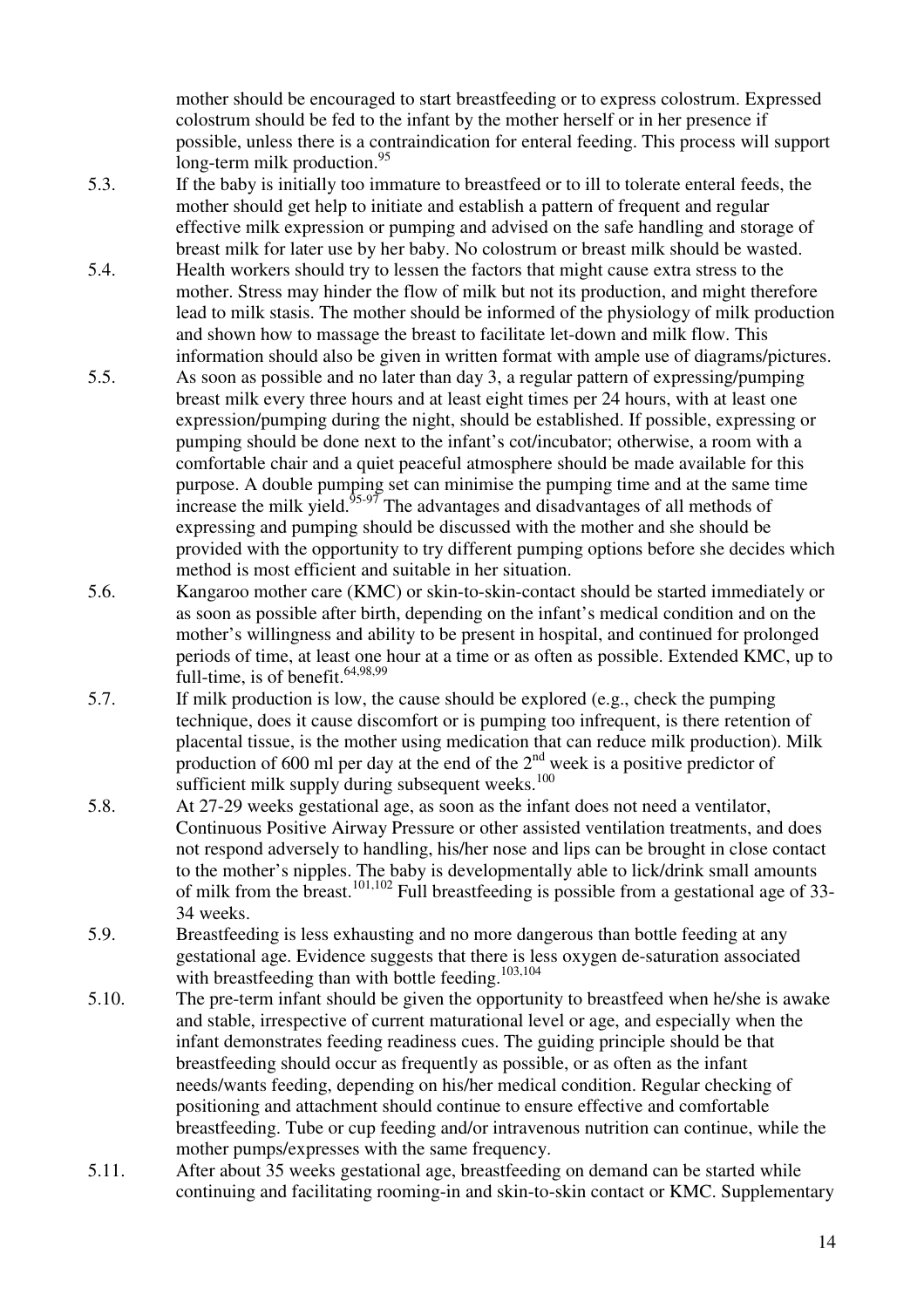feeding (if possible with own mother expressed breast milk) should be used if weight gain is insufficient (monitoring of body weight once a day may be necessary, not more frequently). Pre-term infants generally do not have the neurological maturation needed for true demand feeding. The mother should therefore be well versed in recognising feeding readiness cues, when and how to stimulate a sleepy infant to breastfeed, and signs of correct latch-on in order to achieve a sufficient number of feeds per 24 hours (semi-demand feeding), and to identify signs of correct latch-on. If the mother cannot be present for all feeds, her milk, or donor human milk, can be given by cup or tube.

5.12. At the mother's discharge, she should be able to effectively hand express her milk or have available to her a modern, well functioning and comfortable pump that she is familiar with, and she should be well informed on the correct expressing/pumping technique and on how to safely handle, store, freeze and transport her expressed breast milk. Health workers should confirm that the mother knows all sources of breastfeeding support available to her, including mother-to-mother groups, lactation consultants and special support groups or organisations for mothers/parents of pre-term infants or newborns with health problems.

#### 6. First month of life

 $\overline{a}$ 

- 6.1. All mothers and newborn infants should be visited, seen or otherwise communicated with within 48 hours after discharge, by a competent health professional and/or a trained peer counsellor to check that exclusive breastfeeding is progressing satisfactorily. Most problems identified at this stage can be easily solved. Difficult problems should be referred to a lactation consultant or a trained health professional with a recognised competence in breastfeeding support. The longer the first visit is delayed the more difficult it is to solve any problems that might have arisen.<sup>105</sup>
- 6.2. During this visit, and subsequent visits as necessary, the health worker or peer counsellor should observe a breastfeed to ensure correct position and attachment, confirm good milk transfer, and reassure the mother that she is doing a good job in order to maximise her self confidence. The mother's knowledge and practice of breastfeeding should be reinforced.
- 6.3. Breastfeeding problems such as sore nipple and breast engorgement, i.e. the potential precursors of mastitis, can be prevented by ensuring correct positioning and attachment and with baby-led breastfeeding (i.e. feeding on demand).<sup>106</sup> If these conditions have already occurred, treatment will depend on individual presentations. None of these problems require the discontinuation of breastfeeding and short-term interruption is rarely needed.
- 6.4. Mothers perceiving infant crying and frequent feeding as breast milk insufficiency need explanation, reassurance and support. Episodes of increased feeding frequency are normal, they are a regulating mechanism of milk removal and milk synthesis to meet the evolving needs of the baby.<sup>107-109</sup> These episodes often coincide with a normal growth
- spurt and reassurance and extra support is generally all that is needed in these situations. 6.5. Data regarding weight gain for exclusively breastfed infants in the first weeks of life are now available.<sup>110,111</sup> Table 6.5 shows the  $3^{rd}$  and 97<sup>th</sup> percentile of weight-for-age until the completion of the first four weeks of age, for boys and girls, based on the new WHO child growth standards. If an infant of this age fails to gain 200 g/week on average, $^h$ girls slightly less than boys, health workers should check the effectiveness of breastfeeding and correct feeding technique if necessary. Should growth faltering persist, health workers should check for medical problems and act accordingly.

<sup>&</sup>lt;sup>h</sup> Weight gain should always be calculated from the lowest post-partum weight, not from birth weight.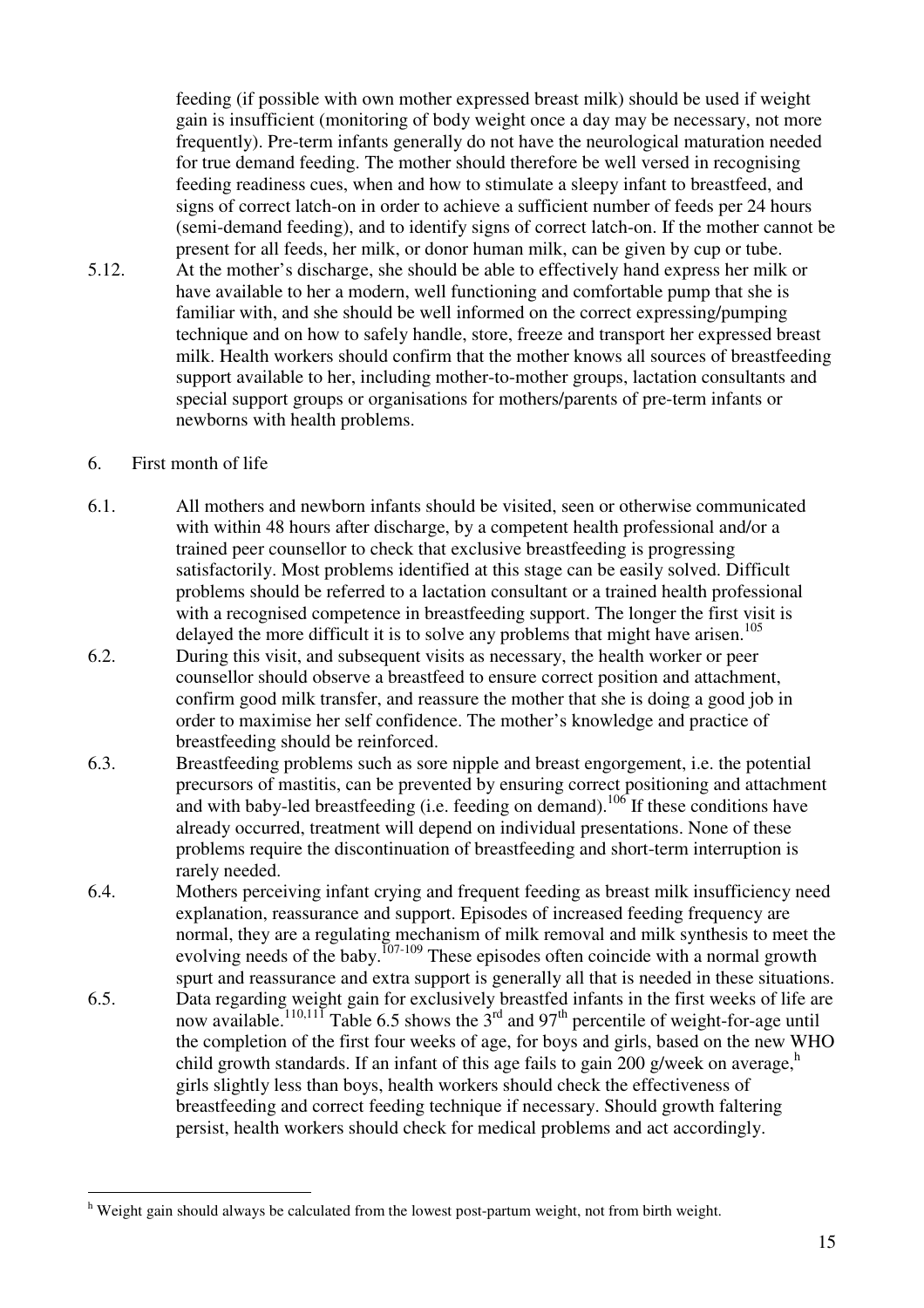| Age in weeks | <b>Boys</b> |        | Girls           |    |
|--------------|-------------|--------|-----------------|----|
|              | $\gamma$ rd | $\sim$ |                 | ⌒冖 |
|              | ل . ک       |        | ∠.⊣             |    |
|              | Z.O         |        | $\sim$ . $\sim$ |    |
|              | $\angle$ .0 |        |                 |    |
|              | J.I         | ے . د  |                 |    |
|              | J.H         |        |                 |    |

Table 6.5.  $3^{\text{rd}}$  and 97<sup>th</sup> percentiles of weight (in kg) for age (in weeks) for boys and girls.<sup>110</sup>

6.6. Mothers should be advised to eat a balanced nutritious diet, with no need to avoid specific foods. Breastfeeding mothers who avoid meat, fish, poultry, eggs and dairy products are at significant risk of calcium, iron and vitamin  $B_{12}$  deficiency that may cause health problems in their babies. These babies should be monitored regularly by a paediatrician and given vitamin  $B_{12}$ , iron and calcium supplements as needed.<sup>112</sup> 6.7. Lactation is not affected by the amount of ingested fluids and mothers should be advised to drink sufficiently to satisfy their thirst. Water and pure unsweetened fruit juices are the best sources of fluid.

#### 7. From one to six months<sup>i</sup>

- 7.1. If exclusive breastfeeding is well established, there is no need to supplement breast milk with other foods or fluids.<sup>*j*</sup> Mothers should be advised to check growth, e.g. by arranging for infant weight checks monthly, and to continue breastfeeding on demand.
- 7.2. At around six months, most infants will show an interest in complementary foods (i.e. solids) as well as breastfeeds. <sup>k</sup> Provided infants are in good health parents should be advised to observe their infants' feeding behaviour and respond appropriately to it (i.e. never force infants to eat).
- 7.3. In settings where micronutrient deficiency in infants under six months of age is a concern, improved maternal intake during pregnancy and lactation, instead of premature introduction of complementary foods, is the most effective, and less risky, way of preventing deficiencies.
- 7.4. Vitamin D deficiency may occur in exclusively breastfed infants who are not sufficiently exposed to sunlight, i.e. confined indoors during daylight hours, covered with clothing while outdoors, living at high latitudes with seasonal variation of ultraviolet radiation, living in urban centres where high rise buildings and pollution can block sunlight, darker skin pigmentation, use of sun screens. Short 15-minute exposures to sunlight several times a week is a sufficient and safe way to ensure adequate vitamin D synthesis and avoid burns. Giving vitamin D supplements to at risk infants will prevent this deficiency.<sup>113</sup> Formula-fed infants do not need these supplements if they use vitamin D enriched formula.
- 7.5. Growth charts are useful to monitor infant growth, but should not be the sole determinant of the need for the introduction of complementary feeding. This applies not

<sup>&</sup>lt;sup>i</sup> To clarify, "six months" is defined as the end of the first six months of life (180 days), when the infant is 26 weeks old, as opposed to the start of the sixth month of life, that is at 21-22 weeks of age. For pre-term infants this means six months corrected age.

 $\mu$ <sup>i</sup> Tea is given to infants in some societies; this is not recommended and can be harmful (especially if sugar is added), because it undermines breastfeeding.

<sup>&</sup>lt;sup>k</sup> This document uses the terms "complementary feeding" and "complementary foods" rather than the more commonly used terms "weaning" and "weaning foods". Weaning and weaning foods are misleading because they imply that complementary foods substitute for rather than complement breast milk and are intended to lead to the cessation of breastfeeding. Instead, breastfeeding should continue after the introduction of complementary foods and the infant and young child should not be weaned off breast milk.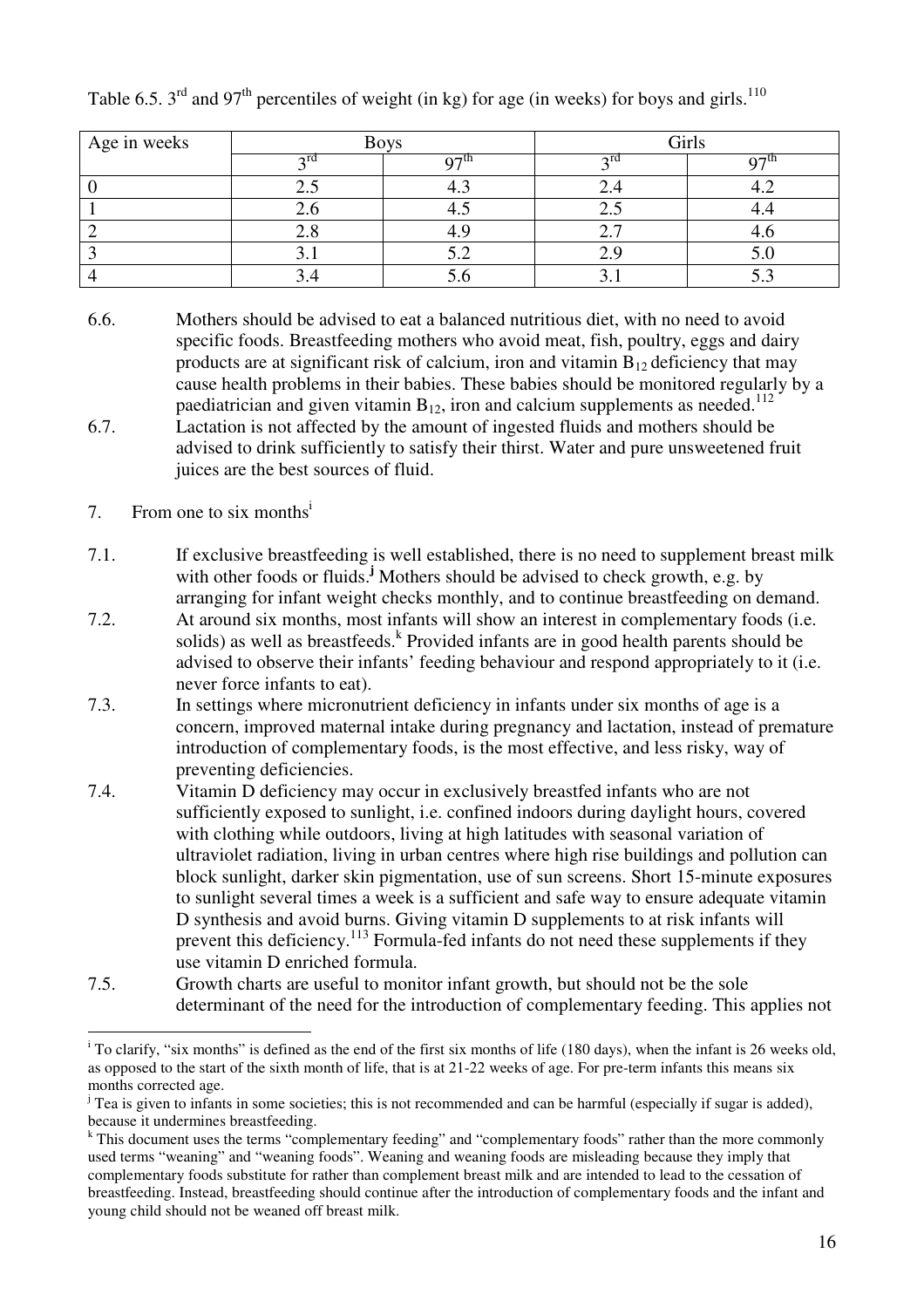only to the growth charts in predominant use for the past 40 years, which are based mainly on cohorts of formula-fed infants, but also to the newly recommended WHO growth charts based on infants exclusively or predominantly breastfed for at least four months, who continued breastfeeding for at least 12 months and who received complementary foods from the age of four/six months.<sup>110,111</sup> The WHO growth charts indicate in which percentile or z-score the growth of a given baby falls when compared with the average growth of infants optimally fed in the same age group; they are not an indication of readiness for complementary foods.

- 7.6. To facilitate mothers in the paid workforce to breastfeed exclusively up to six months and to continue breastfeeding after that in combination with appropriate complementary foods for as long as they wish, a breastfeeding supportive workplace as well as family and social support is needed. Access to ongoing expert support and help from health workers and/or peer counsellors and/or mother-to-mother support groups, and information on expression, safe handling and storage of breast milk, is also required.<sup>114</sup> Employers, trade unions, politicians and society as a whole are responsible for putting in place legal protections for the breastfeeding mother in the paid workforce.
- 7.7. Exclusively breastfeeding mothers who use the Lactation Amenorrhoea Method (LAM) of birth control have a high rate of protection from unwanted pregnancy until their infants are six months old.<sup>115</sup> After this, or if LAM is not used, mothers who wish to avoid a pregnancy should use other contraceptive methods. Among hormonal methods of birth control, progestin-only contraceptives are highly effective and have no inhibitory effect on lactation, however, combination contraceptives appear to be associated with a decline in milk production. $116$
- 8. After six months<sup>117-122</sup>

While allowing for some individual need variation, breast milk alone is no longer sufficient to meet all the nutritional requirements of infants and young children after six months of age. Complementary foods are generally needed after this age along with breast milk. Complementary foods can be subdivided into:

- Transitional (puréed, mashed, semi-solid) foods, which are foods specifically selected from the main food groups and adapted to meet the particular nutritional and physiological needs of the infant.
- Family foods, largely based on a normal well-balanced varied family diet, with some minor adaptations.
- 8.1. Both transitional and family foods, should be based on the family diet if this is varied and well balanced, sufficiently high in energy, protein and micronutrients, and adapted to the eating capabilities of a growing and developing infant. The change from breastfeeding alone to transitional foods and then to a normal family diet with the eventual cessation of breastfeeding, should be gradual.
- 8.2. Starting complementary feeding too soon is not advisable because:
- 8.2.1. Breast milk can be displaced by other fluids or foods of poorer quality that may not be sufficiently nutrient and energy dense to meet the infant's requirements, and giving these foods or fluids can lead to a reduction in the mother's breast milk supply.
- 8.2.2. Infants are not yet able to digest certain foods.
- 8.2.3. The early exposure of infants to microbial pathogens potentially contaminating complementary foods and fluids puts them at increased risk of diarrhoeal disease and consequently malnutrition.
- 8.2.4. The early exposure of infants to certain foods may trigger allergies.
- 8.2.5. There is an earlier return to fertility for mothers, because decreased suckling reduces the period during which ovulation is suppressed.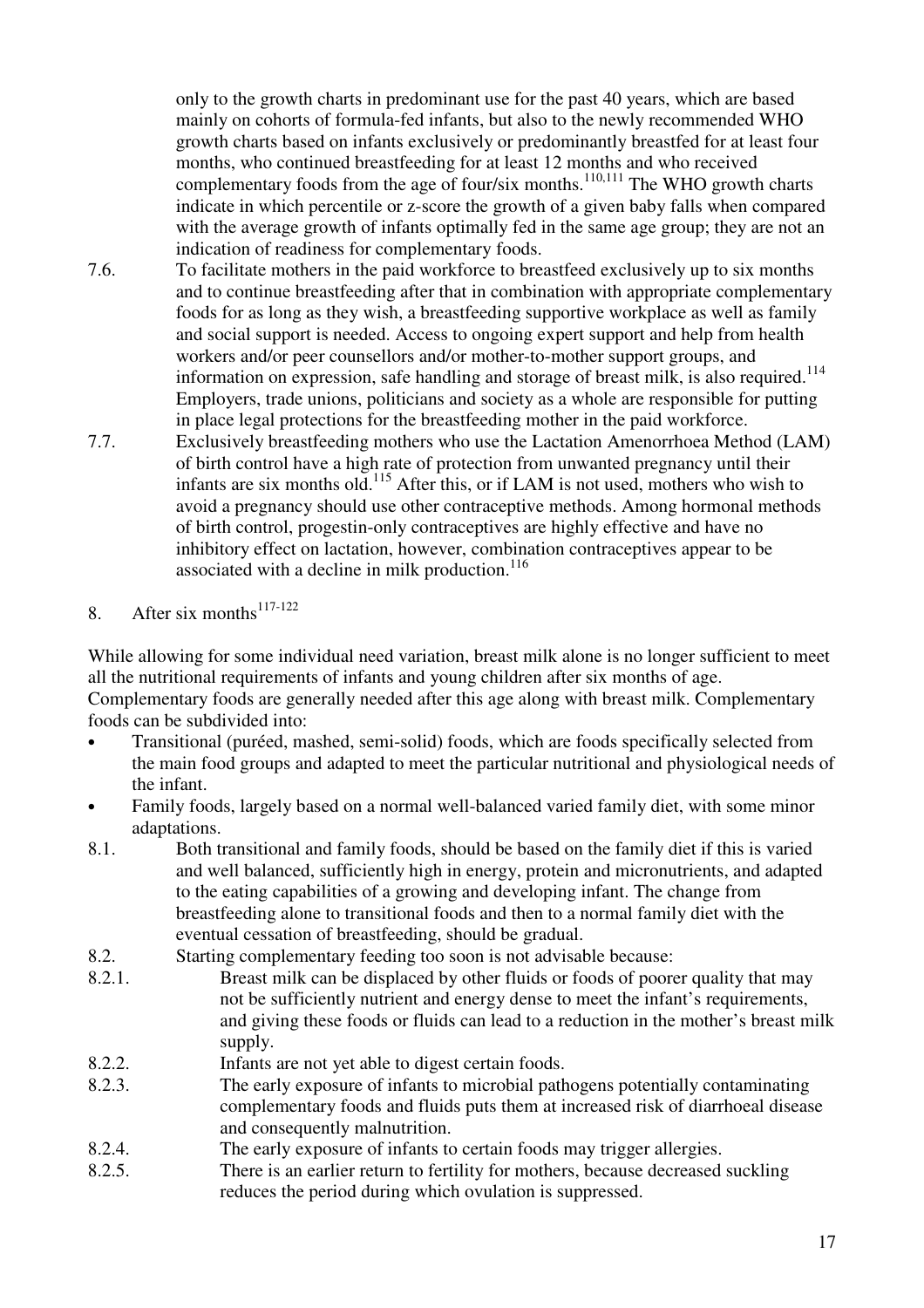- 8.3. Delaying the introduction of complementary foods for too long is also not advisable because:
- 8.3.1. Breast milk alone may not provide enough energy and nutrients and may lead to growth faltering and malnutrition.
- 8.3.2. Breast milk alone may not meet the infant's growing requirements of some micronutrients, especially iron and zinc.
- 8.3.3. The optimal development of oral motor skills, such as the ability to chew, and the infant's ready acceptance of new tastes and textures may be adversely affected.
- 8.4. Infants should, therefore, be started on complementary foods at or shortly after six months of age. Between 6-8 months these foods should be given 2-3 times a day, increasing to 3-4 times daily after nine months of age, with additional nutritious snacks offered 1-2 times per day, as desired, after 12 months. Breast milk, however, should remain the primary source of nutrition for the whole of the first year of life. During the second year of life, family foods should gradually become the primary source of nutrition. While fully accepting that mothers make the decision about how long they and their babies wish to breastfeed, they should receive all the support necessary to help them continue breastfeeding to two years of age and beyond, as recommended by WHO and most national and professional policies and practice recommendations.<sup>2,4,20-26</sup>
- 8.5. By around six months most infants can sit with support and can "sweep a spoon" with their upper lip, rather than merely sucking semi-solid food off the spoon. By around eight months they have developed sufficient tongue flexibility to enable them to chew and swallow more solid lumpier foods in larger portions. From 9-12 months most infants have the manual skills to feed themselves, drink from a standard cup using two hands and eat food prepared for the rest of the family, with only minor adaptations, e.g. cut into bite-sized portions and eaten from a spoon, or as "finger" foods. It is important, for nutritional and developmental reasons, to give age-appropriate foods at the correct consistency and by the correct method.<sup>123</sup> Table 8.5 shows examples of the types of food that can be consumed and swallowed successfully at given ages and stages of development; it does not necessarily indicate that these foods should be offered at these ages.124,125
- 8.6. The main factors influencing whether an infant's energy and nutrient requirements are met are the consistency (thickness) and energy density (energy per unit volume) of the semi-solid food plus the quantity and frequency of feeds. To ensure that the energy and nutrient needs of growing children are met, they should be offered a wide variety of foods of high nutritional value. Moreover, offering children a more varied diet improves their appetite. Although patterns of food consumption vary from meal to meal, children's overall daily energy intake is normally relatively constant. When offered a range of nourishing foods most children tend to select a variety and so instinctively choose a nutritionally complete diet.
- 8.7. A number of features, such as flavour, aroma, appearance and texture, affect the infant's intake of semi-solid foods. Taste buds detect four primary taste qualities: sweet, bitter, salt and sour. Sensitivity to taste helps protect against the ingestion of harmful substances and, in addition, can help regulate a child's intake. Children's preferences for the majority of foods are strongly influenced by learning and experience; they develop a preference in relation to the frequency of exposure to particular tastes. The only innate preference is for the sweet taste, and even newborn infants will avidly consume sweet substances, if given them. Increasing the variety of foods will enhance a child's acceptance of different tastes.<sup>126</sup> It is therefore important not to introduce sugar in any concentrated form (e.g. desserts, ice creams) until the infant has a chance to experience and develop a taste for other flavours, especially vegetables and fruits.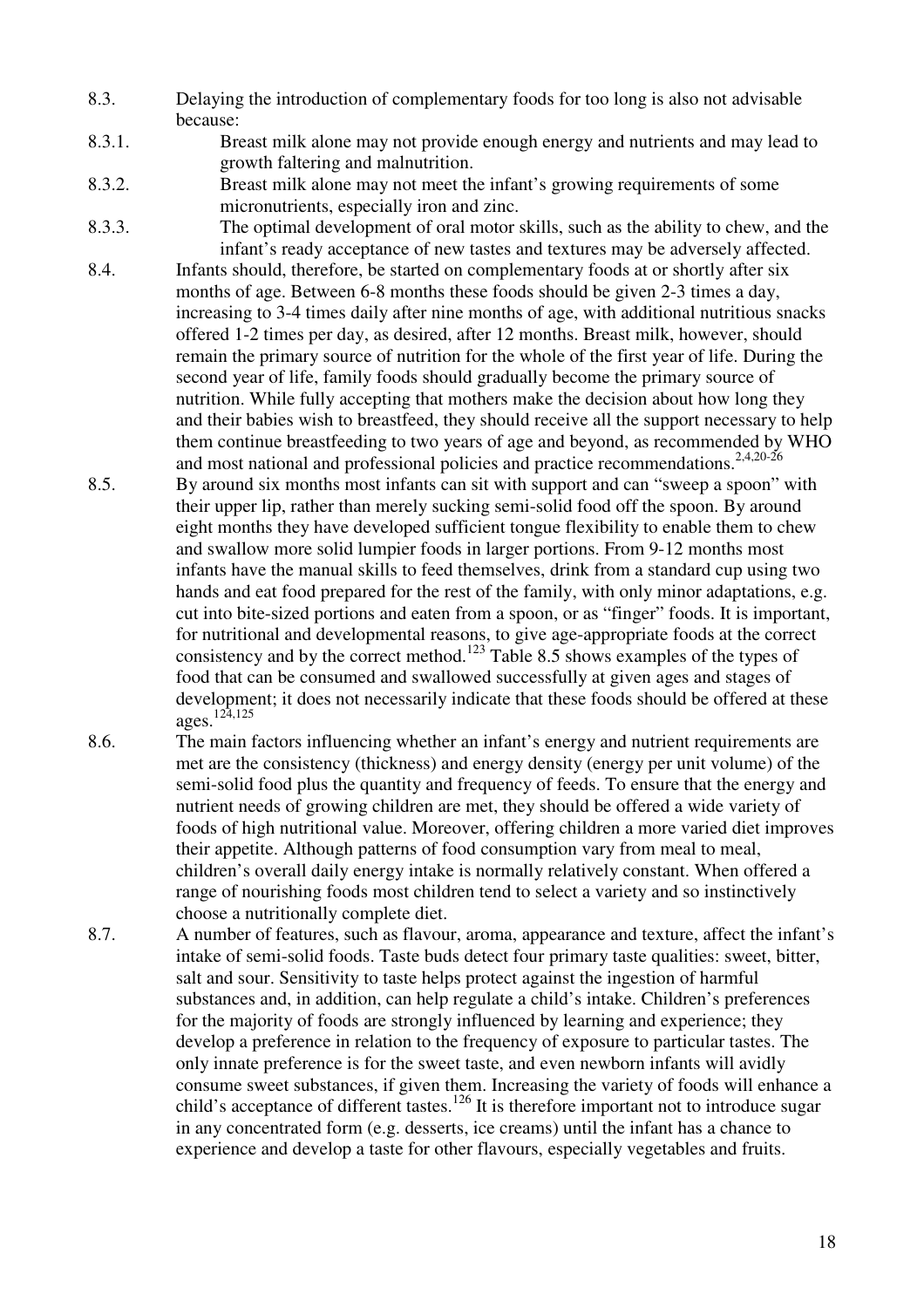Table 8.5. Examples of age-appropriate foods for different ages and stages of development (these foods are merely examples and are not the only ones that can be introduced).

| Age<br>(months) | Reflexes/skills                                                                                                                                                                     | Types of food that can be<br>consumed                                                                                                                                    | Examples of foods                                                                                                                                                                                         |
|-----------------|-------------------------------------------------------------------------------------------------------------------------------------------------------------------------------------|--------------------------------------------------------------------------------------------------------------------------------------------------------------------------|-----------------------------------------------------------------------------------------------------------------------------------------------------------------------------------------------------------|
| $0 - 6$         | Suckling/sucking and<br>swallowing                                                                                                                                                  | Liquids                                                                                                                                                                  | Breast milk only                                                                                                                                                                                          |
| $4 - 7$         | Appearance of early<br>"munching"; increased<br>strength of suck;<br>movement of gag reflex<br>from mid to posterior<br>third of tongue                                             | Puréed foods (only if the<br>individual child's<br>nutritional requirements<br>call for addition of<br>complementary foods)                                              | Breast milk plus cooked<br>puréed meat; vegetable (e.g.<br>carrot) or fruit (e.g. banana)<br>purées; mashed potato;<br>gluten-free cereals (e.g. rice)                                                    |
| $7 - 12$        | Clearing spoon with lips;<br>biting and chewing;<br>lateral movements of<br>tongue and movement of<br>food to teeth. Fine motor<br>skills developing to<br>facilitate self-feeding. | Increasing variety of<br>mashed or chopped foods<br>and finger foods-<br>combining new and<br>familiar foods. Give<br>three meals per day with<br>two snacks in between. | Breast milk plus cooked<br>minced meat; mashed cooked<br>vegetables and fruit; chopped<br>raw fruit and vegetable (e.g.<br>banana, melon, tomato);<br>cereal (e.g. wheat, oats) and<br>bread <sup>1</sup> |
| $12 - 24$       | Rotary chewing<br>movements; jaw stability                                                                                                                                          | Family foods                                                                                                                                                             | Breast milk plus whatever the<br>family is eating, provided the<br>family diet is healthy and<br>well-balanced                                                                                            |

8.8. Children appear to consume more when they receive a varied diet compared with a limited monotonous one.<sup>130</sup> It is important that children, for whom all complementary foods are initially unfamiliar, have repeated exposure to new foods during the early complementary feeding period in order to establish a healthy food acceptance pattern. It has been suggested that a minimum of 8–10 exposures are needed, with clear increases in food acceptance appearing after  $12-15$  exposures.<sup>131</sup> Parents should thus be reassured that the rejection of new foods is normal. Foods should be offered repeatedly, as those that are initially rejected are often accepted later. If the child's initial rejection is interpreted as unchangeable, the food will probably not be offered to the child again and the opportunity for building up a broad range of exposure to and acceptance of new foods and tastes will be lost. Breastfed infants may accept solid foods more rapidly than those fed on infant formula, as they have become accustomed to a range of flavours and odours derived from their mothers' diet and conveyed to them in breast milk.<sup>131-133</sup> The use of commercial complementary foods may delay the infant's acceptance of the family's normal diet and represents an unnecessary financial burden on family budgets. 8.9. Adding salt is not recommended when preparing complementary foods or family foods for infants and young children, or indeed for any family members. Therefore, not adding salt in any food preparation will benefit the whole family. Very salty foods such as pickled vegetables, salted meats, stock cubes and soup powders should be avoided. If using salt, salty foods or spices for the rest of the family, a portion of family food should be removed for the infant or young child, prior to adding these. Sugar should not be added to foods for infants and young children either.

<sup>&</sup>lt;sup>1</sup> The age of introduction of cereals containing gluten is still the subject of research. It appears that breastfeeding is a protective factor for coeliac disease and that gluten should not be introduced early (at 4-6 months), particularly if breastfeeding has already stopped. If breastfeeding continues, the risk of coeliac disease associated with the introduction of gluten may be lower if this happens after 7-8 months. Other factors, including genetic and environmental factors, as well as the amount of gluten given to the infant, also seem to play a role.<sup>127-129</sup>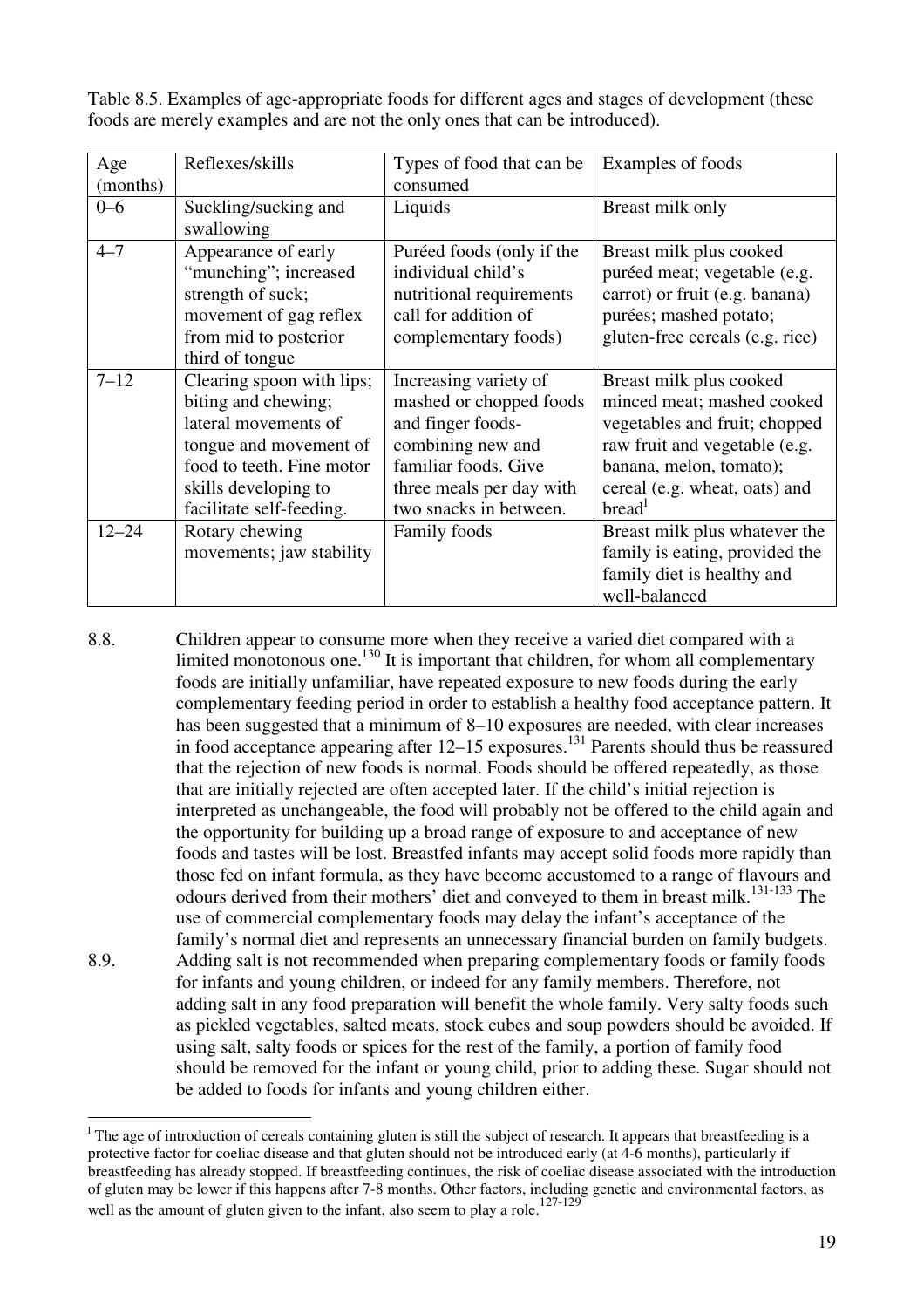- 8.10. Vegetables and fruit provide vitamins, minerals, starch and fibre. They play a major protective role, helping to prevent micronutrient deficiency, and generally have a low fat content. Vegetables and fruit make the most significant contribution to vitamin C intake. Eating vegetables and fruit that contain vitamin C along with iron rich foods such as beans, lentils and whole-grain cereals, will improve the absorption of non-haem iron from plant foods. Other micronutrients present in vegetables and fruits are the B vitamins, including vitamin  $B_6$ . Dark-green leaves and orange-coloured fruits and vegetables are rich in carotenoids, which are converted to vitamin A, and dark-green leaves are also rich in folate, with potassium and magnesium present in significant levels. It is therefore advisable to choose a variety of vegetable and fruit to meet daily nutrient recommendations. Some of the health benefits associated with vegetable and fruit consumption may come from non-nutrient components such as antioxidants and phytosterols. This is one reason why vitamins and minerals are best obtained from vegetables and fruit rather than from tablets or supplements.
- 8.10.1. The availability of fresh vegetables and fruit varies by season and region, although frozen and preserved vegetables and fruits can ensure a supply of these foods throughout the year. If processed or preserved fruit and vegetable products are used, they should contain the minimum possible amounts of added fats, oils, sugars and salt. Many green leafy vegetables are cooked before consumption. Cooking in water can lead to leaching and thermal losses of vitamin C, especially when the vegetables are left to stand before consumption. Steaming or boiling using a minimum amount of water, or boiling for a very short time, reduces vitamin loss.
- 8.10.2. Fruit juice refers to the juice produced by compressing fruits. Nutritionally, fruit juices produced from compressed fruit contain all the nutrients present in fruits, with the exception of the dietary fibre. Fruit juices are a good source of vitamin C, and if given as part of a meal will improve the bioavailability of non-haem iron present in plant foods. It is nevertheless important to limit the amount of fruit juice offered to avoid reducing the intake of breast milk and decreasing the acceptance for savoury foods in the diet. Furthermore, fruit juices contain natural glucose, fructose, sucrose or other sugars which, because of their acidity can cause dental caries and erosion of the teeth. The term "fruit drink" is sometimes used to describe a drink made from jam or fruit compote mixed with water and sugar. These drinks contain negligible vitamin C and therefore have none of the benefits of the fruits from which "real" fruit juice is made.
- 8.10.3. Concerns have also been raised about the over consumption of so-called fruit juices containing artificial sweeteners and simple carbohydrates other than glucose, sucrose or fructose. Those containing sugar alcohols, such as mannitol and sorbitol, have been linked with causing diarrhoea in some children.<sup>134-136</sup> Excessive consumption of fruit juices (whether "real" or "so-called") also decrease the child's appetite for other foods, and may cause loose stools. For this reason, no more than 120-180 ml of fruit juice per day is recommended. Excess fruit juice consumption has also been linked with failure to thrive and with short stature and obesity.<sup>137</sup>
- 8.10.4. Finally, the use of a bottle to give the infant fruit juices and other sweet drinks, especially if taken to bed, has been associated with an increased incidence of dental caries.<sup>138</sup> Parents should be warned that such practice entails a risk and should be advised to use a cup instead.
- 8.11. Nutrients are more concentrated in lean meat tissue than in fat meat. Liver is naturally low in fat and has the additional benefit of being easily cooked and puréed without becoming stringy, which makes it easier for infants and young children to eat. Lean meat contains substantial amounts of protein and is an important source of highly bio-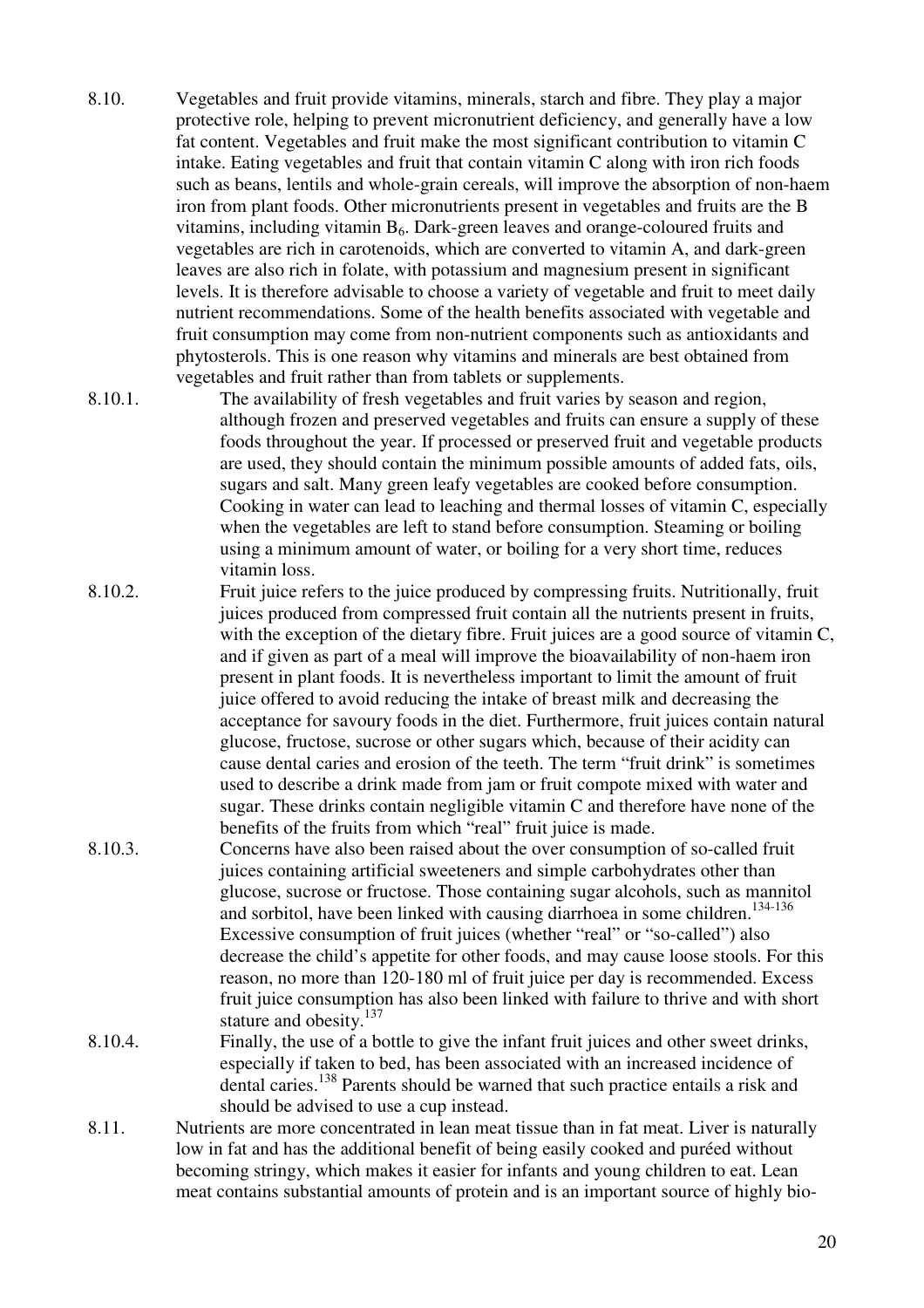available minerals such as iron and zinc. Young children may have difficulty eating meat because of its stringy nature, lean meat should therefore be minced, finely chopped or puréed before giving to infants, at least in the early months of complementary feeding. Some meats are expensive but some, like liver, are not; small amounts, however, can provide much needed nutritional benefits for infants and young children.

- 8.12. Fish is also an important source of high quality protein and weight-for-weight has the same amount as lean meat. Moreover all fish (freshwater fish, saltwater fish and shellfish) are rich sources of essential amino acids. As well as being good sources of protein, white fish and shellfish are also very low in fat, and the fat in other fish (such as salmon, tuna, sardines, herring and mackerel) has a high proportion of n-3 long-chain polyunsaturated fatty acids, which are important for neurodevelopment. Fish also provides a good source of iron and zinc, which are found in slightly lower concentrations than in meat, with the exception of shellfish. Saltwater fish are the key source of iodine for infants, apart from breast milk. Iodine deficiency is still prevalent in Europe, especially where salt is not iodised, and iodine is essential for optimal child development and growth.
- 8.13. Eggs provide a versatile food source. Egg proteins contain amino acids essential to growth and development, and the lipids in eggs are rich in phospholipids with a high ratio of polyunsaturated to saturated fatty acids. Their iron content is relatively high, but it is bound to phosphoprotein and albumin and is therefore less bio-available. Eggs are relatively cheap and are a valuable means of improving the intake of animal protein. Uncooked or partially cooked eggs are a potential cause of salmonella poisoning, and therefore, require thorough cooking. Eggs are therefore recommended for infants after six months and young children. For infants with a family history of egg allergy, eggs should be avoided in the first 12 months of life, then egg yolk can be introduced, followed by egg white.
- 8.14. Milk should continue to be an integral part of a diet based on complementary foods. It is recommended that breastfeeding should continue throughout the first two years of life and beyond. If the volume of breast milk is still high, there is no reason to introduce other milks. In non-breastfeeding infants and young children an excessive intake of infant formula before one year of age or cow's milk thereafter can limit the intake and diversification of complementary foods in the diet, which is important in exposing the infant to new tastes and textures that promote the development of eating skills. A young child consuming either one litre of cow's milk or an equivalent formula milk product is meeting as much as two thirds of his or her energy requirement from this source, leaving very little appetite for other more varied healthy foods. For non-breastfed infants after six months of age it is therefore recommended to give 280-500 mL/d of iron-fortified infant formula, if other animal-source foods are included in the diet, 400- 550 mL/d if they are not. For non-breastfed young children over one year, undiluted whole cow's milk can be used, 200-400 mL/d if other animal-source foods are included in the diet, 300-500 mL/d if they are not.
- 8.14.1. To ensure that animal milks are microbiologically safe, it is important that they be either pasteurized or boiled before consumption. Low fat, skimmed (usually  $\leq 0.5\%$  fat) or semi-skimmed (1.5-2% fat) cow's milk has a significantly lower energy and fat-soluble vitamin content than whole cow's milk and is therefore not recommended for children under two years of age. Similarly, powdered milk made from dried, skimmed milk is also not recommended due to its low energy content. Furthermore, like commercial infant formula, powdered milk may be intrinsically contaminated during the manufacturing process or extrinsically contaminated in the process of handling and reconstitution. It is therefore essential to sterilise all equipment and prepare it under hygienic conditions, reconstituting only as required. Strictly following the manufacturers' instructions for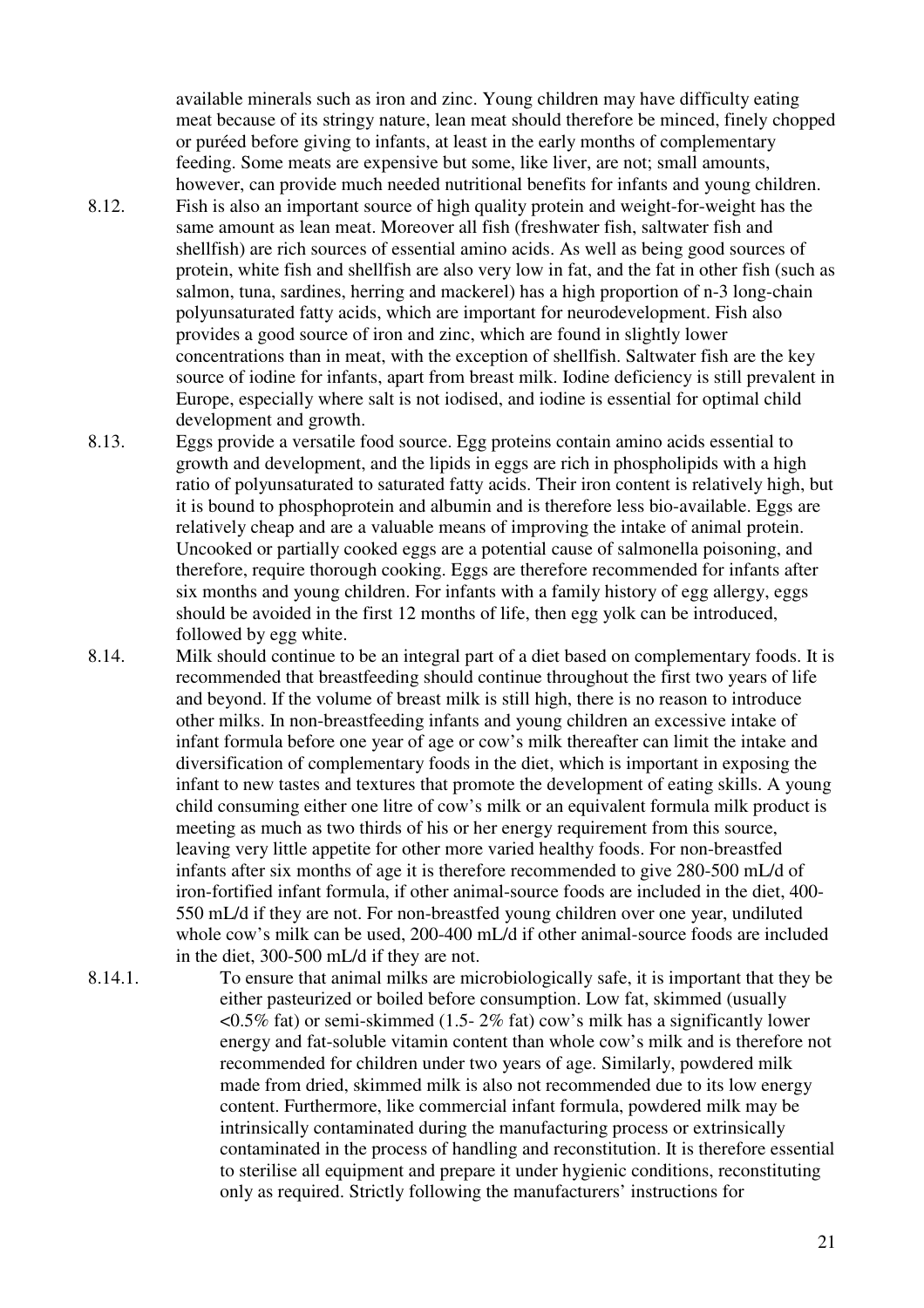reconstitution also avoids over-concentration or over-dilution, both of which can also prove detrimental to health.

- 8.14.2. Fresh liquid milk has a short shelf life. Fermentation extends its shelf life and thereby allows milk and its products to be stored and transported. Fermented milks are nutritionally similar to unfermented milk, except that some of the lactose is broken down to glucose and galactose. Fermented milks represent an excellent source of nutrients such as calcium, protein, phosphorus and riboflavin. The two most common fermented milk products available are yoghurt and cheese. They can be introduced in small amounts into the complementary feeding diet at around 6–9 months of age.
- 8.15. Because breast milk is around 87% water, healthy infants and young children who are breastfed on demand generally receive plenty of fluids. However, non-breastfed children need to obtain fluids from other sources when complementary foods are given as well as infant formula. Non-breastfed infants and young children need at least 400- 600 mL/d of extra fluids (in addition to the 200-700 mL/d of water that is estimated to come from milk and other foods) in a temperate climate, and 800-1200 mL/d in a hot climate. Clean tap water (boiled before use up to one year of age, or longer, depending on the quality of the water supply) should be offered several times per day for nonbreastfed infants to ensure that their thirst is satisfied.
- 8.16. Tea is not recommended for infants and young children. Tea contains tannins and other compounds that bind iron and other minerals, thereby reducing their bioavailability. Furthermore, sugar is often added to tea, which increases the risk of dental caries. Also, sugar consumed in tea may blunt the appetite and inhibit the consumption of more nutrient-dense foods. Sweetened soft drinks should be avoided for the same reasons. In many countries there is a growing trend towards the use of "natural" substances and alternative medicines, and this has led to an increase in the use of herbal preparations for infants. Owing to their small size and rapid growth rate infants are potentially more vulnerable than adults to the pharmacological effects of some of the chemical substances present in herbal teas. Herbal teas such as camomile and green tea may also have the same adverse effects on non-haem iron absorption as other teas. There is moreover a lack of scientific data on the safety of various herbs and herbal teas for infants.
- 8.17. Honey may contain the spores of *Clostridium botulinum*, the causal agent of botulism. Since the gastrointestinal tract of infants contains insufficient acid to kill these spores, honey should not be given to infants under one year of age.
- 8.18. Vegetarian diets exclude, to varying degrees, animal products; vegan diets exclude all animal products. The main area of concern regarding vegetarian diets is the small but significant risk of nutritional deficiencies. These include deficiencies of iron, zinc, riboflavin, vitamin  $B_{12}$ , vitamin D and calcium (especially in vegans), and inadequate energy intake. These deficiencies are highest in those with increased requirements, such as infants, children and pregnant and lactating women. Although the inclusion of animal products does not automatically ensure the adequacy of a diet, it is easier to select a balanced diet with animal products than without them. A vegetarian diet with egg, milk and milk products provides high-quality protein and is also a good source of the B group vitamins and calcium. Problems may occur as a result of vegan diets. Infants and young children aged 6–24 months fed on these diets must be given a good variety of plant proteins; each meal should contain two complementary sources of plant protein, such as legumes accompanied by wheat, or rice with lentils. A very restrictive vegan or macrobiotic (a restrictive vegetarian regimen coupled with adherence to natural and organic foods) diet may have serious adverse effects and should be discouraged during the complementary feeding period. These carry a high risk of nutrient deficiencies and have been associated with protein–energy malnutrition, rickets, growth retardation and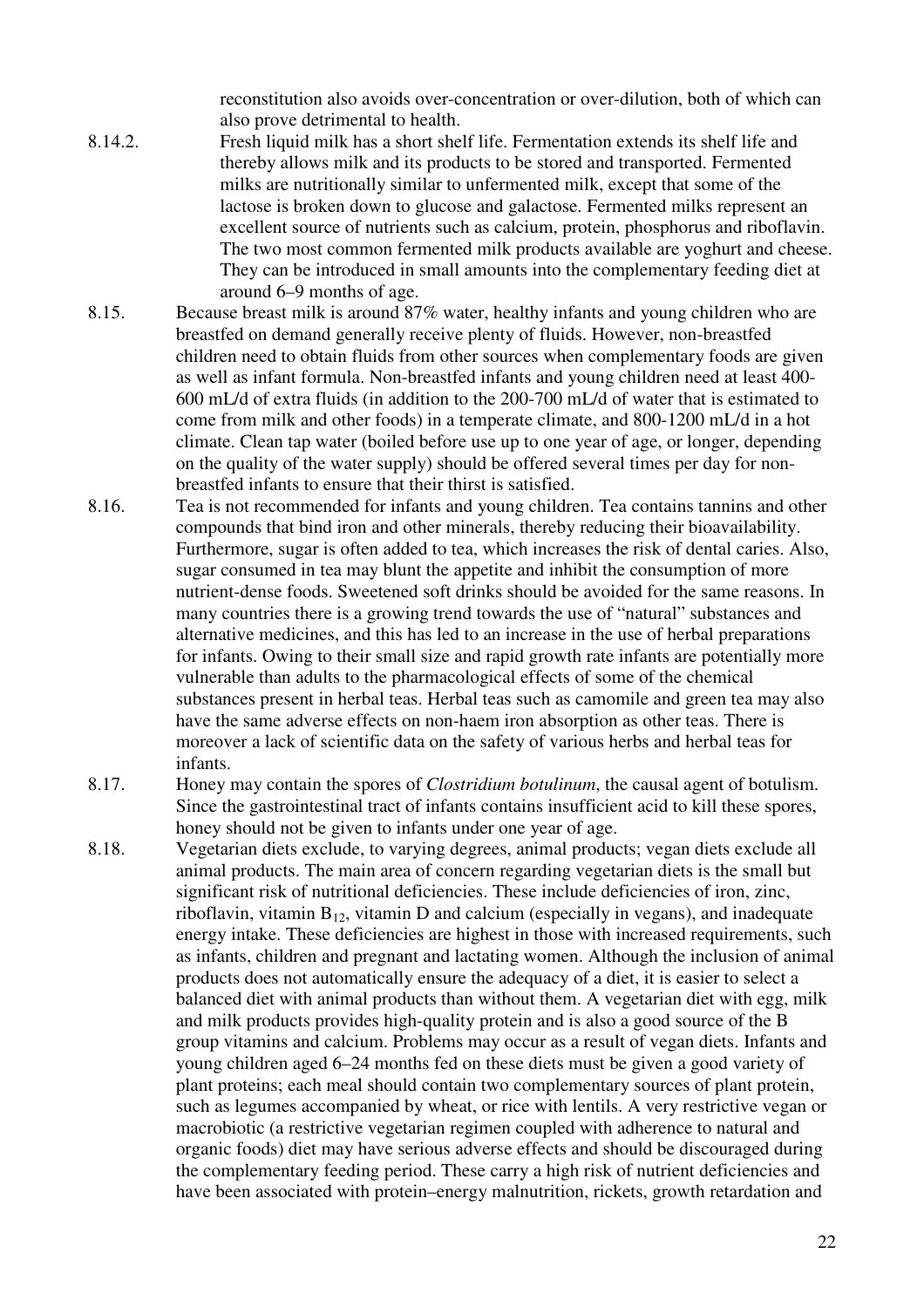delayed psychomotor development in infants and children.<sup>139-141</sup>

- 8.19. Commercial baby foods are popular with parents because they are quick, easy and convenient to use. These advantages need to be balanced against the relative cost, which may be prohibitive for low-income families. Moreover, they offer no nutritional advantages over properly prepared family foods, except where there is a particular need for micronutrient fortification. Even if caregivers decide to feed commercially prepared infant foods, home-prepared foods should also be given to accustom the infant to a greater range of flavours and textures.
- 8.20. The way in which caregivers facilitate feeding and encourage eating plays a major role in the food intake of infants and young children. There are four dimensions of appropriate feeding:
- 8.20.1. Adaptation of the feeding method to the psychomotor abilities of the child (ability to hold a spoon, ability to chew).
- 8.20.2. Responsiveness of the caregiver, including encouragement to eat, by offering varied additional foods.
- 8.20.3. Interaction with the caregiver, including the conveying of affection.
- 8.20.4. The feeding situation, including the organization, frequency, duration and regularity of feeding, and whether the child is supervised and protected while eating and by whom.
- 8.21. Adapting to the child's changing motor skills requires close attention by the caregiver, since these skills change rapidly during the first two years of life. The time required for a child to eat a specific amount decreases with age for solid and viscous foods, but not for thinner purées. A child's ability to hold a spoon, handle a cup or grasp a piece of solid food also improves with age. Caregivers need to be sure that children are capable of the self-feeding expected of them, as well as giving children the opportunity to develop these motor skills. Children have a drive for independence, and may eat more if they are allowed to use newly learned finger skills to pick up food.
- 8.22. A relaxed and comfortable atmosphere during meals will facilitate good eating practices as well as providing an opportunity for social interaction and cognitive development. A responsive caregiver who can also adapt to a child's possible food refusals with gentle encouragement in a non-confrontational way, can ensure that these episodes are transient thus maintaining adequate food intakes. Consistency in meal times and place, with sufficient undisturbed time allotted for meals and food that is accessible to the young child, are also important to ensure that meals are enjoyable and intake is adequate.
- 8.23. For safety reasons infants and young children should always be supervised during meals. Foods that may cause choking, e.g. nuts, grapes, small pieces of raw carrots, should be avoided. Thorough washing of caregivers' and children's hands before food preparation and eating, safe food handling, preparation and storage, and the effective cleaning of utensils and surfaces used to prepare and serve foods are very important in avoiding contamination with potential pathogens.
- 9. Breastfeeding and young child feeding friendly environments
- 9.1. The way infant feeding is portrayed and represented in a culture (as reflected in textbooks, in the mass media and in signs, for example, indicating infant feeding/changing facilities in airports, shopping centres and railway stations) may influence the prevalence and duration of breastfeeding. Breastfeeding should be represented as the norm, with formula feeding portrayed as the exception.
- 9.2. Breastfeeding should be made as compatible as possible with the lives and commitments of women in modern society. This means that women should be supported and encouraged to breastfeed whenever and wherever it is necessary to do so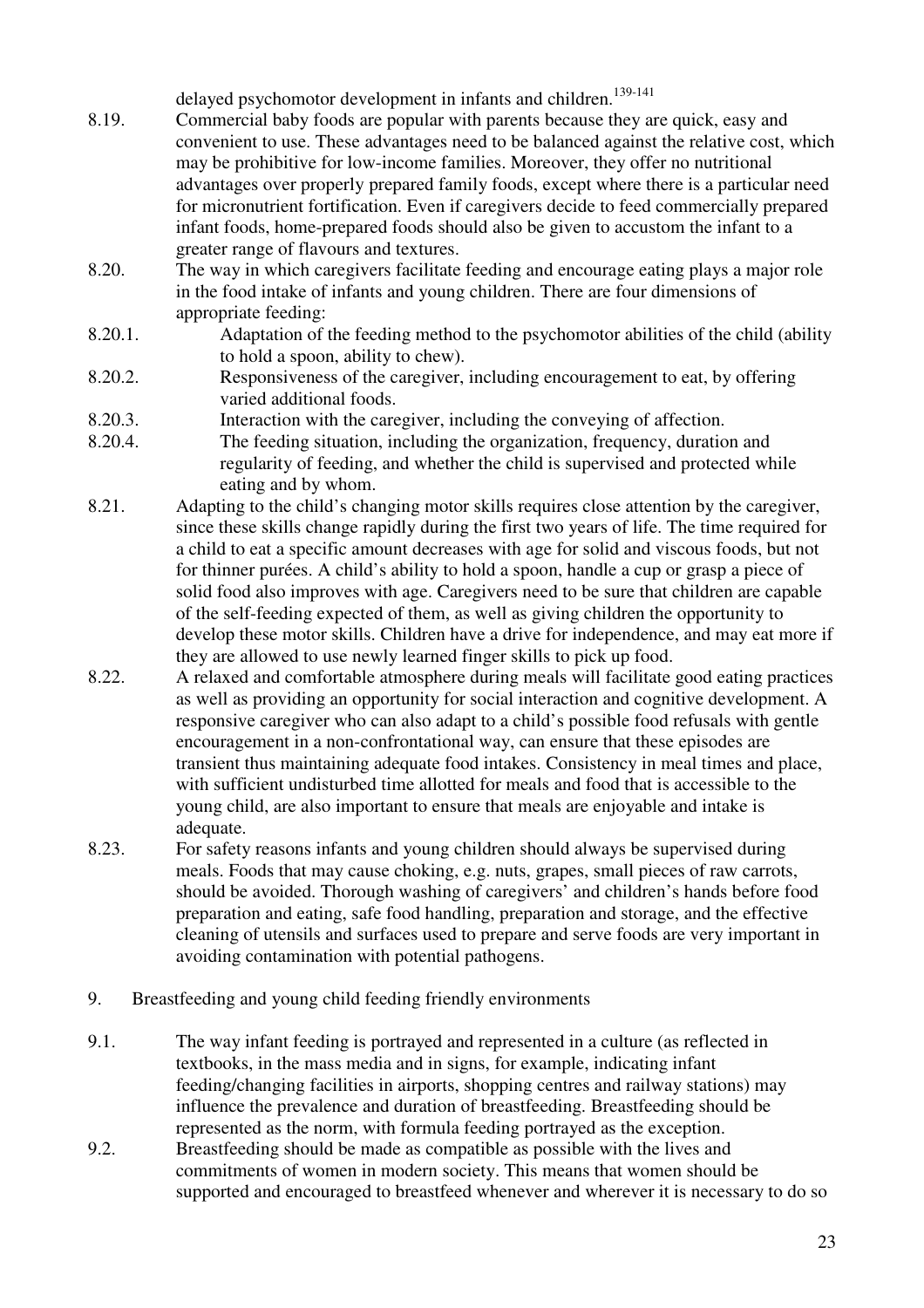and this support should continue for as long as the mother and her baby want to continue breastfeeding. In cultures where breastfeeding may not be universally accepted in public areas there should be legislation in place to protect mothers from harassment and discrimination for breastfeeding in public service areas (e.g. cinemas, restaurants, theatres, parks, shopping centres etc.). Facilities should also be provided in these areas for women who request more privacy.

- 9.3. Making exclusive breastfeeding achievable for the first six months and making it easier for women to also extend breastfeeding for up to two years of age or beyond should involve reinforcement of existing or adoption of better legislation for adequate paid maternity leave for all women, whether employed in full, part-time, contract or casual work, as well as legislation giving entitlement to paid breastfeeding/lactation breaks following the mother's return to the workplace.<sup>142</sup>
- 9.4. The decision to breastfeed and breastfeeding itself, for as long as it continues, should not be undermined by the commercial promotion of breast milk substitutes and other products used to formula feed (bottles, teats). The International Code should be fully incorporated into the relevant EU directives and national legislations, and comprehensively implemented and enforced with regular independent monitoring and prosecution of violations.
- 9.5. Finally, as recommended by the Global Strategy for Infant and Young Child Feeding<sup>2</sup> and by the document on Protection, Promotion and Support of Breastfeeding in Europe: a Blueprint for Action,  $^{19}$  health care systems should be Baby Friendly, i.e. should fully implement the Baby Friendly Hospital Initiative and other initiatives to make community health and social services Baby Friendly.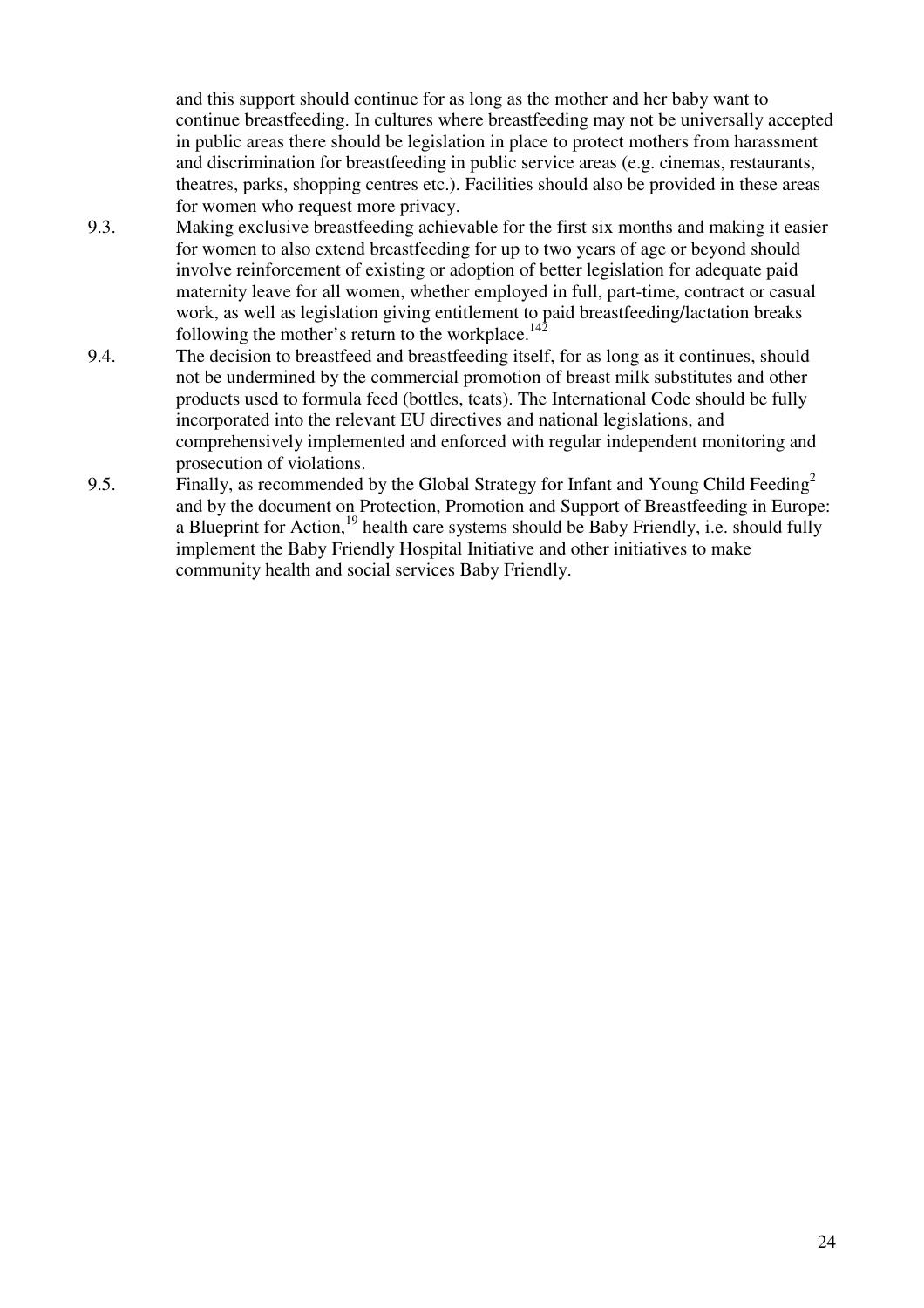## **Annex 1. Standard policy.**

A policy is a series of statements that define the actions that a national or local public authority decides to put into practice to address a matter of public health concern, such as achieving optimal infant and your child feeding. The following policy statements are recommended:

- Breastfeeding is a right that everyone will respect, protect and help families accomplish, however, mothers will not be obliged to breastfeed, as putting undue pressure on them to do so is as unacceptable as putting undue pressure to opt for formula feeding.
- All expectant parents will be provided with evidence-based and objective (i.e. independent from commercial interests) infant feeding information in order to ensure they make an informed decision.
- All mothers who decide to breastfeed will be supported to initiate breastfeeding, to breastfeed exclusively for six months and to continue breastfeeding, with appropriate complementary foods, until two years and beyond, or as long as the mother and baby wish.
- Special support for optimal infant and young child feeding will be offered to disadvantaged individuals, groups and communities with low breastfeeding rates and with poor infant and young child feeding practices.
- Because there is no evidence for the superiority or equivalence of formula feeding when compared to breastfeeding, competent health workers will not recommend it as an alternative or a complement to breastfeeding, unless there are legitimate medical reasons for doing so.
- All pregnant women and mothers will be educated and get one-to-one counselling on optimal infant and young child feeding in antenatal classes/clinics and after the birth of their baby.
- Every effort will be made to facilitate mothers in the paid workforce to exclusively breastfeed up to six months and to continue breastfeeding after that for as long as the mother and baby wish, in combination with appropriate complementary foods.
- Before their infants reach six months, all parents will receive information and advice on appropriate complementary foods and when and how to introduce these to their infants' diet.
- After six months, all parents will be advised to introduce and gradually increase the frequency, consistency and variety of healthy family foods, adapting them to the infant's requirements and abilities, while avoiding sugary drinks and drinks with low nutrient value.
- All hospitals, maternity units and primary health care facilities will adopt and implement effective strategies for the protection, promotion and support of breastfeeding, such as those included in the Baby Friendly Initiative.
- All health, social and allied workers caring for mothers, infants and young children will get the education, training and skill development required to implement this policy.
- All health, social and allied workers and institutions caring for mothers, infants and young children will fully comply with all the provisions of the International Code.
- Collaboration between health workers, lactation consultants, other service providers and other support groups in the community will be encouraged.
- The media will be encouraged to represent breastfeeding and appropriate complementary feeding as the normal, natural and optimal way of feeding infants and young children.
- Comprehensive, timely and accurate data on breastfeeding rates and practices, using standard agreed definitions and methods, will be collected for planning, evaluation and operational research purposes.

Once adopted, the policy will be communicated to all health and relevant allied workers caring for mothers, infants and young children. The policy will be revised every 3-5 years, or earlier if new evidence warrants it. The policy will be followed by practice guidelines, such as those presented in this document, and a plan of action based, for example, on the EU Blueprint for Action for the Protection, Promotion and Support of Breastfeeding.<sup>19</sup>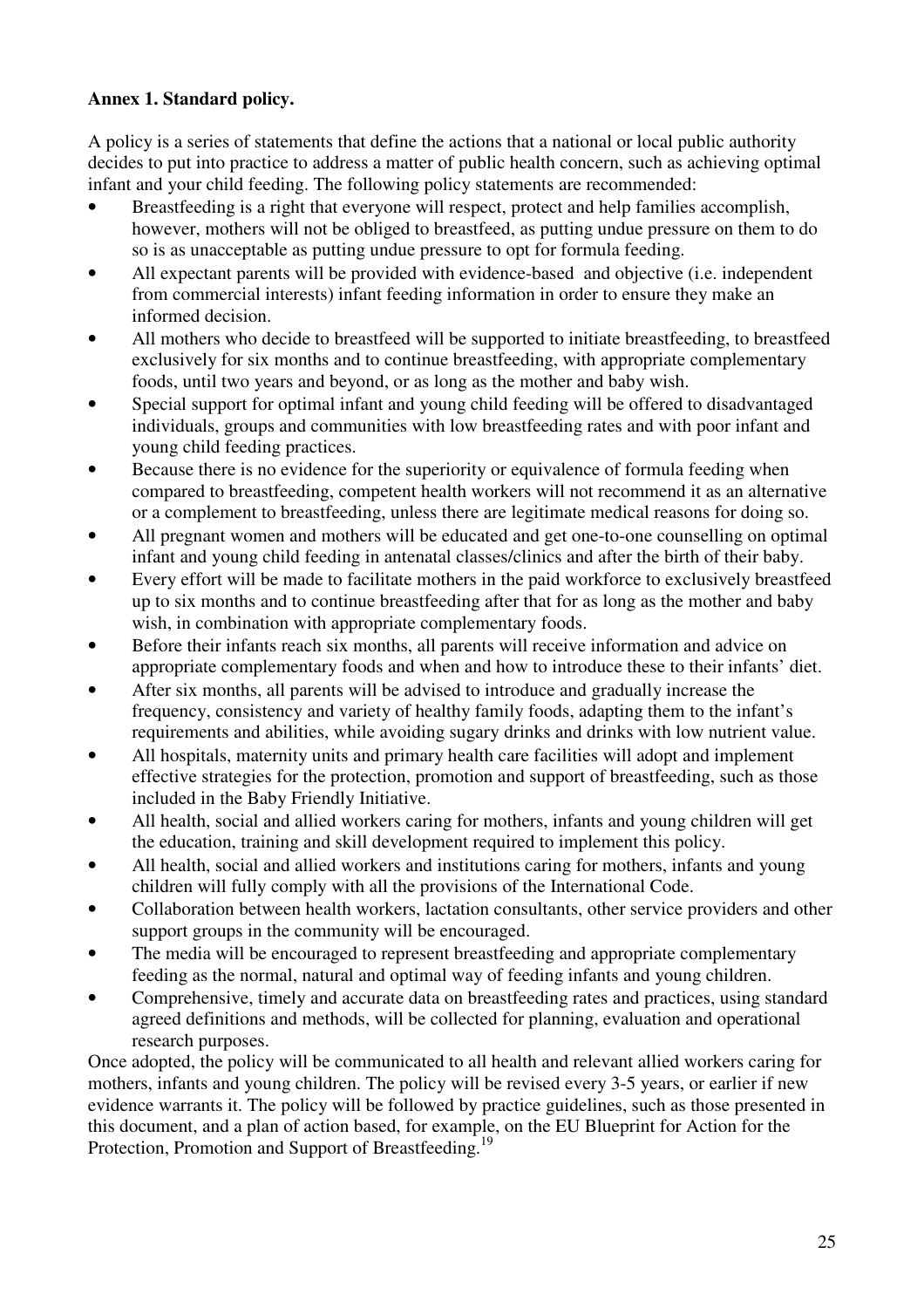### **Annex 2. Situations where breastfeeding is contraindicated.**

A. Situations where breastfeeding is contraindicated for medical reasons $<sup>m</sup>$ </sup>

There are very few situations in which breastfeeding is contraindicated.<sup>4</sup> These include:

- Infants with galactosaemia, a rare inborn error of metabolism. Infants with phenylketonuria can be partially breastfed.
- Infants born to mothers affected by HTLV I and II infections.
- Infants of mothers with HIV/AIDS where suitable replacement infant formula is acceptable, feasible, affordable, safe and sustainable should not be breastfed. However, if suitable replacement feeding is not acceptable, feasible, affordable, safe and sustainable, and if a safe source of donor breast milk is not available, the safest alternative is exclusive breastfeeding for the first months of life, until the infant is developmentally ready to obtain its full nutrient requirement with transitional and family foods.143,144
- B. Situations where breastfeeding is temporarily contraindicated<sup>n</sup>
- Some viral infections can be transmitted to the baby and can cause serious illness, especially if the baby is pre-term or otherwise immune-compromised.<sup>145,146</sup> Infants whose mothers have an active herpes simplex lesion on the nipple or areola should not be breastfed from the affected breast until the lesion has cleared. The infant may feed from the other breast if it is unaffected, provided contact between the baby and the active lesions is prevented (i.e. by keeping the affected breast covered during feeding from the unaffected breast) and given the expressed breast milk from the affected side via cup or spoon. The same recommendation applies to mothers with active herpes zoster lesions (shingles). Varicella (chickenpox) present up to five days before and two days after delivery can be transmitted to the infant in a severe form. The mother should therefore be isolated during the contagious phase until lesions crust. Varicella-zoster immunoglobulin or standard immunoglobulin should be given to the infant as soon as possible. The mother's breast milk should be expressed and given to the infant.
- Infants of mothers with active untreated tuberculosis should be separated from the mother until treatment is fully established and the mother is medically deemed to be no longer infectious. The mother's breast milk should be expressed and given to the infant. These infants should also receive appropriate immunization and chemoprophylaxis.<sup>145-147</sup>
- Where lactating mothers are receiving diagnostic or therapeutic radioactive isotopes, breastfeeding should be interrupted for a time equal to five half lives of the isotope used.<sup>148</sup>
- Nearly all common health problems can be treated pharmacologically by drugs which are compatible with breastfeeding. Lactating mothers receiving antimetabolites or chemotherapeutic drugs (cyclophosphamide, cyclosporine, doxorubicin, methotrexate) and a number of other drugs (e.g. amiodarone, bromocriptine, cabergoline, ciprofloxacin, ergotamine, indomethacine, lithium, sulphas, tetracyclines, cloramphenicol, first generation antidepressant such as monoaminooxidase inhibitors) should not breastfeed until these medications are discontinued and her breast milk is clear of these drugs.<sup>149,150</sup> The recommendations periodically published by WHO and UNICEF will be useful to update the list of drugs that render breastfeeding temporarily contraindicated.<sup>151</sup>
- C. Situations where breastfeeding may be mistakenly thought to be contraindicated
- Everybody is today exposed to some environmental chemical agents. However, the benefits of breastfeeding outweigh any potential risk associated with these environmental

 $\overline{a}$ <sup>m</sup> This list is not exhaustive and may change over time. Health workers who are unsure if breastfeeding is permanently or temporarily contraindicated in a particular situation should seek expert clinical advice.

<sup>&</sup>lt;sup>n</sup> In these situations maternal lactation should be maintained through regular daily expressing and discarding of breast milk until the prevailing medical condition or treatment has ceased to be a contraindication for breastfeeding.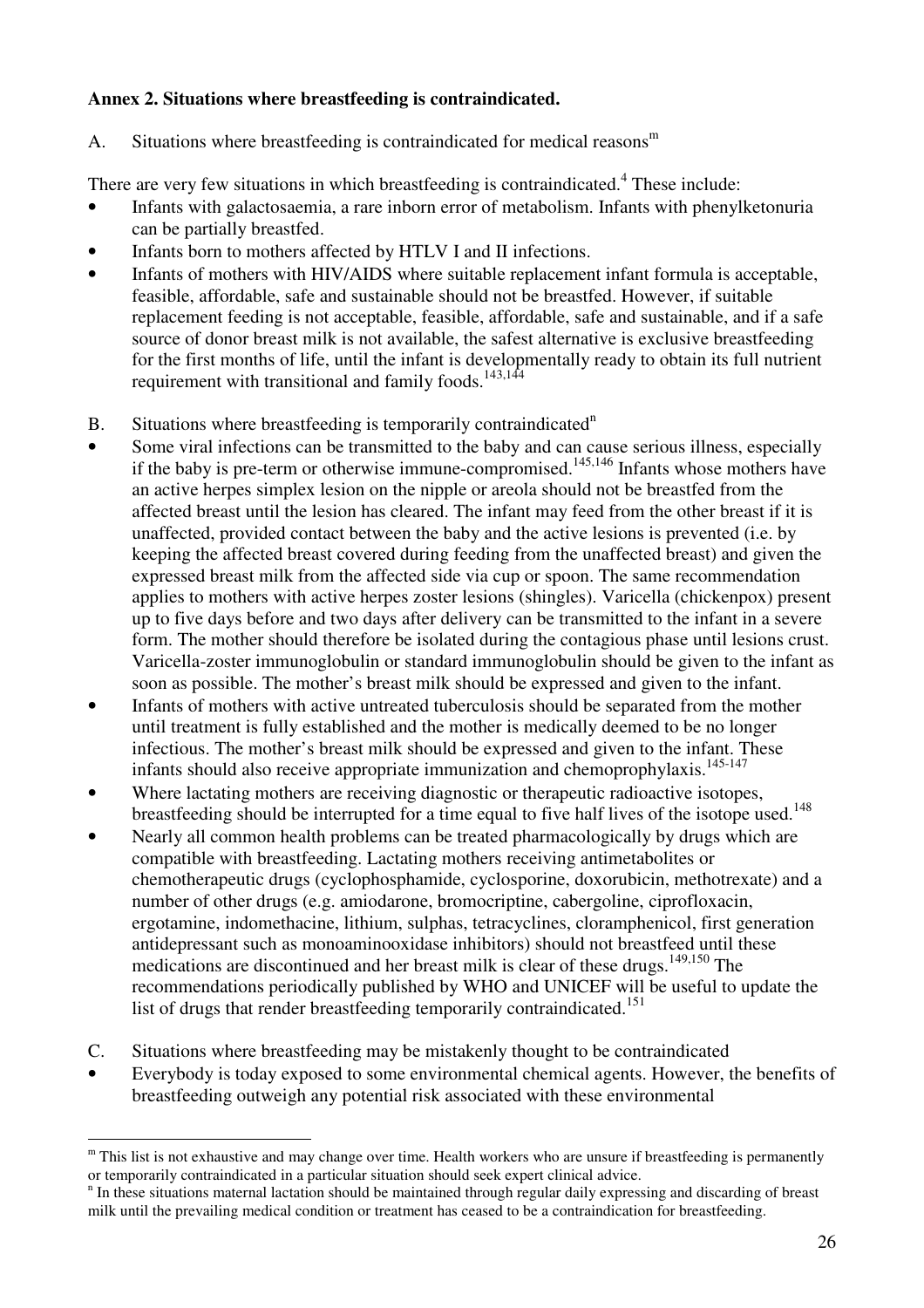contaminants.152-156 Current levels of chemical residues in breast milk in Europe are within acceptable limits and do not justify recommending restrictions to breastfeeding or eliminating specific foods from maternal diets.<sup>157</sup>

- Breastfeeding is not contraindicated for infants born to mothers who are hepatitis B surface antigen–positive, mothers who are infected with hepatitis C virus (persons with hepatitis C virus antibody or hepatitis C virus-RNA–positive blood), mothers of healthy term newborns who are seropositive carriers of cytomegalovirus, and mothers who are febrile, unless fever is caused by a disease that contraindicates breastfeeding permanently or temporarily.
- The vast majority of infants and young children who suffer from allergies or gastrooesophageal reflux should continue breastfeeding and do not require special formulae (e.g. Hypo Allergenic and Anti Reflux formulae).158,159
- Mastitis is not a contraindication to breastfeeding; on the contrary, effective milk removal from the breast is part of the recommended treatment. In addition, there is no evidence that babies who suck from an affected breast get infected.<sup>160</sup>

Mothers need ready access to trained and competent health workers or skilled lactation consultants to obtain expert information on the above and any other related issues and, even more importantly, to receive prompt and skilled support if they are experiencing breastfeeding difficulties.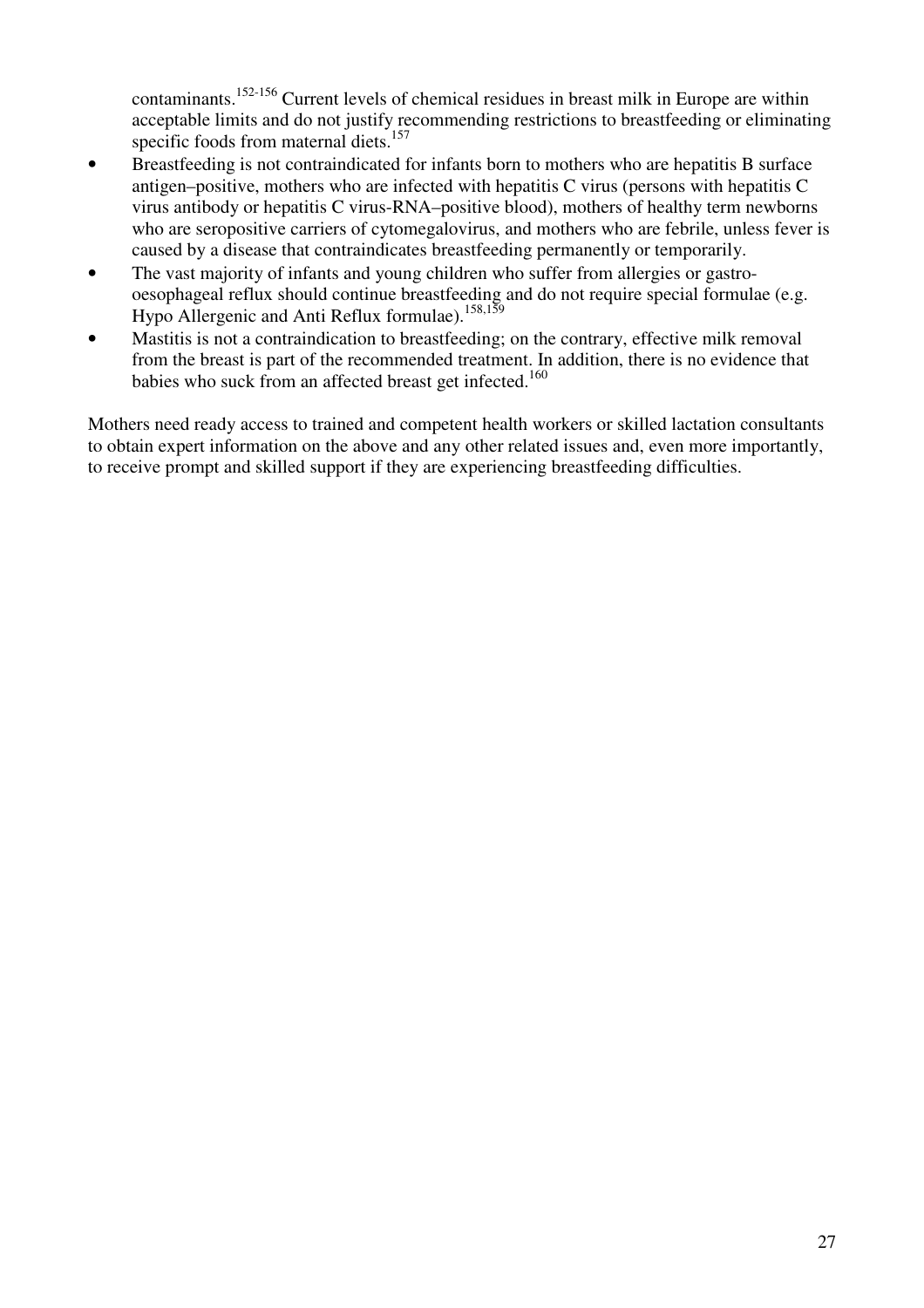## **Annex 3. The risks of a decision not to breastfeed and the disadvantages of formula feeding.**

- A. Risks for the child:
- Increased risk of several infectious diseases, mainly infections of the gastrointestinal and respiratory tracts as well as ear, urinary tract infection<sup>161</sup> and other general infections.<sup>4</sup>
- Increased risk of several non infectious and chronic diseases mainly related to metabolic and immune disorders (e.g. type I and II diabetes mellitus, allergies), but also including sudden infant death syndrome, hypertension and some forms of cancer (e.g. lymphoma, leukaemia, Hodgkin disease). $4$
- Increased risk of malnutrition, including protein-energy malnutrition in low-income populations and overweight and obesity in both low- and high-income populations, with all their health, developmental, social and economic consequences.<sup>4</sup>
- Increased risk of dental malocclusion.<sup>162,163</sup>
- Increased risk of infant and young child mortality in low-income countries and of postneonatal mortality in high income countries.<sup>164,165</sup>
- Increased risk of hospitalisation in both low- and high-income countries.<sup>166,167</sup>
- From the complement of the processes in brain development<sup>168,169</sup> and performance tests for cognitive development.170,171
- B. Risks for the mother:  $172$
- Increased risk of post-partum bleeding and slower uterine involution.
- Reduced birth intervals and increased menstrual blood  $loss.<sup>115</sup>$
- Delayed return to pre-pregnancy weight.
- Increased risk of breast and ovarian cancer. $173$
- Increased risk of osteoporosis and hip fracture after menopause.
- C. Other disadvantages of formula feeding for women, families and communities:
- Increased cost for the purchase of formula, with ready-to-feed products being more expensive than dried infant formulae.
- Cost for the purchase of bottles, teats, fuel, water, sterilising products and equipment.
- Time needed for preparation and feeding, less time for attention to siblings and other family matters.
- Increased health care cost for the family and for the health and social services.<sup>174-177</sup>
- Increased parental absenteeism from work.<sup>178</sup>
- Negative national food balance sheet and significant national economic loss.<sup>179,180</sup>
- Increased amount of waste and energy expenditure, with its resultant environmental consequences.<sup>181</sup>

Mothers who formula feed should be supported to maximise bonding opportunities (e.g. using feeding times for close skin-to-skin contact with the baby and not delegating feeding to anyone other than a parent, where possible).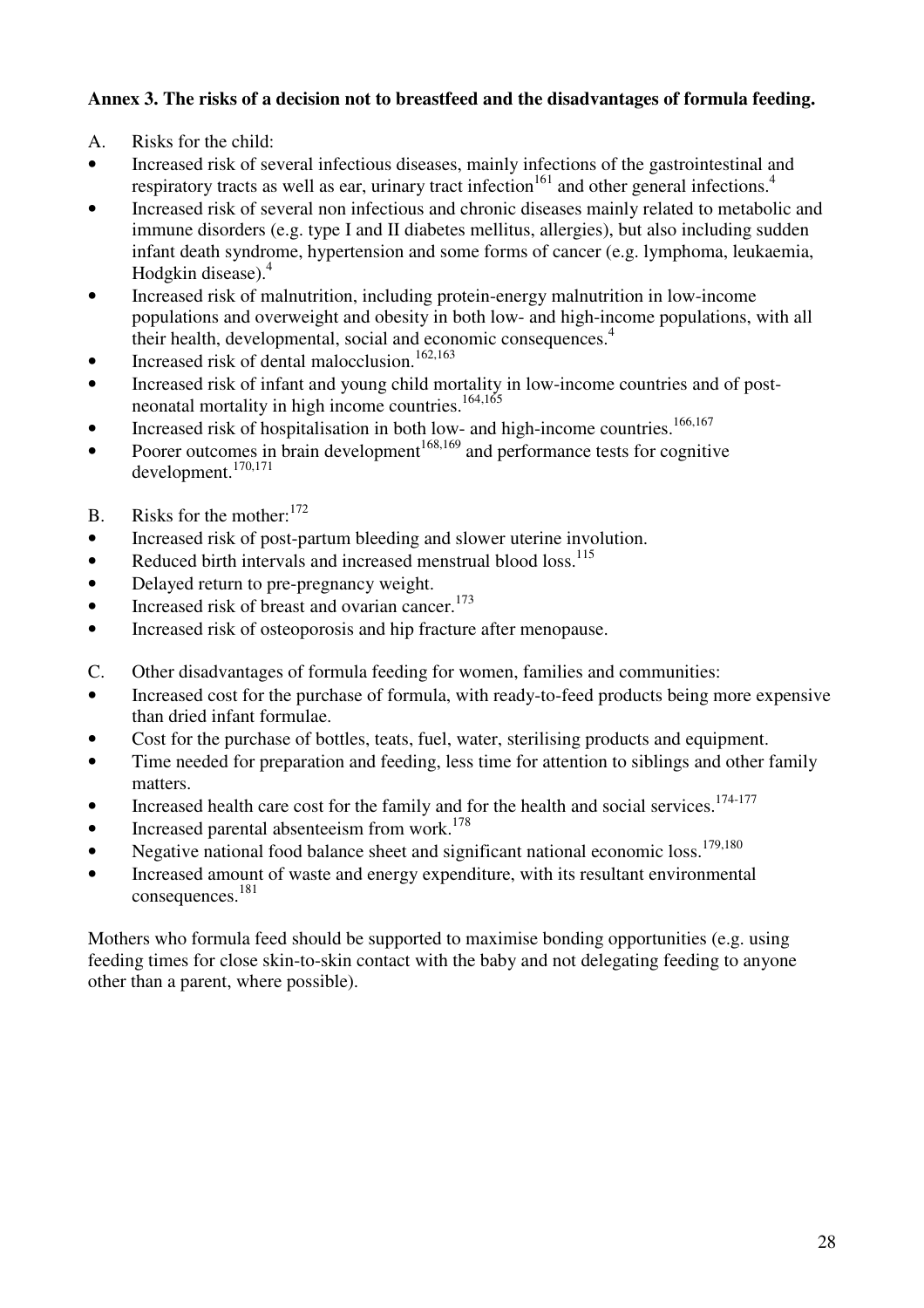## **Annex 4. Safe alternative feeding.**

Pregnant women who, after receiving information on breastfeeding, decide to formula feed their infants should be provided with one-to-one support and information on how to do so correctly and safely. This applies also to the small number of women for whom breastfeeding is not possible or is contraindicated, and to those women who, having to work outside the home before their babies are six months old, may not be able to continue exclusively breastfeeding/breast milk feeding and may need infant formula to supplement breastfeeding when they are apart from their babies. All these mothers should be fully informed that:

- Dried infant formulae are not sterile products; there is evidence of intrinsic contamination with potentially harmful bacteria.<sup>182</sup> Extrinsic contamination is also possible in the handling, storage and preparation of these products. To minimise the risks involved, strict hygienic practices should be adhered to.<sup>183,184</sup>
- Commercial ready-to-feed liquid infant formulae, usually sold in single-use feeding bottles or in tetra-pack cartons, are sterile products. These, however, can be contaminated with potentially harmful environmental bacteria after opening or during the handling and administration of feeds. Strict hygienic procedures should therefore be followed also in using these products, to minimise the risks involved.
- For dried infant formulae, the instructions on the tin or carton for reconstituting and preparing feeds must be followed exactly to ensure that the preparation is not too concentrated or too dilute; over-concentration and over-dilution can both be dangerous to the infant.
- Undiluted cow's milk (or milk from other mammals), or condensed milk, or skimmed or semi-skimmed milks, or home adaptations of these should not be used for infants under one year of age. After one year of age, if using cow's milk, full fat milk should be used and not skimmed or semi-skimmed milks. These latter products should be avoided at least until the child is over two years of age.

The following practices are recommended for reconstituting, storing and feeding dried infant formula, and for the safe handling of ready-to-feed liquid infant formula at home:<sup>185</sup>

- Avoid contamination (e.g. wash hands, ensure cleanliness of kitchen and equipment).
- Prepare powdered infant formula fresh for each meal.
- Use germ-free containers (i.e. thoroughly washed and sterilized by boiling for 10 minutes, by immersion in chemical sterilising liquids, or by using microwave sterilisers).
- Reconstitute formula in hot water ( $>70^{\circ}$ C) or water that has been boiled and cooled to 70 $^{\circ}$ C, avoiding recontamination.
- Cool the reconstituted formula rapidly (no longer than 30 minutes) and use it immediately; be cautious about the temperature to avoid the risk of burning the infant's mouth.
- Discard any remaining formula after each feed.

Similar and even stricter measures are needed in hospitals where ready-to-feed formula is not used:

- Caregivers should be trained to safely reconstitute dried formula in centralized units and in neonatal health care units.
- Good hygienic measures are essential to avoid contamination (e.g. ensure cleanliness and sterility of equipment, wash hands).
- Sterile containers should be used to reconstitute the formula under an air sterile cabinet, avoiding recontamination.
- Formulae should always be reconstituted in hot water  $(>70^{\circ}C)$ , avoiding recontamination.
- The reconstituted formula should be cooled rapidly to temperatures below the growth range of *Enterobacter sakazakii* (below 4-5ºC) and maintained at this temperature until used.
- If continual feeding is necessary, the maximum hang time should be no more than two hours.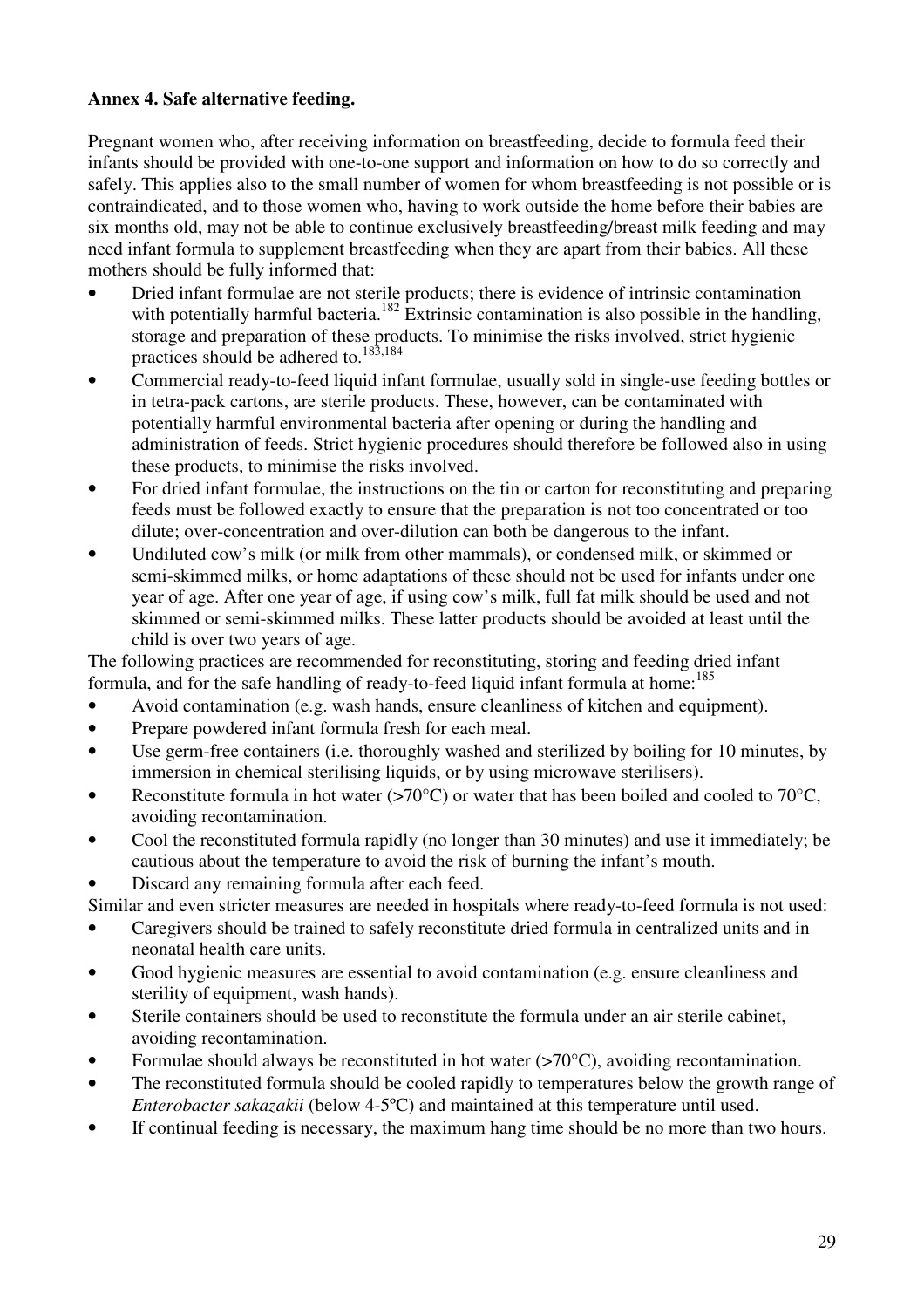#### **References**

- 1. EU Council. Resolution 14274/00. Brussels, 2000.
- 2. WHO. Global Strategy for Infant and Young Child Feeding. WHO, Geneva, 2002.
- 3. United Nations General Assembly. Convention on the Rights of the Child. New York, 1989.
- 4. American Academy of Pediatrics Section on Breastfeeding. Breastfeeding and the use of human milk. Pediatrics 2005;115:496-506
- 5. León-Cava N, Lutter C, Ross J, Martin L. Quantifying the benefits of breastfeeding: a summary of the evidence. Pan American Health Organization, Washington DC, 2002.
- 6. Phares TM, Morrow B, Lansky A et al. Surveillance for disparities in maternal health-related behaviors--selected states, Pregnancy Risk Assessment Monitoring System (PRAMS), 2000-2001. MMWR Surveill Summ 2004;53:1-13
- 7. Jones G, Steketee RW, Black RE, Bhutta ZA, Morris SS. How many child deaths can we prevent this year? Lancet 2003;362:65-71
- 8. Bryce J, el Arifeen S, Pariyo G, Lanata C, Gwatkin D, Habicht JP. Reducing child mortality: can public health deliver? Lancet 2003;362:159-64
- 9. WHO. Global data bank on breastfeeding. WHO, Geneva, 1996.
- 10. Cattaneo A, Yngve A, Koletzko B, Guzman LR. Protection, promotion and support of breast-feeding in Europe: current situation. Public Health Nutr 2005;8:39-46
- 11. Yngve A, Sjostrom M. Breastfeeding determinants and a suggested framework for action in Europe. Public Health Nutr 2001;4:729-39
- 12. Wagner CL, Wagner MT. The breast or the bottle? Determinants of infant feeding behaviors. Clin Perinatol 1999;26:505-25
- 13. World Health Assembly. International Code of Marketing of Breastmilk Substitutes. WHO, Geneva, 1981.
- 14. European Commission. Promoting healthy diets and physical activity: a European dimension for the prevention of overweight, obesity and chronic diseases. Commission of the European Communities, Brussels, 2005.
- 15. Lobstein T, Baur L, Uauy R. Obesity in children and young people: a crisis in public health. Obes Rev 2004;5 Suppl 1:4-104
- 16. Lobstein T, Baur LA. Policies to prevent childhood obesity in the European Union. Eur J Public Health 2005;15:576-9
- 17. WHO/UNICEF. Protecting, promoting and supporting breastfeeding: the special role of maternity services. WHO, Geneva, 1989.
- 18. WHO. Evidence for the ten steps to successful breastfeeding. World Health Organization, Geneva, 1998.
- 19. EU Project on Promotion of Breastfeeding in Europe. Protection, promotion and support of breastfeeding in Europe: a blueprint for action. European Commission, Directorate Public Health and Risk Assessment, Luxembourg, 2004.
- 20. International Lactation Consultant Association. Evidence-based guidelines for breastfeeding management during the first fourteen days. ILCA, USA, 1999.
- 21. Association of women's health obstetric and neonatal nurses. Evidence-based clinical practice guideline. Breastfeeding support: prenatal care through the first year. AWHONN, Washington DC, 2000.
- 22. Agence Nationale d'Accréditation et d'Evaluation en Santé. Allaitement maternel: mise en oeuvre et poursuite dans les six premier mois de vie de l'enfant. ANAES, Paris, 2002.
- 23. American Academy of Family Physicians. Policy statement on breastfeeding. AAFP, USA, 2002.
- 24. Società Italiana di Neonatologia. Raccomandazioni sull'allattamento materno per i nati a termine, di peso appropriato, sani. Medico e Bambino 2002;21:91-8
- 25. Asociación Española de Pediatría CdLM. Lactancia Materna: guía para profesionales. Ergon, Madrid, 2004.<br>26. Hernandez AM. Aguavo MJ. [Breastfeeding. How to promote and support breastfeeding in pediatric practice
- Hernandez AM, Aguayo MJ. [Breastfeeding. How to promote and support breastfeeding in pediatric practice. Recommendations of the Breastfeeding Committee.]. An Pediatr (Barc ) 2005;63:340-56
- 27. International Lactation Consultant Association. Clinical guidelines for the establishment of exclusive breastfeeding. ILCA, USA, 2005.
- 28. Noble L, Hand I, Haynes D, McVeigh T, Kim M, Yoon JJ. Factors influencing initiation of breast-feeding among urban women. Am J Perinatol 2003;20:477-83
- 29. Noble S. Maternal employment and the initiation of breastfeeding. Acta Paediatr 2001;90:423-8
- 30. Black RF, Blair JP, Jones VN, DuRant RH. Infant feeding decisions among pregnant women from a WIC population in Georgia. J Am Diet Assoc 1990;90:255-9
- 31. Hoddinott P, Pill R. Qualitative study of decisions about infant feeding among women in east end of London. BMJ 1999;318:30-4
- 32. Earle S. Why some women do not breast feed: bottle feeding and fathers' role. Midwifery 2000;16:323-30
- 33. Wolfberg AJ, Michels KB, Shields W, O'Campo P, Bronner Y, Bienstock J. Dads as breastfeeding advocates: results from a randomized controlled trial of an educational intervention. Am J Obstet Gynecol 2004;191:708-12
- 34. Pisacane A, Continisio GI, Aldinucci M, D'Amora S, Continisio P. A Controlled Trial of the Father's Role in Breastfeeding Promotion. Pediatrics 2005;116:e494-e498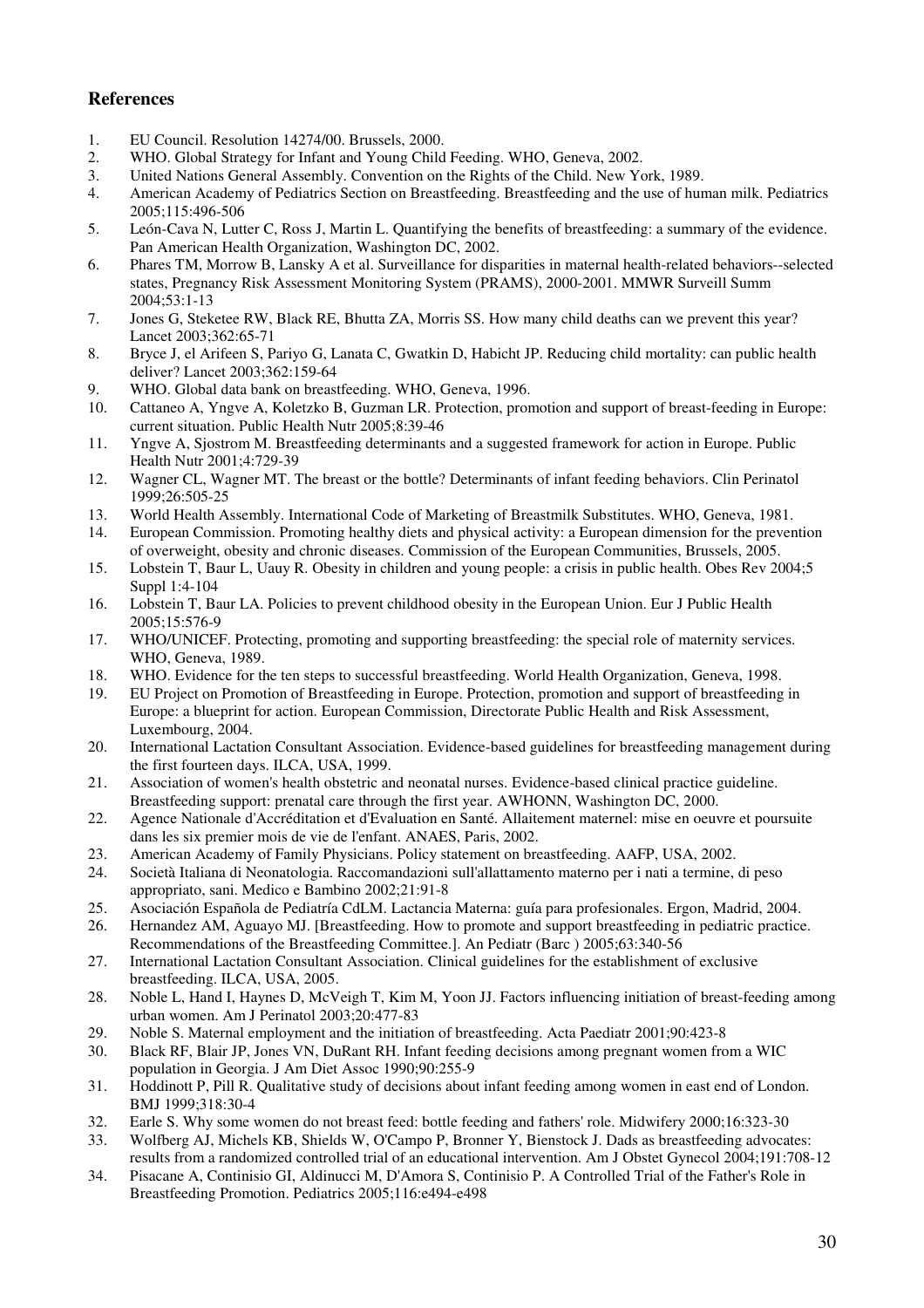- 35. Howard CR, Lawrence RA. Drugs and breastfeeding. Clin Perinatol 1999;26:447-78
- 36. Henderson L, Kitzinger J, Green J. Representing infant feeding: content analysis of British media portrayals of bottle feeding and breast feeding. BMJ 2000;321:1196-8
- 37. Fairbank L, O'Meara S, Renfrew MJ, Woolridge M, Sowden AJ, Lister-Sharp D. A systematic review to evaluate the effectiveness of interventions to promote the initiation of breastfeeding. Health Technol Assess 2000;4:1-171
- 38. Renfrew MJ, Dyson L, Wallace L, D'Souza L, McCormick F, Spiby H. The effectiveness of public health interventions to promote the duration of breastfeeding. National Institute for Health and Clinical Excellence, London, 2005.
- 39. Guise JM, Palda V, Westhoff C, Chan BKS, Lieu TA. The effectiveness of primary care-based interventions to promote breastfeeding: systematic evidence review and meta-analysis for the US Preventive Services Task Force. Ann Fam Med 2003;1:70-80
- 40. Curro V, Lanni R, Scipione F, Grimaldi V, Mastroiacovo P. Randomised controlled trial assessing the effectiveness of a booklet on the duration of breast feeding. Arch Dis Child 1997;76:500-3
- 41. Amir LH, Donath SM. Does maternal smoking have a negative physiological effect on breastfeeding? The epidemiological evidence. Birth 2002;29:112-23
- 42. Institute of Medicine NAoS. Nutrition during pregnancy. National Academy Press, Washington DC, 1990.
- 43. Thackray H, Tifft C. Fetal alcohol syndrome. Pediatr Rev 2001;22:47-55
- 44. Mennella JA. Alcohol's effect on lactation. Alcohol Res Health 2001;25:230-4
- 45. Little RE, Anderson KW, Ervin CH, Worthington-Roberts B, Clarren SK. Maternal alcohol use during breastfeeding and infant mental and motor development at one year. N Engl J Med 1989;321:425-30
- 46. Smith CA. Effects of maternal undernutrition upon the newborn infant in Holland (1944-45). J Pediatr 1947;30:229-43
- 47. Butte NF, Garza C, Stuff JE, Smith EO, Nichols BL. Effect of maternal diet and body composition on lactational performance. Am J Clin Nutr 1984;39:296-306
- 48. van Steenbergen WM, Kusin JA, de With C, Lacko E, Jansen AA. Lactation performance of mothers with contrasting nutritional status in rural Kenya. Acta Paediatr Scand 1983;72:805-10
- 49. WHO/FAO. Diet, nutrition and the prevention of chronic diseases. WHO, Geneva, 2003.
- 50. Glinoer D. Feto-maternal repercussions of iodine deficiency during pregnancy. An update. Ann Endocrinol (Paris) 2003;64:37-44
- 51. Kibirige MS, Hutchison S, Owen CJ, Delves HT. Prevalence of maternal dietary iodine insufficiency in the north east of England: implications for the fetus. Arch Dis Child Fetal Neonatal Ed 2004;89:F436-F439
- 52. van der Meer I, Karamali NS, Boeke AJ et al. High prevalence of vitamin D deficiency in pregnant non-Western women in The Hague, Netherlands. Am J Clin Nutr 2006;84:350-3
- 53. Schroth RJ, Lavelle CL, Moffatt ME. Review of vitamin D deficiency during pregnancy: who is affected? Int J Circumpolar Health 2005;64:112-20
- 54. Specker B. Vitamin D requirements during pregnancy. Am J Clin Nutr 2004;80:1740S-7S
- 55. Rasmussen KM, Hilson JA, Kjolhede CL. Obesity may impair lactogenesis II. J Nutr 2001;131:3009S-11S
- 56. Rasmussen KM, Kjolhede CL. Prepregnant overweight and obesity diminish the prolactin response to suckling in the first week postpartum. Pediatrics 2004;113:e465-e471
- 57. Kugyelka JG, Rasmussen KM, Frongillo EA. Maternal obesity is negatively associated with breastfeeding success among Hispanic but not Black women. J Nutr 2004;134:1746-53
- 58. Hilson JA, Rasmussen KM, Kjolhede CL. High prepregnant body mass index is associated with poor lactation outcomes among white, rural women independent of psychosocial and demographic correlates. J Hum Lact 2004;20:18-29
- 59. Baker JL, Michaelsen KF, Rasmussen KM, Sorensen TI. Maternal prepregnant body mass index, duration of breastfeeding, and timing of complementary food introduction are associated with infant weight gain. Am J Clin Nutr 2004;80:1579-88
- 60. Sampselle CM, Seng J, Yeo S, Killion C, Oakley D. Physical activity and postpartum well-being. J Obstet Gynecol Neonatal Nurs 1999;28:41-9
- 61. Alexander JM, Grant AM, Campbell MJ. Randomised controlled trial of breast shells and Hoffman's exercises for inverted and non-protractile nipples. BMJ 1992;304:1030-2
- 62. The MAIN Trial Collaborative Group. Preparing for breast feeding: treatment of inverted and non-protractile nipples in pregnancy. Midwifery 1994;10:200-14
- 63. WHO. Care in normal birth: a practical guide. WHO, Geneva, 1996.
- 64. Anderson GC, Moore E, Hepworth J, Bergman N. Early skin-to-skin contact for mothers and their healthy newborn infants. Cochrane Database Syst Rev 2003;CD003519
- 65. Mikiel-Kostyra K, Mazur J, Boltruszko I. Effect of early skin-to-skin contact after delivery on duration of breastfeeding: a prospective cohort study. Acta Paediatr 2002;91:1301-6
- 66. Ingram J, Johnson D, Greenwood R. Breastfeeding in Bristol: teaching good positioning, and support from fathers and families. Midwifery 2002;18:87-101
- 67. Ransjo-Arvidson AB, Matthiesen AS, Lilja G, Nissen E, Widstrom AM, Uvnas-Moberg K. Maternal analgesia during labor disturbs newborn behavior: effects on breastfeeding, temperature, and crying. Birth 2001;28:5-12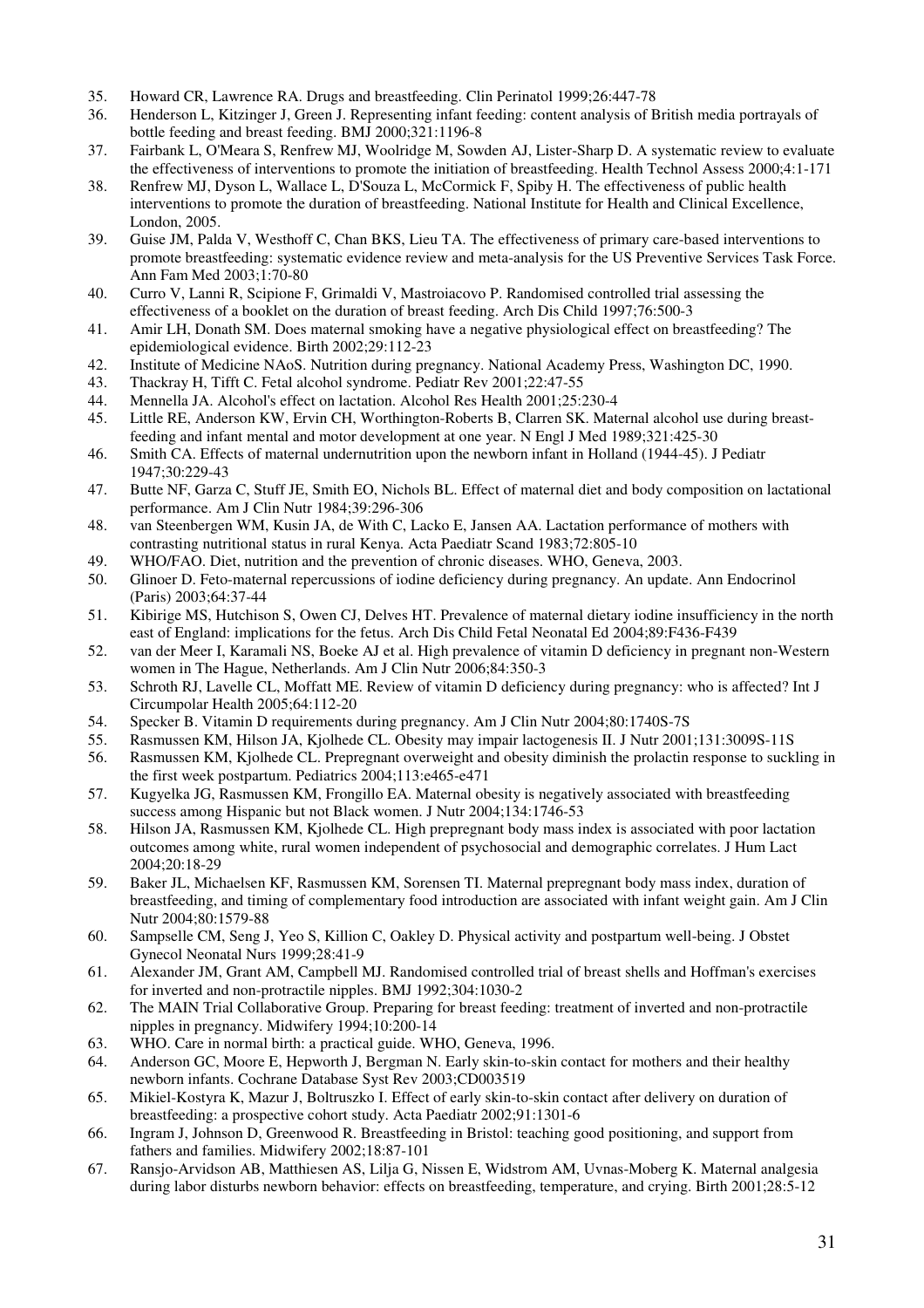- 68. Riordan J, Gross A, Angeron J, Krumwiede B, Melin J. The effect of labor pain relief medication on neonatal suckling and breastfeeding duration. J Hum Lact 2000;16:7-12
- 69. Baumgarder DJ, Muehl P, Fischer M, Pribbenow B. Effect of labor epidural anesthesia on breast-feeding of healthy full-term newborns delivered vaginally. J Am Board Fam Pract 2003;16:7-13
- 70. Halpern SH, Levine T, Wilson DB, MacDonell J, Katsiris SE, Leighton BL. Effect of labor analgesia on breastfeeding success. Birth 1999;26:83-8
- 71. Ball HL. Breastfeeding, bed-sharing, and infant sleep. Birth 2003;30:181-8
- 72. American Academy of Pediatrics. The changing concept of sudden infant death syndrome: diagnostic coding shifts, controversies regarding the sleeping environment, and new variables to consider in reducing risk. Pediatrics 2005;116:1245-55
- 73. Blair PS, Sidebotham P, Berry PJ, Evans M, Fleming PJ. Major epidemiological changes in sudden infant death syndrome: a 20-year population-based study in the UK. Lancet 2006;367:314-9
- 74. Hornell A, Aarts C, Kylberg E, Hofvander Y, Gebre-Medhin M. Breastfeeding patterns in exclusively breastfed infants: a longitudinal prospective study in Uppsala, Sweden. Acta Paediatr 1999;88:203-11
- 75. Wright CM, Parkinson KN. Postnatal weight loss in term infants: what is normal and do growth charts allow for it? Arch Dis Child Fetal Neonatal Ed 2004;89:F254-F257
- 76. Moritz ML, Manole MD, Bogen DL, Ayus JC. Breastfeeding-associated hypernatremia: are we missing the diagnosis? Pediatrics 2005;116:e343-e347
- 77. Neifert MR. Prevention of breastfeeding tragedies. Pediatr Clin North Am 2001;48:273-97
- 78. American Academy of Pediatrics. Management of hyperbilirubinemia in the newborn infant 35 or more weeks of gestation. Pediatrics 2004;114:297-316
- 79. Gartner LM, Herschel M. Jaundice and breastfeeding. Pediatr Clin North Am 2001;48:389-99
- 80. WHO. Hypoglycaemia of the newborn: review of the literature. WHO, Geneva, 1997.
- 81. Eidelman AI. Hypoglycemia and the breastfed neonate. Pediatr Clin North Am 2001;48:377-87
- 82. American Academy of Pediatrics Committee on Fetus and Newborn. Controversies concerning vitamin K and the newborn. Pediatrics 2003;112:191-2
- 83. Greer FR. Do breastfed infants need supplemental vitamins? Pediatr Clin North Am 2001;48:415-23
- 84. Waldenstrom U, Aarts C. Duration of breastfeeding and breastfeeding problems in relation to length of postpartum stay: a longitudinal cohort study of a national Swedish sample. Acta Paediatr 2004;93:669-76
- 85. Locklin MP, Jansson MJ. Home visits: strategies to protect the breastfeeding newborn at risk. J Obstet Gynecol Neonatal Nurs 1999;28:33-40
- 86. Dennis CL, Hodnett E, Gallop R, Chalmers B. The effect of peer support on breast-feeding duration among primiparous women: a randomized controlled trial. CMAJ 2002;166:21-8
- 87. McInnes RJ, Love JG, Stone DH. Evaluation of a community-based intervention to increase breastfeeding prevalence. J Public Health Med 2000;22:138-45
- 88. Kramer MS, Barr RG, Dagenais S et al. Pacifier use, early weaning, and cry/fuss behavior: a randomized controlled trial. JAMA 2001;286:322-6
- 89. Howard CR, Howard FM, Lanphear B et al. Randomized clinical trial of pacifier use and bottle-feeding or cupfeeding and their effect on breastfeeding. Pediatrics 2003;111:511-8
- 90. Hauck FR, Omojokun OO, Siadaty MS. Do pacifiers reduce the risk of sudden infant death syndrome? A metaanalysis. Pediatrics 2005;116:e716-e723
- 91. Donnelly A, Snowden HM, Renfrew MJ, Woolridge MW. Commercial hospital discharge packs for breastfeeding women. Cochrane Database Syst Rev 2000;CD002075
- 92. Hamprecht K, Maschmann J, Vochem M, Dietz K, Speer CP, Jahn G. Epidemiology of transmission of cytomegalovirus from mother to preterm infant by breastfeeding. Lancet 2001;357:513-8
- 93. Jim WT, Shu CH, Chiu NC et al. Transmission of cytomegalovirus from mothers to preterm infants by breast milk. Pediatr Infect Dis J 2004;23:848-51
- 94. Meier J, Lienicke U, Tschirch E, Kruger DH, Wauer RR, Prosch S. Human cytomegalovirus reactivation during lactation and mother-to-child transmission in preterm infants. J Clin Microbiol 2005;43:1318-24
- 95. Jones E, Dimmock PW, Spencer SA. A randomised controlled trial to compare methods of milk expression after preterm delivery. Arch Dis Child Fetal Neonatal Ed 2001;85:F91-F95
- 96. Auerbach KG. Sequential and simultaneous breast pumping: a comparison. Int J Nurs Stud 1990;27:257-65
- 97. Hill PD, Aldag JC, Chatterton RT. The effect of sequential and simultaneous breast pumping on milk volume and prolactin levels: a pilot study. J Hum Lact 1996;12:193-9
- 98. Hurst NM, Valentine CJ, Renfro L, Burns P, Ferlic L. Skin-to-skin holding in the neonatal intensive care unit influences maternal milk volume. J Perinatol 1997;17:213-7
- 99. WHO. Kangaroo mother care: a practical guide. WHO, Geneva, 2003.
- 100. Hill PD, Aldag JC, Chatterton RT. Effects of pumping style on milk production in mothers of non-nursing preterm infants. J Hum Lact 1999;15:209-16
- 101. Hedberg NK, Ewald U. Infant and maternal factors in the development of breastfeeding behaviour and breastfeeding outcome in preterm infants. Acta Paediatr 1999;88:1194-203
- 102. Nyqvist KH, Sjoden PO, Ewald U. The development of preterm infants' breastfeeding behavior. Early Hum Dev 1999;55:247-64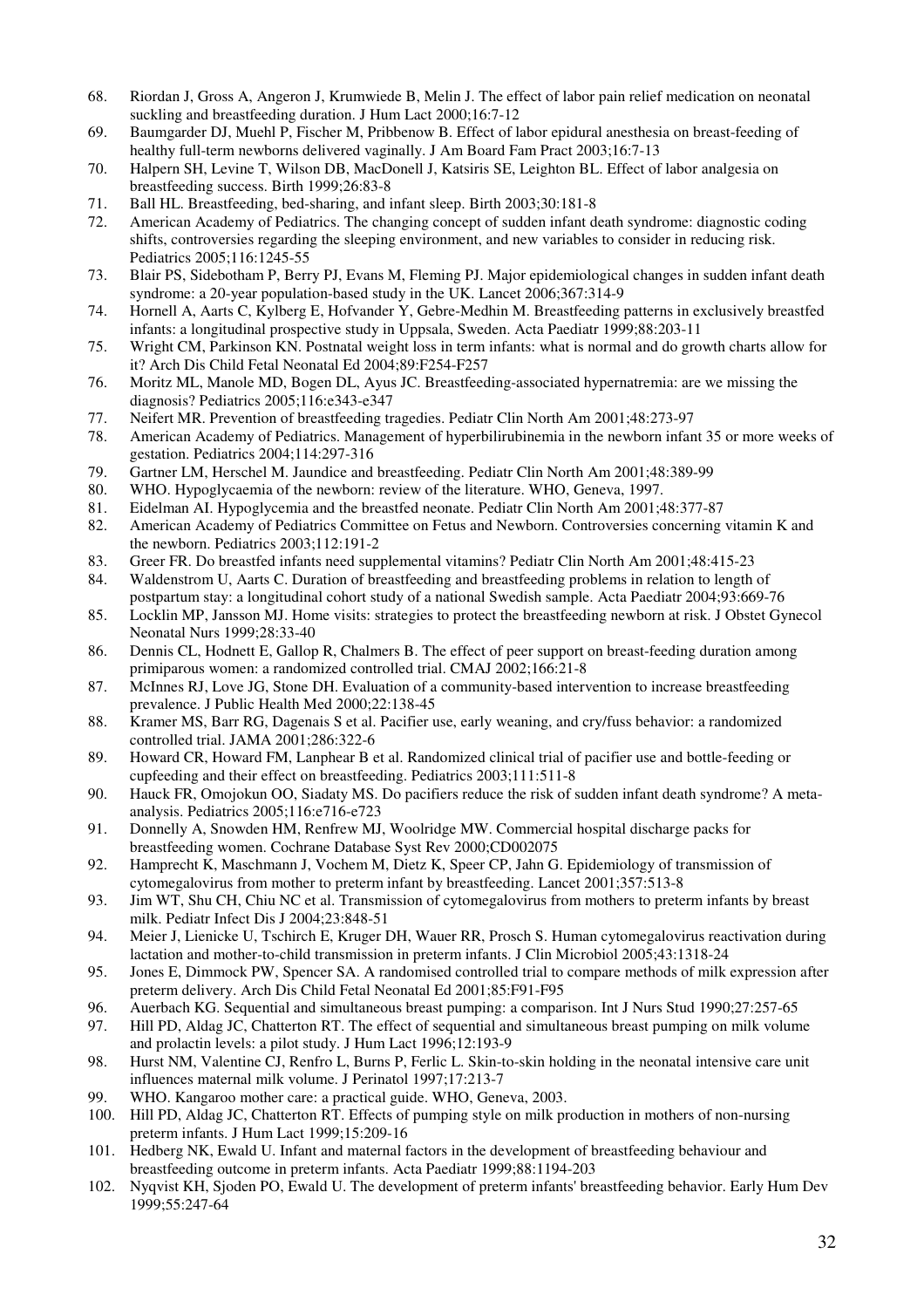- 103. Chen CH, Wang TM, Chang HM, Chi CS. The effect of breast- and bottle-feeding on oxygen saturation and body temperature in preterm infants. J Hum Lact 2000;16:21-7
- 104. Meier P. Bottle- and breast-feeding: effects on transcutaneous oxygen pressure and temperature in preterm infants. Nurs Res 1988;37:36-41
- 105. Dewey KG, Nommsen-Rivers LA, Heinig MJ, Cohen RJ. Risk factors for suboptimal infant breastfeeding behavior, delayed onset of lactation, and excess neonatal weight loss. Pediatrics 2003;112:607-19
- 106. Centuori S, Burmaz T, Ronfani L et al. Nipple care, sore nipples, and breastfeeding: a randomized trial. J Hum Lact 1999;15:125-30
- 107. Daly SE, Owens RA, Hartmann PE. The short-term synthesis and infant-regulated removal of milk in lactating women. Exp Physiol 1993;78:209-20
- 108. Daly SE, Kent JC, Huynh DQ et al. The determination of short-term breast volume changes and the rate of synthesis of human milk using computerized breast measurement. Exp Physiol 1992;77:79-87
- 109. Daly SE, Kent JC, Owens RA, Hartmann PE. Frequency and degree of milk removal and the short-term control of human milk synthesis. Exp Physiol 1996;81:861-75
- 110. WHO. WHO Child Growth Standards. WHO, Geneva, 2006.
- 111. WHO Multicentre Growth Reference Study Group. WHO Child Growth Standards based on length/height, weight and age. Acta Paediatr 2006;76-85
- 112. Shinwell ED, Gorodischer R. Totally vegetarian diets and infant nutrition. Pediatrics 1982;70:582-6
- 113. Gartner LM, Greer FR. Prevention of rickets and vitamin D deficiency: new guidelines for vitamin D intake. Pediatrics 2003;111:908-10
- 114. Valdes V, Pugin E, Schooley J, Catalan S, Aravena R. Clinical support can make the difference in exclusive breastfeeding success among working women. J Trop Pediatr 2000;46:149-54
- 115. Labbok MH, Hight-Laukaran V, Peterson AE, Fletcher V, von Hertzen H, Van Look PF. Multicenter study of the Lactational Amenorrhea Method (LAM): I. Efficacy, duration, and implications for clinical application. Contraception 1997;55:327-36
- 116. Truitt ST, Fraser AB, Grimes DA, Gallo MF, Schulz KF. Combined hormonal versus nonhormonal versus progestin-only contraception in lactation. Cochrane Database Syst Rev 2003;CD003988
- 117. WHO. Complementary feeding: family foods for breastfed children. WHO, Geneva, 2000.
- 118. Michaelsen KF, Weaver L, Branca F, Robertson A. Feeding and nutrition of infants and young children. WHO Regional Publications, European Series n. 87 ed. Copenhagen, WHO Regional Office for Europe, 2000
- 119. Dewey KG. Guiding principles for complementary feeding of the breastfed child. PAHO/WHO, Washington DC, 2003.
- 120. WHO. Feeding the non-breastfed child 6-24 months of age. WHO, Geneva, 2004.
- 121. Dewey KG, Cohen RJ, Rollins NC. WHO technical background paper: feeding of nonbreastfed children from 6 to 24 months of age in developing countries. Food Nutr Bull 2004;25:377-402
- 122. WHO. Guiding principles for feeding non-breastfed children 6-24 months of age. WHO, Geneva, 2005.
- 123. Northstone K, Emmett P, Nethersole F. The effect of age of introduction to lumpy solids on foods eaten and reported feeding difficulties at 6 and 15 months. J Hum Nutr Diet 2001;14:43-54
- 124. Stevenson RD, Allaire JH. The development of normal feeding and swallowing. Pediatr Clin North Am 1991;38:1439-53
- 125. Milla PJ. Feeding, tasting, and sucking. In: Walker WA, Durie PR, Hamilton JR, Walker-Smith JA, Watkins JB, editors. Pediatric gastrointestinal disease. Philadelphia: Decker, 1991: 217-223.
- 126. Birch LL. Development of food acceptance patterns in the first years of life. Proc Nutr Soc 1998;57:617-24
- 127. Akobeng AK, Ramanan AV, Buchan I, Heller RF. Effect of breast feeding on risk of coeliac disease: a systematic review and meta-analysis of observational studies. Arch Dis Child 2006;91:39-43
- 128. Persson LA, Ivarsson A, Hernell O. Breast-feeding protects against celiac disease in childhood--epidemiological evidence. Adv Exp Med Biol 2002;503:115-23
- 129. Ivarsson A. The Swedish epidemic of coeliac disease explored using an epidemiological approach--some lessons to be learnt. Best Pract Res Clin Gastroenterol 2005;19:425-40
- 130. Gerrish CJ, Mennella JA. Flavor variety enhances food acceptance in formula-fed infants. Am J Clin Nutr 2001;73:1080-5
- 131. Sullivan SA, Birch LL. Infant dietary experience and acceptance of solid foods. Pediatrics 1994;93:271-7
- 132. Mennella JA. Mother's milk: a medium for early flavor experiences. J Hum Lact 1995;11:39-45
- 133. Mennella JA, Jagnow CP, Beauchamp GK. Prenatal and postnatal flavor learning by human infants. Pediatrics 2001;107:E88
- 134. Lifshitz F, Ament ME, Kleinman RE et al. Role of juice carbohydrate malabsorption in chronic nonspecific diarrhea in children. J Pediatr 1992;120:825-9
- 135. Hourihane JO, Rolles CJ. Morbidity from excessive intake of high energy fluids: the 'squash drinking syndrome'. Arch Dis Child 1995;72:141-3
- 136. Valois S, Costa-Ribeiro H, Jr., Mattos A, Ribeiro TC, Mendes CM, Lifshitz F. Controlled, double-blind, randomized clinical trial to evaluate the impact of fruit juice consumption on the evolution of infants with acute diarrhea. Nutr J 2005;4:23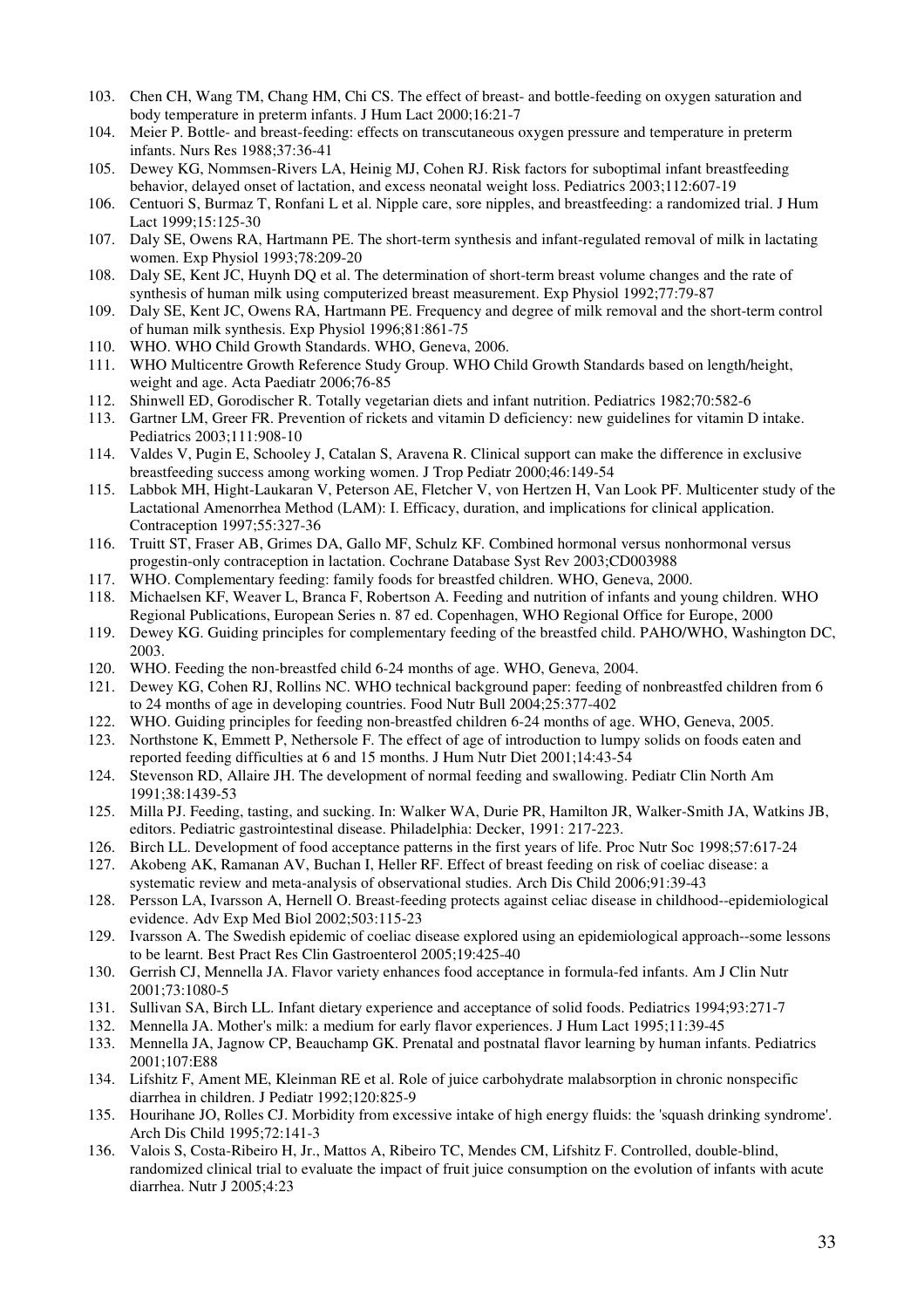- 137. Dennison BA, Rockwell HL, Baker SL. Excess fruit juice consumption by preschool-aged children is associated with short stature and obesity. Pediatrics 1997;99:15-22
- 138. Creedon MI, O'Mullane DM. Factors affecting caries levels amongst 5-year-old children in County Kerry, Ireland. Community Dent Health 2001;18:72-8
- 139. Dagnelie PC, Van Staveren WA. Macrobiotic nutrition and child health: results of a population-based, mixedlongitudinal cohort study in The Netherlands. Am J Clin Nutr 1994;59:1187S-96S
- 140. Truesdell DD, Acosta PB. Feeding the vegan infant and child. J Am Diet Assoc 1985;85:837-40
- 141. Jacobs C, Dwyer JT. Vegetarian children: appropriate and inappropriate diets. Am J Clin Nutr 1988;48:811-8
- 142. Galtry J. The impact on breastfeeding of labour market policy and practice in Ireland, Sweden, and the USA. Soc Sci Med 2003;57:167-77
- 143. Iliff PJ, Piwoz EG, Tavengwa NV et al. Early exclusive breastfeeding reduces the risk of postnatal HIV-1 transmission and increases HIV-free survival. AIDS 2005;19:699-708
- 144. WHO/UNICEF/UNAIDS/UNFPA. HIV and infant feeding: a guide for decision-makers. WHO, Geneva, 2003.
- 145. Lawrence RM, Lawrence RA. Breast milk and infection. Clin Perinatol 2004;31:501-28
- 146. Lamounier JA, Moulin ZS, Xavier CC. [Recommendations for breastfeeding during maternal infections]. J Pediatr (Rio J) 2004;80:S181-S188
- 147. WHO. Breastfeeding and maternal tuberculosis. WHO Division of Child Health and Development, Geneva, 1998.
- 148. Herman LA, O'Neill S. Breastfeeding after radionuclide administration. J Hum Lact 1995;11:223-7
- 149. American Academy of Pediatrics, Committee on Drugs. Transfer of drugs and other chemicals into human milk. Pediatrics 2001;108:776-89
- 150. Schaefer C, Garbis H, McElhatton P, Peters P, Reuvers M, Rost van Tonningen M, Scialli A. Drugs during pregnancy and lactation. Elsevier, Amsterdam, 2003.
- 151. WHO/UNICEF. Breastfeeding and maternal medication: recommendations for drugs in the eleventh WHO model list of essential drugs. WHO, Geneva, 2002.
- 152. Boersma ER, Lanting CI. Environmental exposure to polychlorinated biphenyls (PCBs) and dioxins. Consequences for longterm neurological and cognitive development of the child lactation. Adv Exp Med Biol 2000;478:271-87
- 153. Ribas-Fito N, Cardo E, Sala M et al. Breastfeeding, exposure to organochlorine compounds, and neurodevelopment in infants. Pediatrics 2003;111:e580-e585
- 154. Vreugdenhil HJ, Van Zanten GA, Brocaar MP, Mulder PG, Weisglas-Kuperus N. Prenatal exposure to polychlorinated biphenyls and breastfeeding: opposing effects on auditory P300 latencies in 9-year-old Dutch children. Dev Med Child Neurol 2004;46:398-405
- 155. Pronczuk J, Akre J, Moy G, Vallenas C. Global perspectives in breast milk contamination: infectious and toxic hazards. Environ Health Perspect 2002;110:A349-A351
- 156. Pronczuk J, Moy G, Vallenas C. Breast milk: an optimal food. Environ Health Perspect 2004;112:A722-A723
- 157. Rogan WJ. Pollutants in breast milk. Arch Pediatr Adolesc Med 1996;150:981-90
- 158. Aggett PJ, Agostoni C, Goulet O et al. Antireflux or antiregurgitation milk products for infants and young children: a commentary by the ESPGHAN Committee on Nutrition. J Pediatr Gastroenterol Nutr 2002;34:496-8
- 159. Host A, Koletzko B, Dreborg S et al. Dietary products used in infants for treatment and prevention of food allergy. Arch Dis Child 1999;81:80-4
- 160. WHO. Mastitis: causes and management. WHO, Geneva, 2000.
- 161. Marild S, Hansson S, Jodal U, Oden A, Svedberg K. Protective effect of breastfeeding against urinary tract infection. Acta Paediatr 2004;93:164-8
- 162. Labbok MH, Hendershot GE. Does breast-feeding protect against malocclusion? An analysis of the 1981 Child Health Supplement to the National Health Interview Survey. Am J Prev Med 1987;3:227-32
- 163. Viggiano D, Fasano D, Monaco G, Strohmenger L. Breast feeding, bottle feeding, and non-nutritive sucking; effects on occlusion in deciduous dentition. Arch Dis Child 2004;89:1121-3
- 164. WHO Collaborative Study Team on the Role of Breastfeeding on the Prevention of Infant Mortality. Effect of breastfeeding on infant and child mortality due to infectious diseases in less developed countries: a pooled analysis. Lancet 2000;355:451-5
- 165. Chen A, Rogan WJ. Breastfeeding and the risk of postneonatal death in the United States. Pediatrics 2004;113:e435-e439
- 166. Cesar JA, Victora CG, Barros FC, Santos IS, Flores JA. Impact of breast feeding on admission for pneumonia during postneonatal period in Brazil: nested case-control study. BMJ 1999;318:1316-20
- 167. Bachrach VR, Schwarz E, Bachrach LR. Breastfeeding and the risk of hospitalization for respiratory disease in infancy: a meta-analysis. Arch Pediatr Adolesc Med 2003;157:237-43
- 168. Khedr EM, Farghaly WM, Amry S, Osman AA. Neural maturation of breastfed and formula-fed infants. Acta Paediatr 2004;93:734-8
- 169. Wang B, McVeagh P, Petocz P, Brand-Miller J. Brain ganglioside and glycoprotein sialic acid in breastfed compared with formula-fed infants. Am J Clin Nutr 2003;78:1024-9
- 170. Anderson JW, Johnstone BM, Remley DT. Breast-feeding and cognitive development: a meta-analysis. Am J Clin Nutr 1999;70:525-35